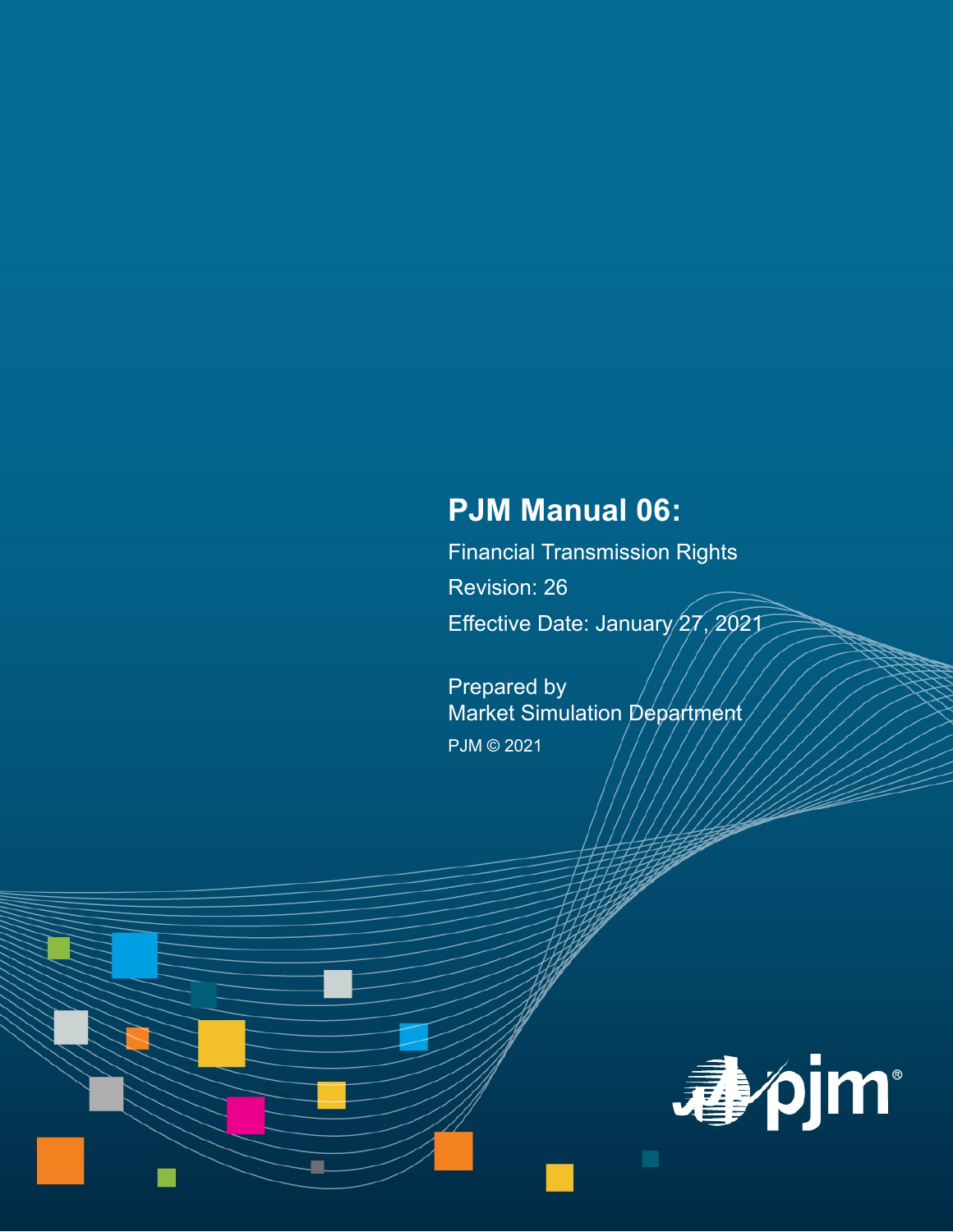

# **Table of Contents**

| Section 1: Financial Transmission Rights Overview10                   |  |
|-----------------------------------------------------------------------|--|
|                                                                       |  |
|                                                                       |  |
|                                                                       |  |
|                                                                       |  |
|                                                                       |  |
|                                                                       |  |
|                                                                       |  |
|                                                                       |  |
|                                                                       |  |
|                                                                       |  |
|                                                                       |  |
|                                                                       |  |
|                                                                       |  |
| Section 3: Auction Revenue Rights Request and Approval Process16      |  |
|                                                                       |  |
|                                                                       |  |
| 3.2 Firm Point-to-Point Transmission Auction Revenue Rights (ARRs) 16 |  |
|                                                                       |  |
|                                                                       |  |
|                                                                       |  |
| 4.2 Annual Allocation of Auction Revenue Rights (ARRs) - Stage 1A20   |  |
| 4.3 Annual Allocation of Auction Revenue Rights (ARRs) - Stage 1B24   |  |
|                                                                       |  |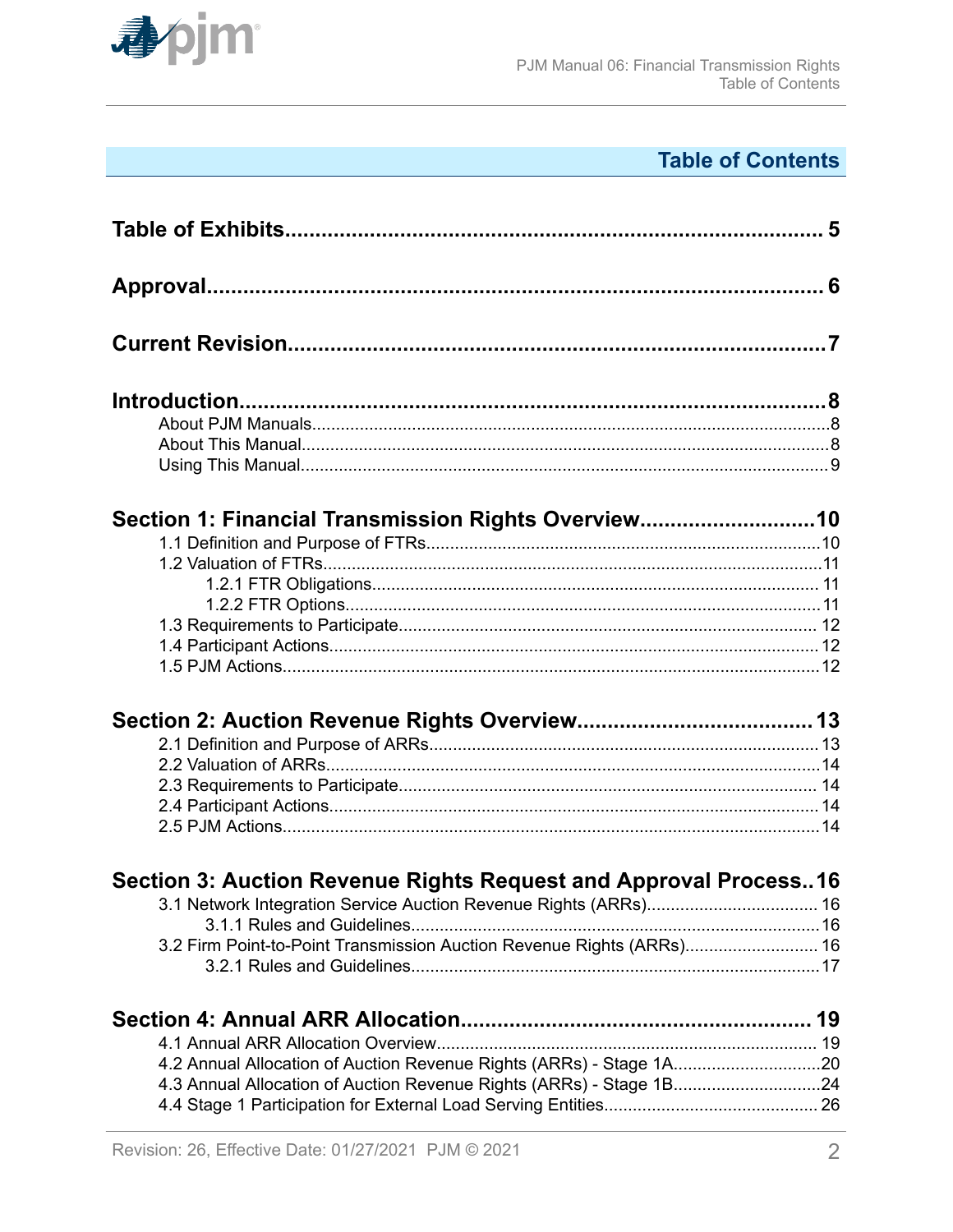

#### **[Section 5: Financial Transmission Rights \(FTRs\) for New Load in](#page-35-0) [Zones Associated with Market Growth...............................................36](#page-35-0)**

| 5.1 FTR Allocation Process for New Load in Zones Associated with Market Growth 36 |  |
|-----------------------------------------------------------------------------------|--|
| 5.2 Network Integration Service Financial Transmission Rights (FTRs)37            |  |
|                                                                                   |  |
| 5.3 Firm Point-to-Point Transmission Financial Transmission Rights (FTRs) 37      |  |
|                                                                                   |  |
|                                                                                   |  |

| 8.2. Auction Povenue Pights (APP) Sottlement<br>$\overline{A}$ $\Omega$ |  |
|-------------------------------------------------------------------------|--|

| 8.3 FTR Settlement – Calculating Transmission Congestion Credit Target Allocations 50 |  |
|---------------------------------------------------------------------------------------|--|
| 8.4 FTR Settlement - Calculating Day-Ahead Transmission Congestion Credits51          |  |
|                                                                                       |  |
|                                                                                       |  |
|                                                                                       |  |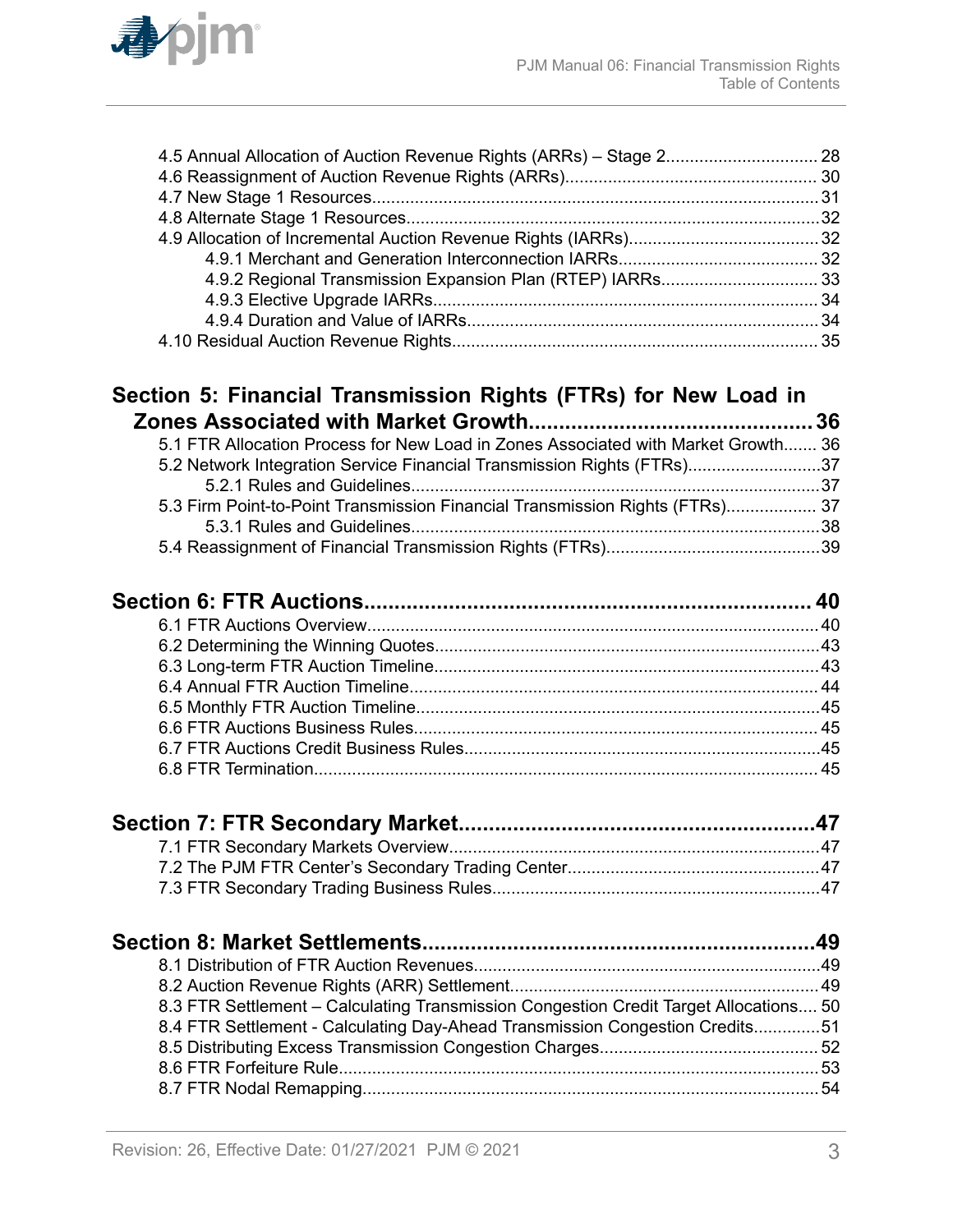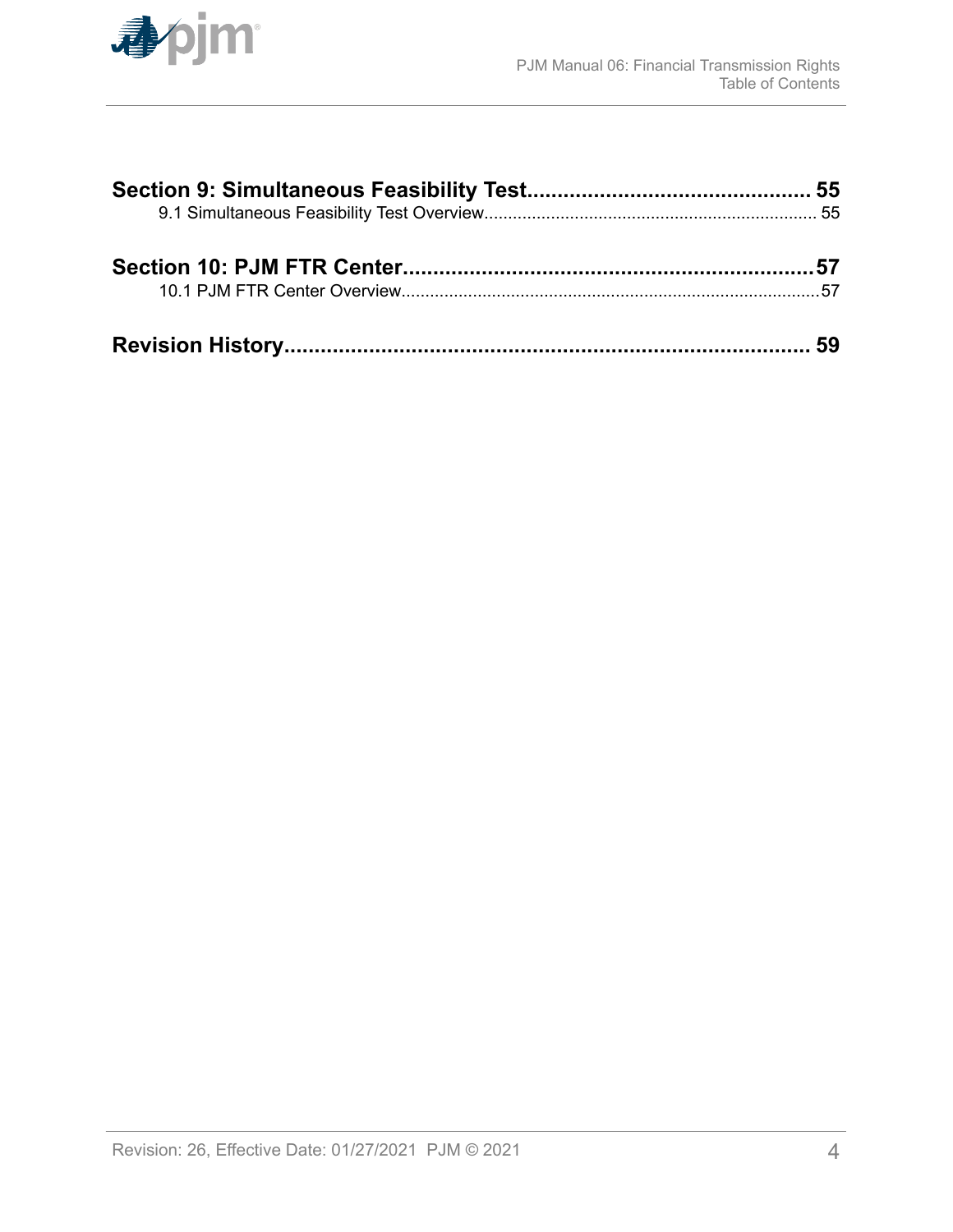<span id="page-4-0"></span>

# **Table of Exhibits**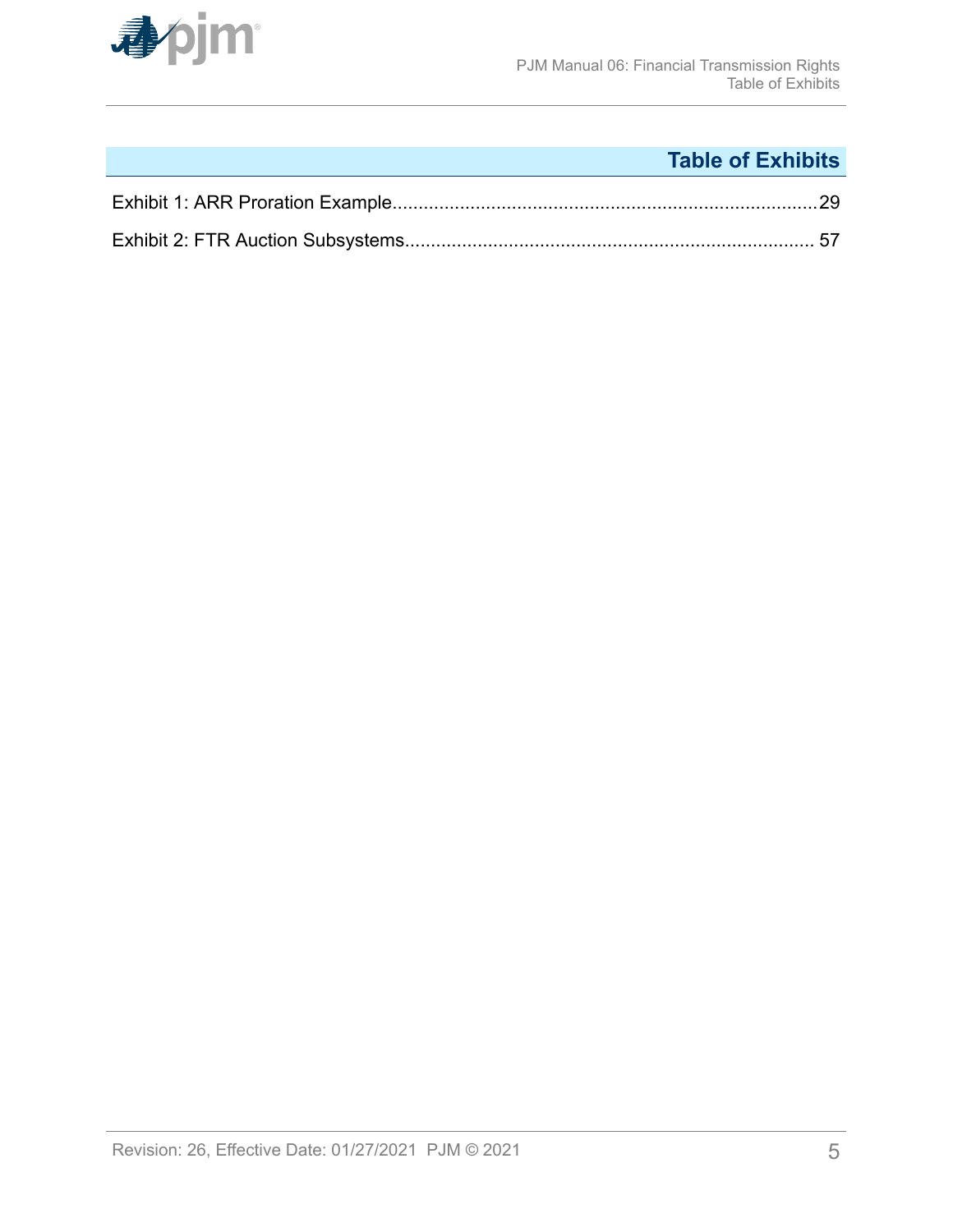<span id="page-5-0"></span>

# **Approval**

Approval Date: 01/27/2021 Effective Date: 01/27/2021

Brian Chmielewski, Manager

Market Simulation Department

Rebecca Stadelmeyer, Manager

Market Settlements Development Department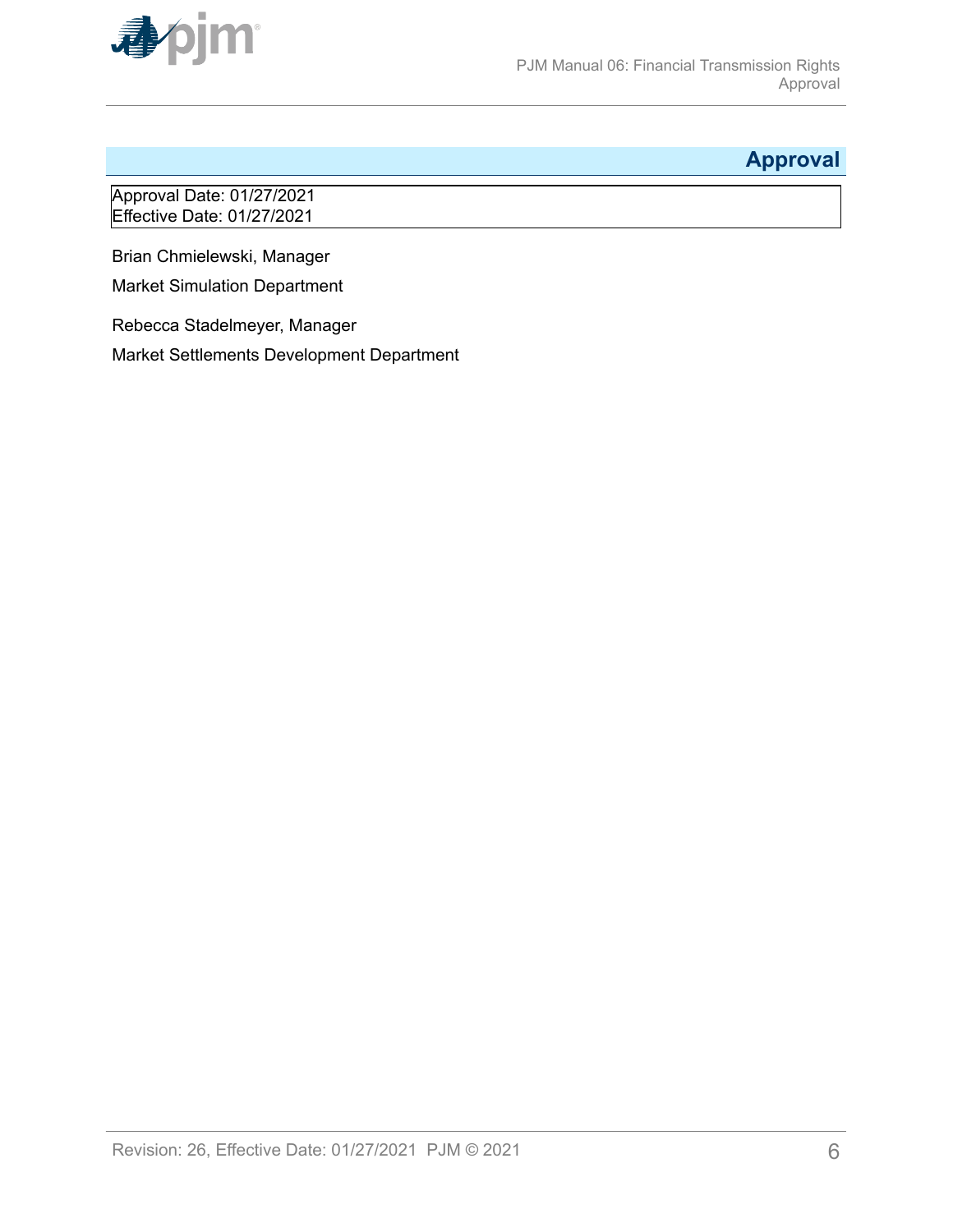<span id="page-6-0"></span>

# **Current Revision**

#### **Revision 26 (01/27/2021):**

- Added language to section 6.6 regarding bid limits for FTR auctions
- Updated manual ownership from Ray Fernandez to Rebecca Stadelmeyer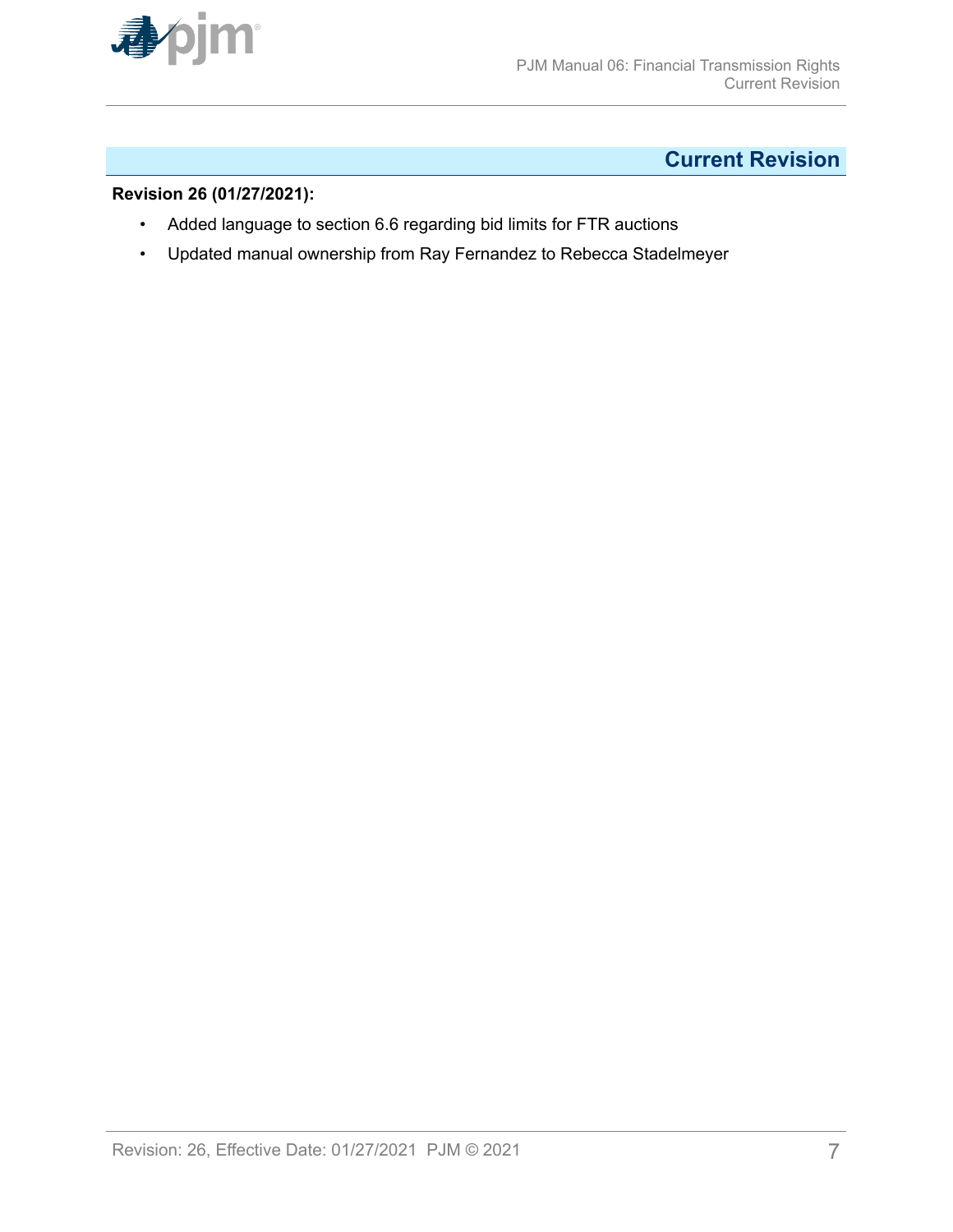<span id="page-7-0"></span>

#### **Introduction**

Welcome to the *PJM Manual for Financial Transmission Rights*. In this Introduction, you will find the following information:

- What you can expect from the PJM Manuals in general (see "About PJM Manuals").
- What you can expect from this PJM Manual (see "About This Manual").
- How to use this manual (see "Using This Manual").

### **About PJM Manuals**

The PJM Manuals are the instructions, rules, procedures, and guidelines established by PJM for the operation, planning, and accounting requirements of PJM and the PJM Energy Market.

- **Transmission**
- PJM Energy Market
- Generation and transmission interconnection
- Reserve
- Accounting and Billing
- PJM administrative services

For a complete list of all PJM manuals, go to the Library section on PJM.com.

### **About This Manual**

The PJM Manual for *Financial Transmission Rights* is one of a series of manuals within the Transmission Owners group. This manual focuses on how Auction Revenue Rights (ARRs) are acquired, how Financial Transmission Rights (FTRs) are traded, in the FTR auctions or the secondary market, and on how the value of ARRs and FTRs are determined.

The *PJM Manual for Financial Transmission Rights* consists of ten sections. These sections are listed in the table of contents beginning on page 2.

#### **Intended Audience**

The intended audiences for the PJM Manual for Financial Transmission Rights are:

- Transmission Customers Transmission Customers submit requests to PJM for ARRs, and buy/sell FTRs in the FTR auctions and secondary market.
- PJM Members PJM Members buy and sell FTRs in the FTR auctions and secondary market.
- PJM Market Settlement Department The PJM Market Settlement Department uses information from the FTR database to calculate transmission congestion credits for the monthly billing statements and to settle the FTR auctions including ARR Credits.
- PJM Market Services Division The PJM Market Services Division processes requests for ARRs from Transmission Customers, facilitates the Annual ARR Allocation, runs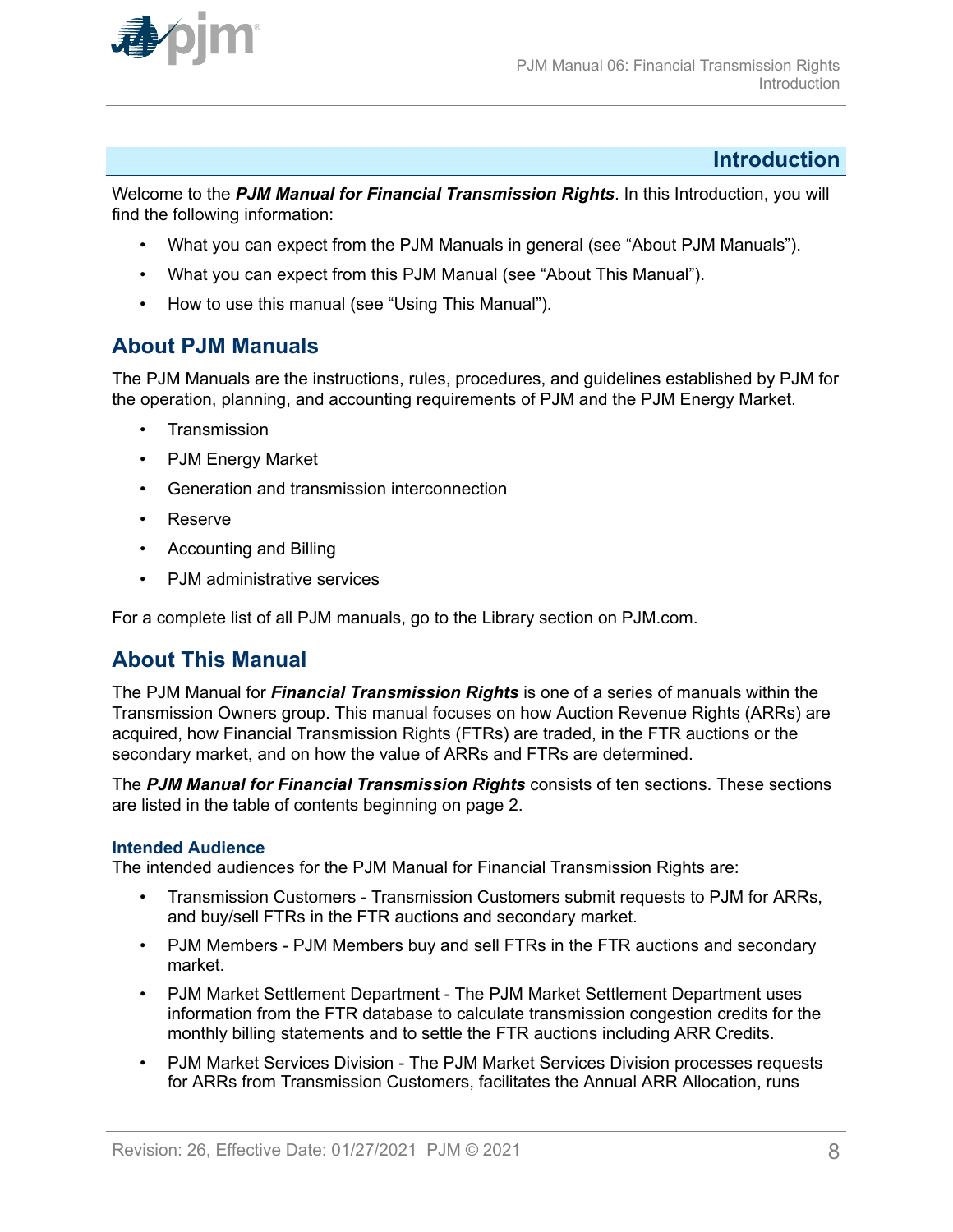<span id="page-8-0"></span>

Simultaneous Feasibility Tests to verify that the Transmission System can support the requested set of ARRs and FTRs, and conducts the FTR auctions.

#### **References**

The references to other documents that provide background or additional detail directly related to the *PJM Manual for Financial Transmission Rights* are:

- PJM Manual for *[Transmission Service Request \(M-02\)](http://www.pjm.com/~/media/documents/manuals/m02.ashx)*
- PJM OASIS Users Guide
- PJM Manual for *[Operating Agreement Accounting \(M-28\)](http://www.pjm.com/~/media/documents/manuals/m28.ashx)*
- PJM Manual for *[Billing \(M-29\)](http://www.pjm.com/~/media/documents/manuals/m29.ashx)*
- FTR Auction User's Guide
- FTR Center

### **Using This Manual**

We believe that explaining concepts is just as important as presenting the procedures. This philosophy is reflected in the way we organize the material in this manual. We start each section with an overview. Then, we present details, procedures or references to procedures found in other PJM manuals.

#### **What You Will Find In This Manual**

- A table of contents that lists two levels of subheadings within each of the sections
- An approval page that lists the required approvals and a brief outline of the current revision
- Sections containing the specific guidelines, requirements, or procedures including PJM actions and PJM Member actions
- A section at the end detailing all previous revisions of this PJM manual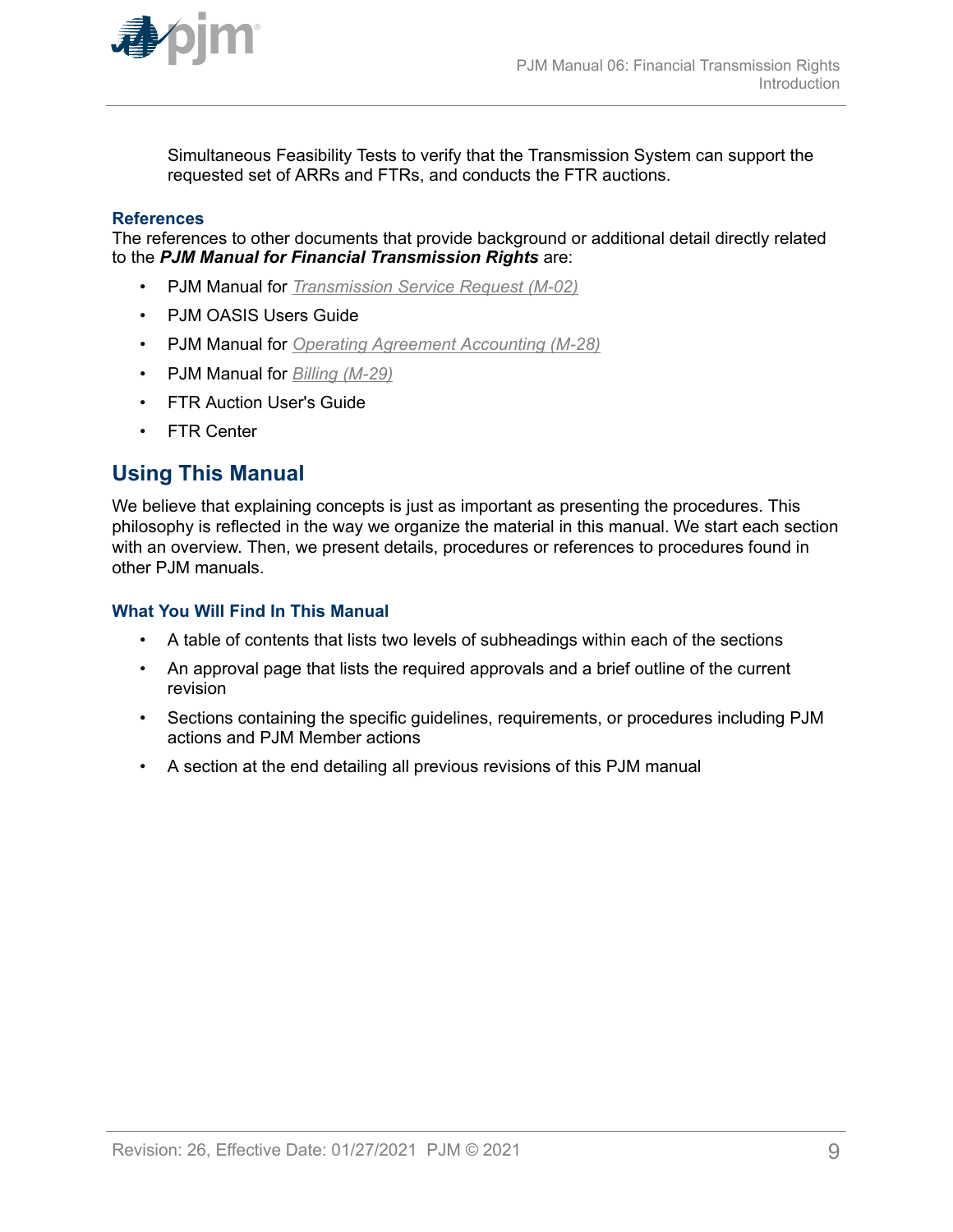<span id="page-9-0"></span>

### **Section 1: Financial Transmission Rights Overview**

Welcome to the *Financial Transmission Rights Overview* section of the *PJM Manual for Financial Transmission Rights*. In this section, you will find the following information:

- A definition of Financial Transmission Rights (FTRs) and their purpose (see "Definition and Purpose of FTRs").
- How the economic value of FTRs is calculated (see "Valuation of FTRs").
- Requirements to participate in buying/selling of FTRs in the FTR auctions or in the secondary market (see "Requirements to Participate").
- An overview of the FTR-related actions performed by Market Participants (see "Participant Actions").
- An overview of the FTR-related actions performed by PJM (see "PJM Actions").

#### **1.1 Definition and Purpose of FTRs**

A Financial Transmission Right (FTR) is a financial instrument that entitles the holder to receive compensation for Transmission Congestion Charges that arise when the transmission grid is congested in the Day-ahead Market and differences in Day-ahead Congestion Prices result from the dispatch of generators out of merit order to relieve the congestion. Each FTR is defined from a point of receipt (where the power is injected onto the PJM grid) to a point of delivery (where the power is withdrawn from the PJM grid). For each hour in which congestion exists on the Transmission System between the receipt and delivery points specified in the FTR, the holder of the FTR is awarded a share of the Transmission Congestion Charges collected from the Market Participants.

One purpose of FTRs is to protect Firm Transmission Service Customers from increased cost due to Transmission Congestion when their energy deliveries are consistent with their firm reservations. Essentially, FTRs are financial instruments that entitle the holder to rebates of congestion charges paid by the Firm Transmission Service Customers. Market Participants are able to acquire financial transmission rights in the form of options or obligations. They do not represent a right for physical delivery of power.

The holder of the FTR is not required to deliver energy in order to receive a congestion credit. If a constraint exists on the Transmission System in the Day-ahead Market, the holders of FTRs receive a credit based on the FTR MW reservation and the Congestion Price difference between point of delivery and point of receipt. This credit is paid to the holder regardless of who delivered energy or the amount delivered across the path designated in the FTR.

You can acquire FTRs in four market mechanisms: the Long-term FTR Auction, Annual FTR Auction, the Monthly FTR Auction or the FTR Secondary market.

• *Long-term FTR Auction* – PJM conducts a Long-term FTR process of selling and buying FTRs through a multi-round process for FTRs for three consecutive planning periods immediately subsequent to the planning period during which the Long-term FTR Auction is conducted. The capacity offered for sale in Long-term FTR Auctions shall be the residual system capability after the assumption that all Auction Revenue Rights allocated in the immediately prior Annual Auction Revenue Rights allocation process are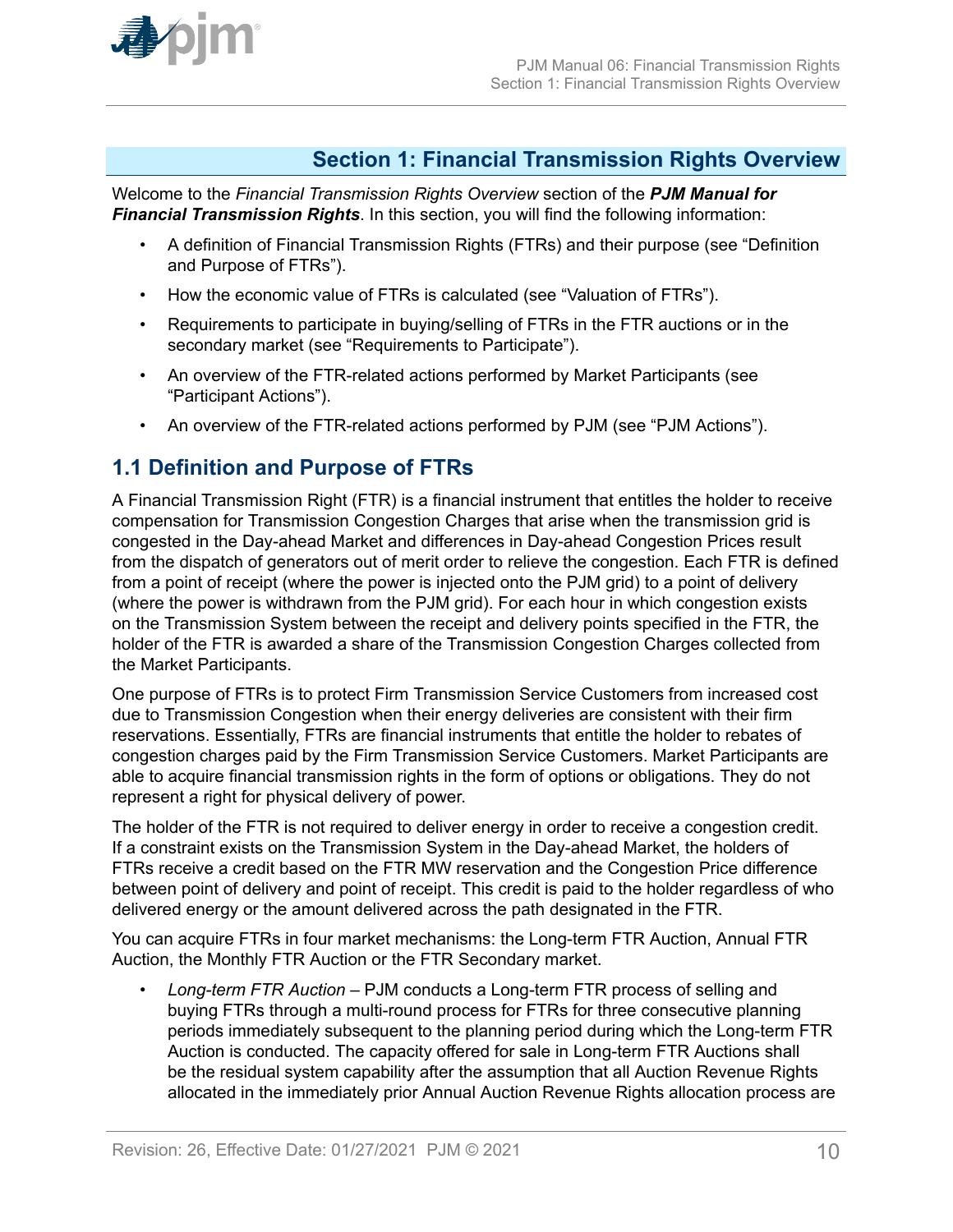<span id="page-10-0"></span>

self-scheduled into FTRs, which shall be modeled as fixed injections and withdrawals in the Long-term FTR Auction, as further described in Section 6 of this manual

- *Annual FTR Auction –* PJM conducts an annual process of selling and buying FTRs through a multi-round auction. The Annual FTR Auction offers for sale the entire transmission entitlement that is available on the PJM system on an annual basis. The clearing mechanism of the Annual FTR Auction will maximize the quote-based value of FTRs awarded in the auction. Auction Revenue Rights (ARRs) are the mechanism by which the proceeds from the Annual FTR Auction are allocated.
- *Monthly FTR Auction –* PJM conducts a monthly process of selling and buying FTRs through an auction. The FTR auction offers for sale any residual transmission entitlement that is available after FTRs are awarded from the Annual and Long-term FTR Auctions. The auction also allows Market Participants an opportunity to sell FTRs that they are currently holding. Market Participants offer to sell or request to buy FTRs through an Internet computer application called *FTR Center*.
- *Secondary Market –* **In t**he FTR secondary market, FTR Center facilitates trading of existing FTRs between PJM Members.

# **1.2 Valuation of FTRs**

The hourly economic value of an FTR is based on the FTR MW reservation and the difference between Day-ahead Congestion Prices at the sink point (point of delivery) and the source point (point of receipt) designated in the FTR. Therefore, it is important to note that an FTR can provide financial benefit, but it can also be a financial liability resulting in a charge to the holder.

#### **1.2.1 FTR Obligations**

- The hourly economic value of an FTR Obligation is based on the FTR MW reservation and the difference between Day-ahead Congestion Prices at the sink point (point of delivery) and the source point (point of receipt) designated in the FTR.
- The hourly economic value of an FTR Obligation is positive (a benefit) when the path designated in the FTR is in the same direction as the congested flow. (The Day-ahead Congestion Price at the sink point (point of delivery) is higher than the Day-ahead Congestion Price at the source point (point of receipt).)
- The hourly economic value of an FTR Obligation is negative (a liability) when the designated path is in the direction opposite to the congested flow. (The Day-ahead Congestion Price at the point of receipt is higher than the Day-ahead Congestion Price at the point of delivery.); however, if the holder were to actually deliver energy along the designated path, they would receive a congestion credit that would offset the FTR charge.

#### **1.2.2 FTR Options**

• The hourly economic value of an FTR Option is based on the FTR MW reservation and the difference between Day-ahead Congestion Prices at the sink point (point of delivery) and the source point (point of receipt) designated in the FTR when that difference is positive.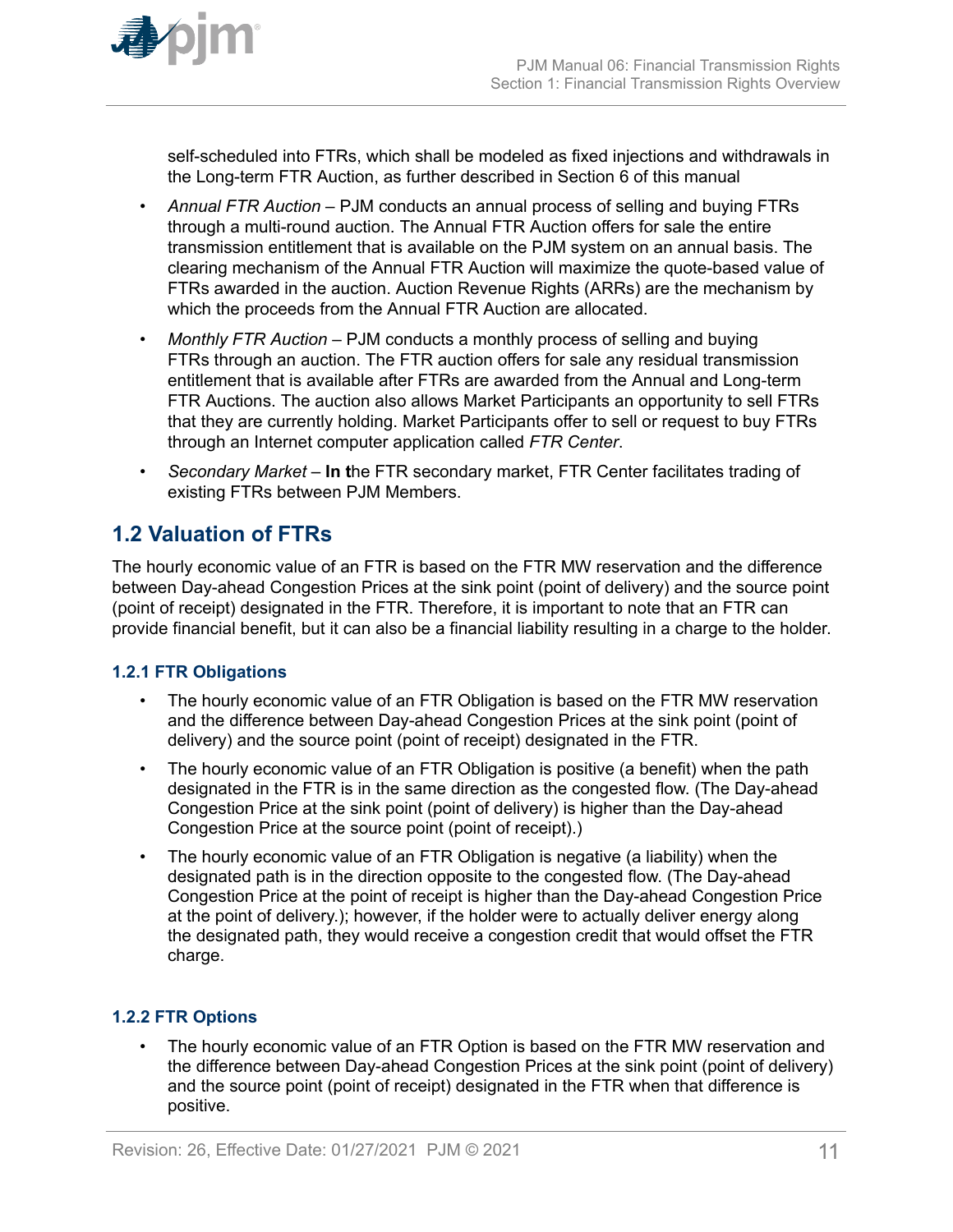<span id="page-11-0"></span>

- The hourly economic value of an FTR Option is positive (a benefit) when the path designated in the FTR is in the same direction as the congested flow. (The Day-ahead Congestion Price at the sink point (point of delivery) is higher than the Day-ahead Congestion Price at the source point (point of receipt).)
- The hourly economic value of an FTR Option is zero (neither a benefit nor a liability) when the designated path is in the direction opposite to the congested flow. (The Day-ahead Congestion Price at the source point (point of receipt) is higher than the Day-ahead Congestion Price at the sink point (point of delivery).)

### **1.3 Requirements to Participate**

To be able to buy and sell FTRs in the PJM FTR Auctions, or in FTR secondary trading, you must be a PJM Member.

### **1.4 Participant Actions**

As a participant in the FTR process, you are required to perform the following actions:

- for those FTRs you wish to sell in any of the auctions through FTR Center, enter the required information and submit offers for sale
- for those FTRs you wish to buy in any of the auctions through FTR Center, enter the required information and submit the bids to purchase
- if you are an FTR trader in the secondary market, post, accept, cancel, reject or confirm quotes made through FTR Center

# **1.5 PJM Actions**

PJM performs the following actions:

- conducts Simultaneous Feasibility Tests (SFTs) on FTRs
- notifies customers of SFT results and FTRs awarded in the FTR Auctions
- initiates, directs, and oversees the FTR Auctions
- incorporates FTRs into market settlements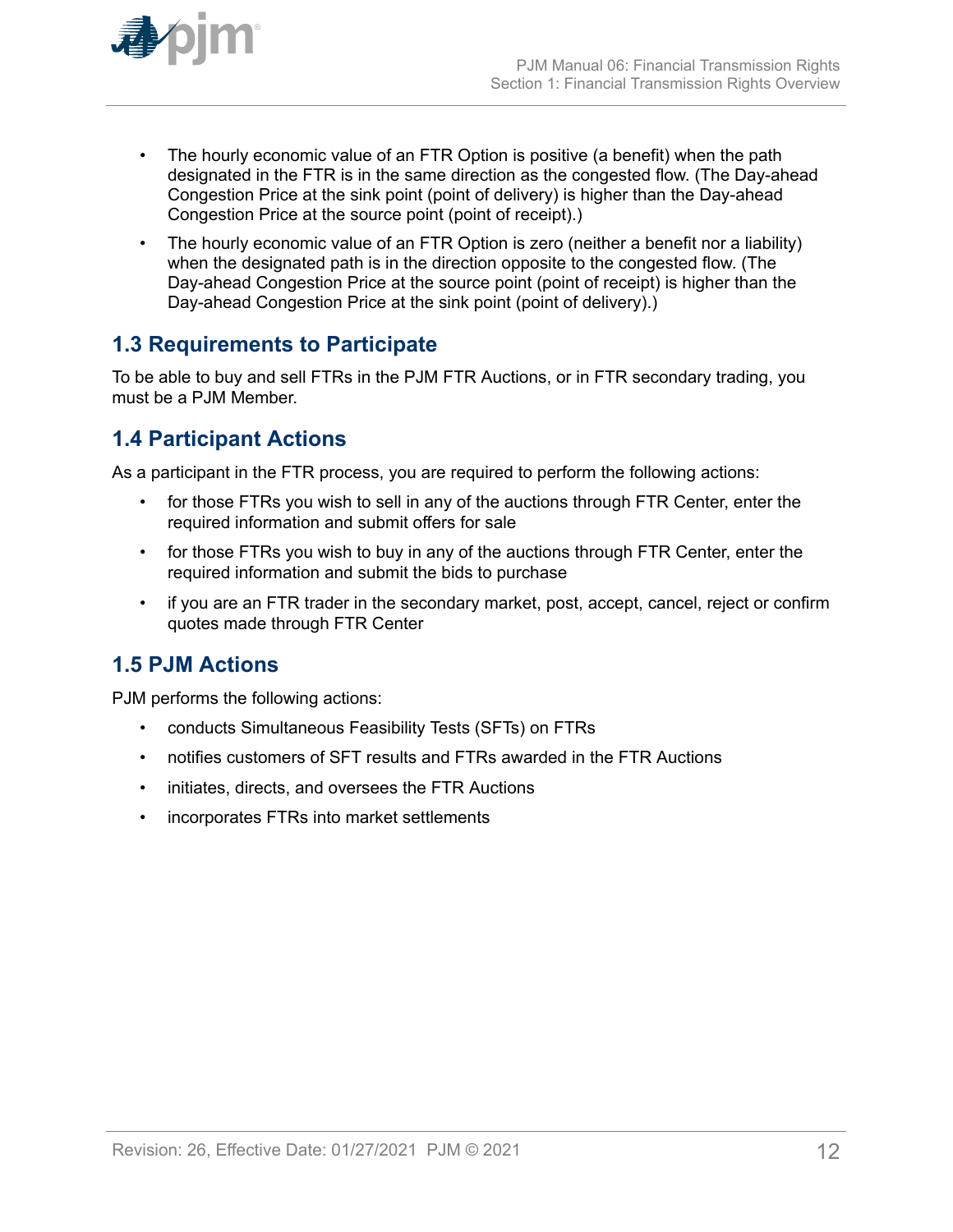<span id="page-12-0"></span>

### **Section 2: Auction Revenue Rights Overview**

Welcome to the *Auction Revenue Rights Overview* section of the *PJM Manual for Financial Transmission Rights*. In this section, you will find the following information:

- A definition of Auction Revenue Rights (ARRs) and their purpose (see "Definition and Purpose of ARRs").
- How the economic value of ARRs is calculated (see "Valuation of ARRs").
- Requirements to participate in the acquisition and allocation of ARRs (see "Requirements to Participate").
- An overview of the ARR-related actions performed by Market Participants (see "Participant Actions").
- An overview of the ARR-related actions performed by PJM (see "PJM Actions").

### **2.1 Definition and Purpose of ARRs**

Auction Revenue Rights (ARRs) are the mechanism by which the proceeds from the Annual FTR Auction are allocated. Auction Revenue Rights are entitlements allocated annually to Firm Transmission Service Customers that entitle the holder to receive an allocation of the revenues from the Annual FTR Auction.

Auction Revenue Rights will be allocated to Network Transmission Service Customers and Firm Point-to-Point Transmission Customers. Market Participants will request ARRs, and PJM will approve all, part or none of the request based on the results of the Simultaneous Feasibility Test. At the beginning of each Annual Planning Period, ARRs are allocated to Network Transmission customers and to Firm Point to Point Transmission customers for the duration of the Annual Planning Period.

- Network Integration Service Network Integration Service ARRs are designated along paths from specific generation resource(s) to the customer's aggregated load. The Network Service Customer has the option to request ARRs for all or any portion of an active historic generation resource or Qualified Replacement Resource (QRR). A Network Service Customer's total ARR designation to a zone cannot exceed the customer's total network load in that zone. Network Service Customers make ARR requests through FTR Center.
- Firm Point-to-Point Service PJM allocates ARRs to Firm Point-to-Point Service customers for approved service requests, subject to passing the Simultaneous Feasibility Test. The point of receipt is either a generation resource within the PJM RTO or the interconnection point with the sending Control Area. The point of delivery is the set of load buses designated in OASIS or the point of interconnection with the receiving Control Area. The duration of the ARR is the same as for the associated Transmission Service Request (TSR). The Point-to-Point Customer has the option to request ARRs consistent with the transmission reservation.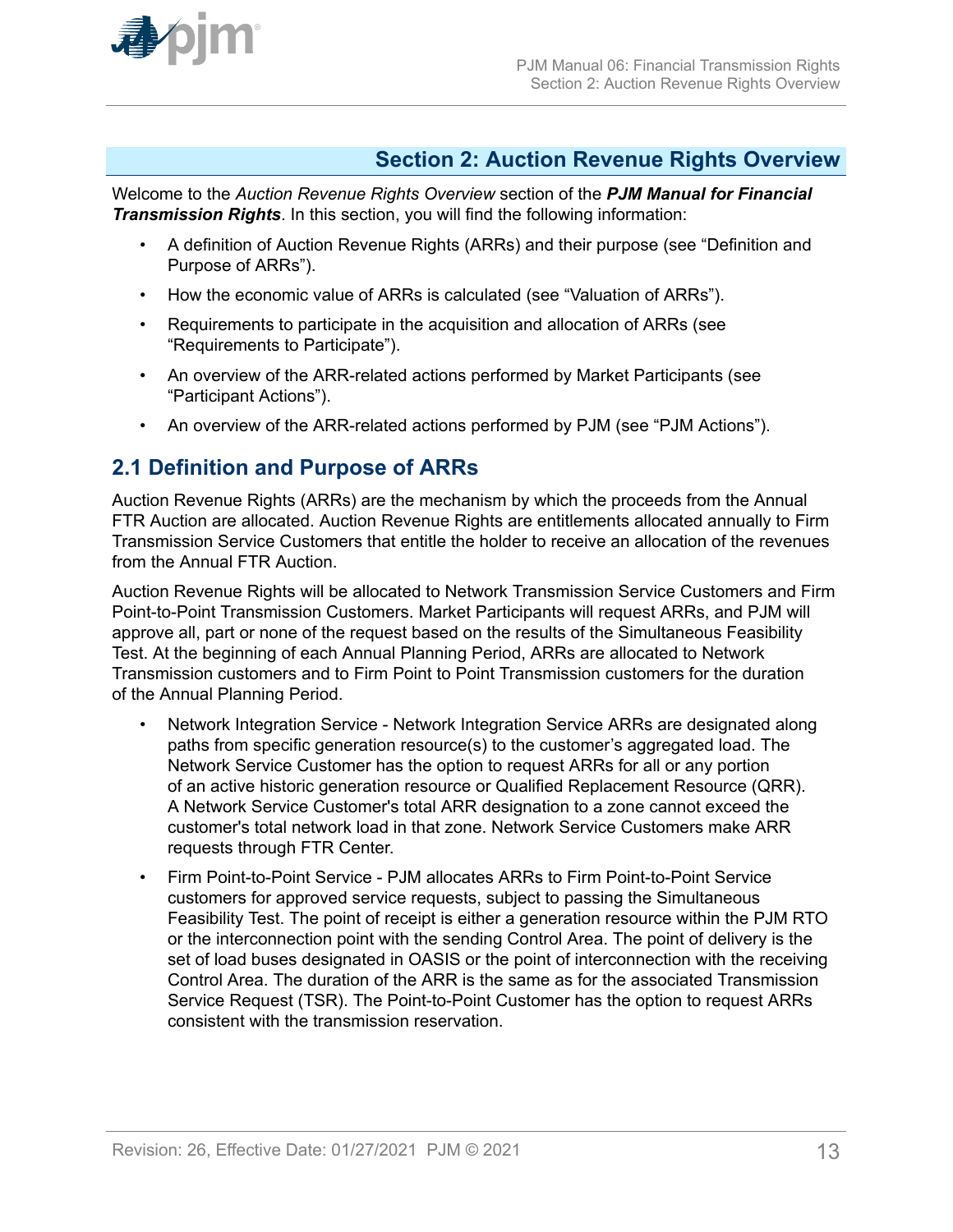<span id="page-13-0"></span>

## **2.2 Valuation of ARRs**

Auction Revenue Rights are defined from a source Price Node to a sink Price Node for a specific MW amount.

The economic value of each ARR is based on the MW amount and on the Locational Price differences between the source and sink node for FTR Obligations resulting from the Annual FTR Auction. The economic value of an Auction Revenue Right can either be positive (a benefit) or negative (a liability).

Annual FTR Auction revenue is distributed to Auction Revenue Rights holders in proportion to, but not to exceed, the economic value of the ARRs when compared to the clearing prices for FTR Obligations in each round of the Annual FTR Auction proportionally.

The settlements for Auction Revenue Rights will be based on the clearing prices from each round of the Annual FTR Auction. The amount of the credit that the ARR holder should receive for each round is equal to the MW amount of the ARR (divided by the number of rounds) times the price difference from the ARR sink point (delivery point) to the ARR source point as shown in the following formula:

ARR Target Allocation =  $(ARR MW / # of rounds)*(LMP<sub>Sink</sub> - LMP<sub>Source</sub>)$ 

#### **Note:**

The LMP values in the above equation are results for FTR Obligations from the appropriate round of the Annual FTR auction.

Holders of Auction Revenue Rights may retain allocated ARRs, and receive associated allocations of revenues from the Annual FTR Auction. ARR holders may also utilize the revenues from allocated ARRs to purchase FTRs by "self-scheduling" an ARR into an FTR in the first round of the Annual FTR Auction. When "self-scheduled", an FTR must have the same path as the associated ARR. Additionally, holders of ARRs may bid into the Annual FTR Auction to acquire an FTR on an alternative path or for an alternative product.

#### **2.3 Requirements to Participate**

In order to be granted an ARR by PJM, you must be a PJM Firm Transmission Service customer – that is, you are using either Network Integration Service or Firm Point-to-Point Transmission Service. Network Integration Service and Firm Point-to-Point Transmission Service is available to Market Participants who have fulfilled the requirements defined in the *PJM Manual for Transmission Service Request (M-02)*.

#### **2.4 Participant Actions**

As a participant in the ARR process, you are required to perform the following actions:

- submit requests for Network Integration Service ARRs
- submit Transmission Service Requests (TSRs) for Firm Point-to-Point Service

#### **2.5 PJM Actions**

PJM performs the following actions: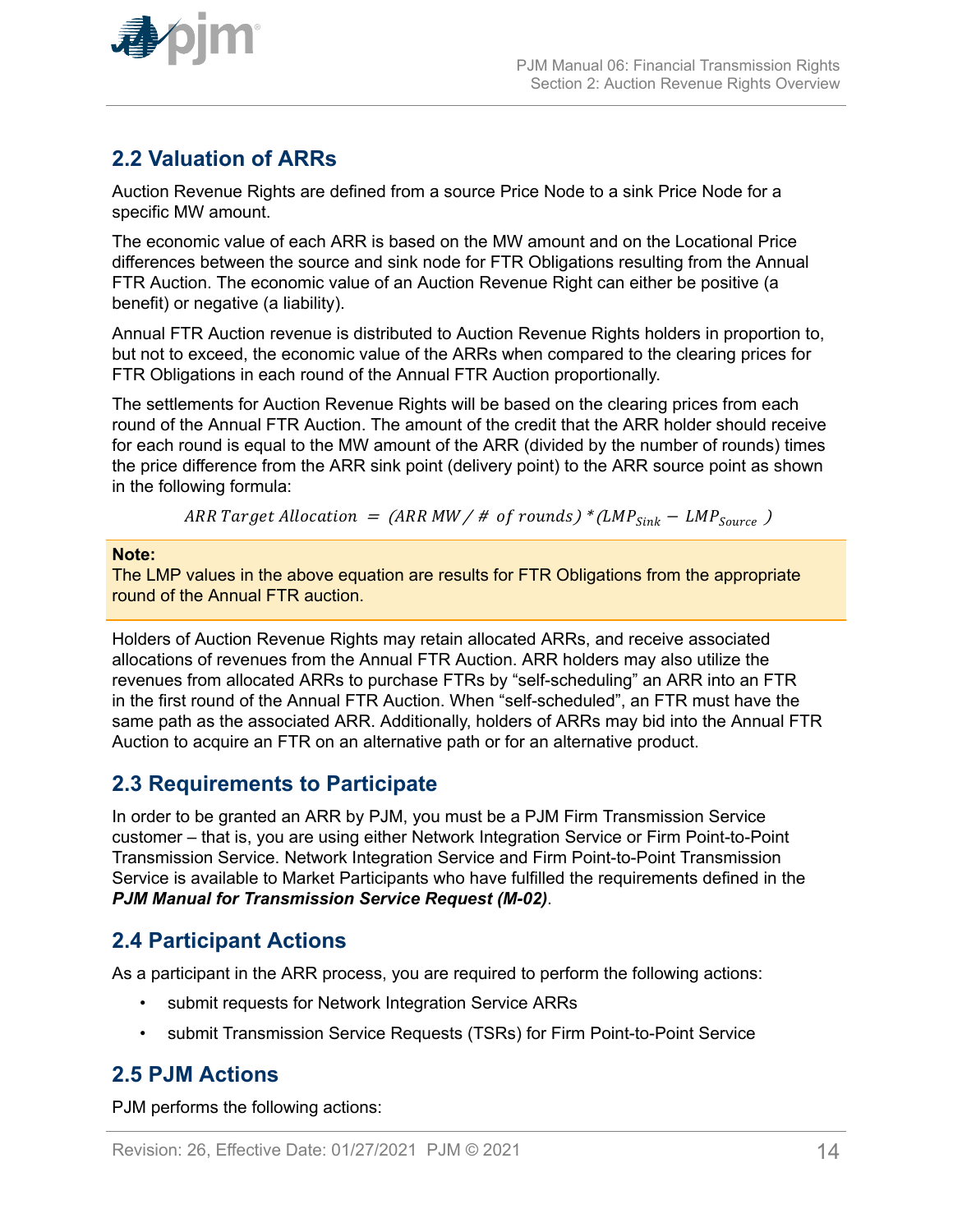

- confirms receipt of all TSRs and Network Integration Service ARR requests
- conducts Simultaneous Feasibility Tests (SFTs) on ARRs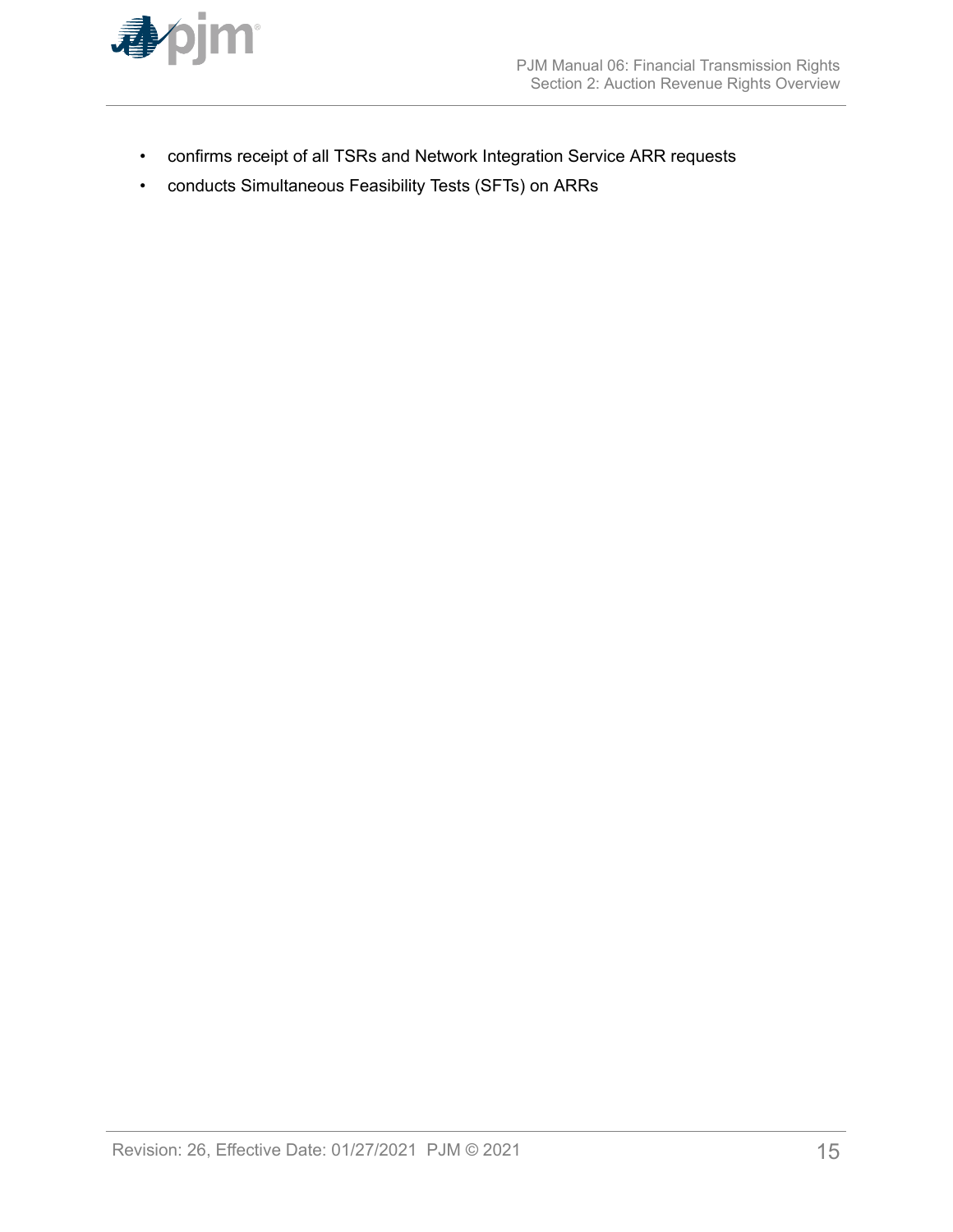<span id="page-15-0"></span>

### **Section 3: Auction Revenue Rights Request and Approval Process**

Welcome to the Auction Revenue Rights Request & Approval Process section of the **PJM Manual for Financial Transmission Rights.** In this section, you will find the following information:

- How participants request Network Integration Service ARRs and how PJM processes those requests (see "Network Integration Service Auction Revenue Rights (ARRs)").
- How ARRs for Firm Point-to-Point Service are awarded by PJM (see "Firm Point-to-Point Transmission Auction Revenue Rights (ARRs)").

# **3.1 Network Integration Service Auction Revenue Rights (ARRs)**

The following procedure is used in requesting and processing Network Integration Service ARRs:

- The Network Service Customer submits requests to Network Integration Service ARRs using *FTR Center*.
- PJM enters accepted ARRs into the PJM FTR database.

#### **3.1.1 Rules and Guidelines**

The following is a list of business rules and guidelines to follow when requesting Network Integration Service ARRs:

- All Network Integration Service ARR requests must pass a Simultaneous Feasibility Test before being given PJM approval.
- PJM can approve all, part, or none of the ARR request based on the results of the Simultaneous Feasibility Test.
- The path for each Network Integration Service ARR is defined from specific active historical generation resources or Qualified Replacement Resources to the Energy Settlement Area in the Transmission Zone or other designated Load Aggregation Zone. If the path of the ARR is to the Residual Metered Load aggregation zone, the participant can elect to have its ARRs allocated to the aggregate load buses in the Transmission Zone.
- The total ARRs for an active historical generation resource or Qualified Replacement Resource to the LSE load cannot be greater than the MW amount of the resource that was assigned to the LSEs on a pro-rata basis.
- A participant's total ARR amount to a transmission zone or load aggregation zone cannot exceed the participant's total network load in that zone or load aggregation zone.
- ARRs are specified to the nearest 0.1 MW.

### **3.2 Firm Point-to-Point Transmission Auction Revenue Rights (ARRs)**

To qualify for an annual allocation of ARRs, firm point-to-point ARR requests must be associated with firm point-to-point service that spans the entire next planning period and is confirmed by the opening of the Annual ARR Allocation window.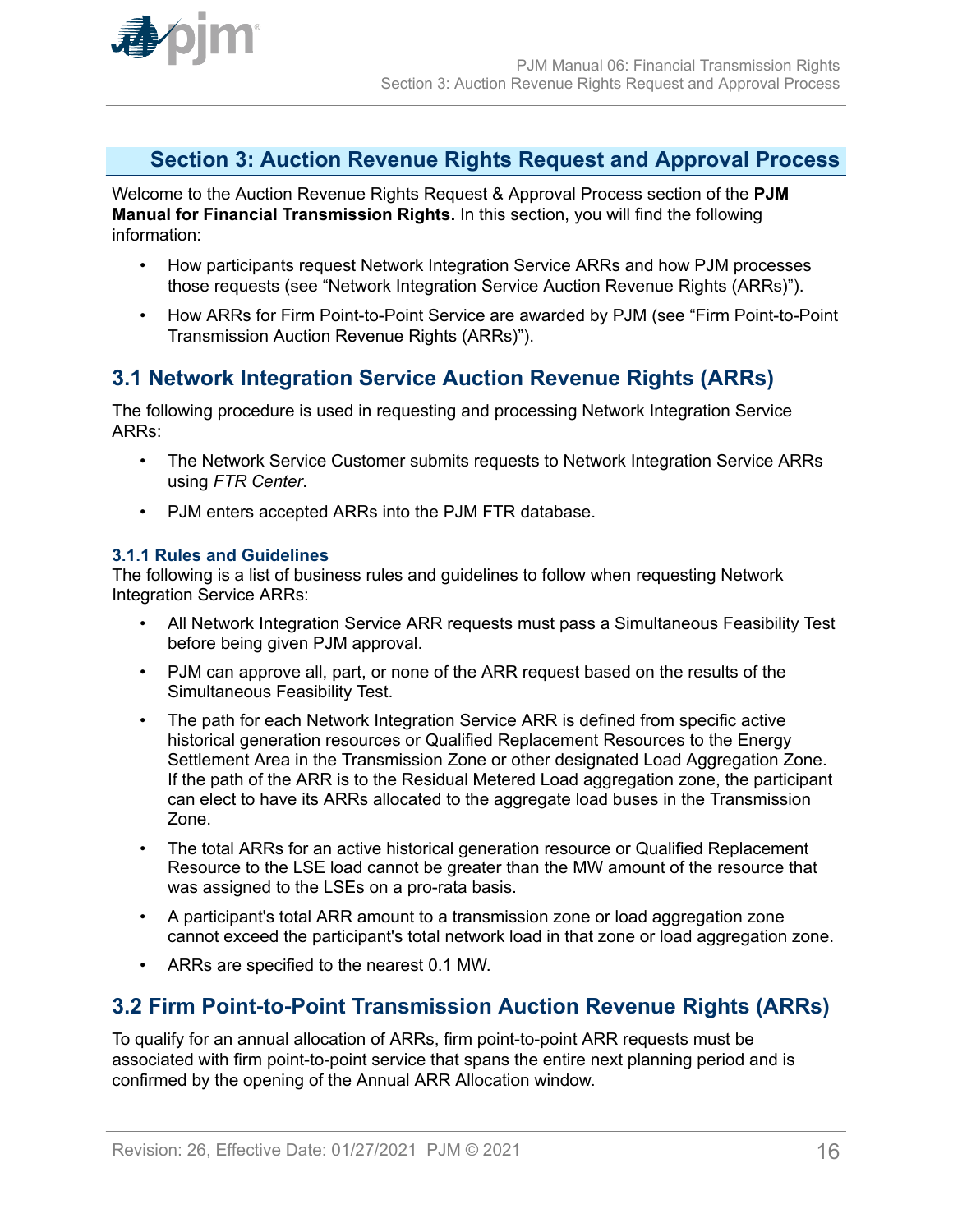<span id="page-16-0"></span>

The following procedure is used in processing Firm Point-to-Point ARRs outside of the Annual ARR Allocation window:

- The Firm Point-to-Point Transmission Customer submits Transmission Service Requests (TSRs) via OASIS according to the procedure outlined in the PJM Manual for Transmission Service Request (M-02) and the PJM OASIS Users Guide.
- If the ARR associated with the Transmission Service Request is desired, the Firm Pointto-Point Transmission Customer notifies PJM of the ARR request.
- PJM conducts a Simultaneous Feasibility Study of the ARR request and notifies the Transmission Customer of TSR and ARR status via email.
- Firm Point-to-Point Transmission Customers notify PJM of acceptance or rejection of TSRs and their associated ARRs via email.

#### **3.2.1 Rules and Guidelines**

The following is a list of business rules and guidelines concerning Firm Point-to-Point ARRs:

- All Point-to-Point ARR requests must pass a Simultaneous Feasibility Test before being given PJM approval.
- PJM can approve all, part, or none of the ARR request based on the results of the Simultaneous Feasibility Test.
- The path for each Point-to-Point ARR is defined from the source to the sink, as specified in the TSR.
- The MW value of each Firm Point-to-Point ARR may be up to the megawatts of the Firm Transmission Service being provided.
- Firm Point-to-Point Transmission Service Customers must notify PJM of the amount of ARRs they desire. This value is considered an "up to" amount. Therefore, a Transmission Customer should request the maximum amount of the ARRs that they desire, not to exceed the capacity value of the transaction.
- Communication should be sent to mailto: FTRGroup@pim.com FTRGroup@pim.com.
- For Firm Point-to-Point Transmission Service out of or through the PJM RTO, the Source is either the generation resource within the PJM RTO or the interconnection with the sending Control Area; and the sink of delivery is the point of interconnection with the receiving Control Area.
- The duration of each Firm Point-to-Point ARR is the same as the associated Firm Transmission Service, which may be one year (starting at the beginning of any month), one month (starting the first day of the month), one week (Monday through Sunday), or one day (hours 1 through 24).
- If an approved ARR spans multiple planning periods, the ARR is technically only approved until the end of the first Planning Period. Prior to each new Planning Period, PJM re-evaluates all ARRs for feasibility. If ARR reductions are required due to infeasibility, then the ARRs are reduced in proportion to their MW value and level of impact on the binding constraint in the Simultaneous Feasibility Test.
- An ARR associated with long term (1 year or more) Firm Point-to-Point Transmission Service will be allocated on a first come first served basis if the request falls outside the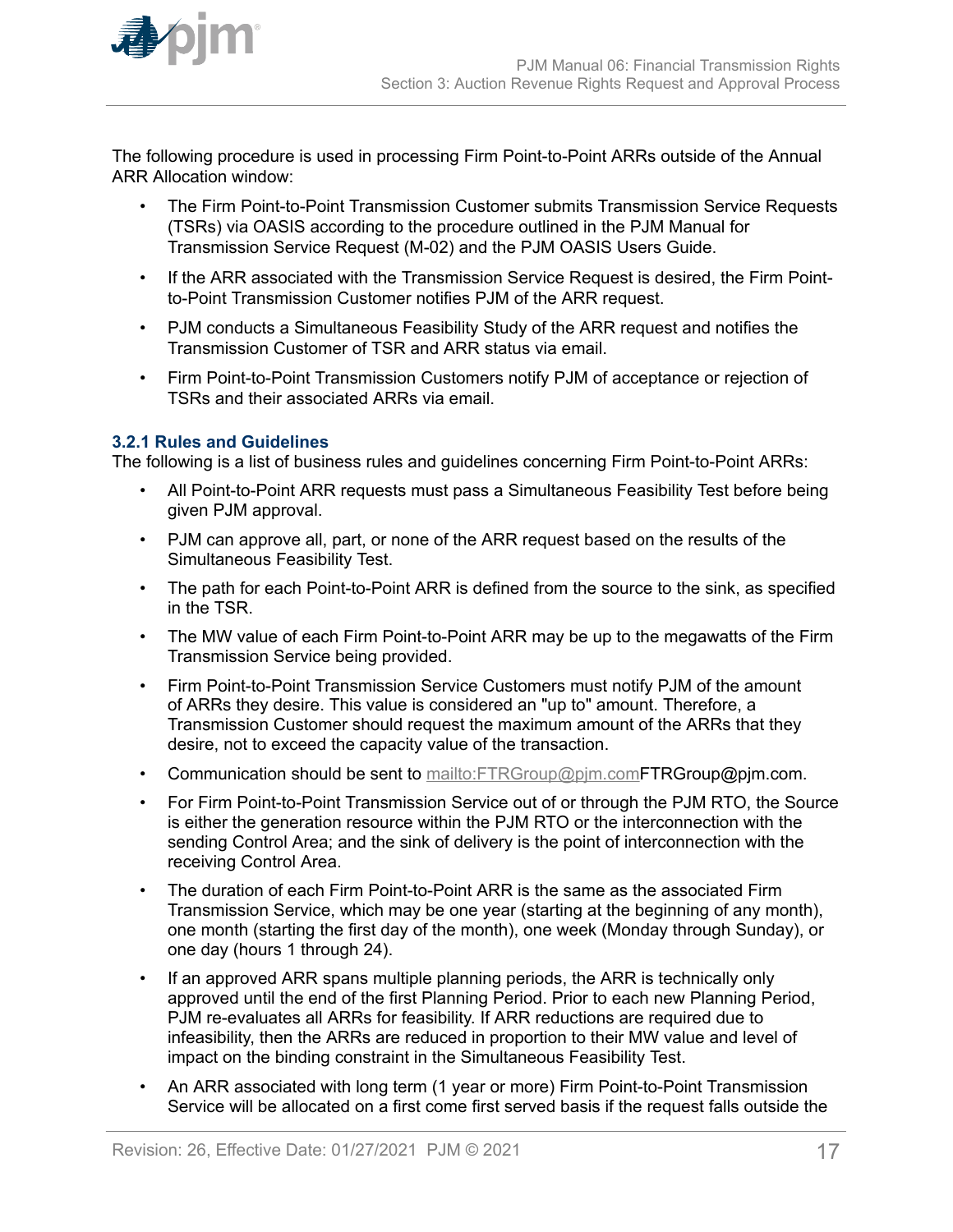

Annual open enrollment window. If the request can be considered within the annual open enrollment window, then the request will be processed on the same priority as Network Integration Service-based requests.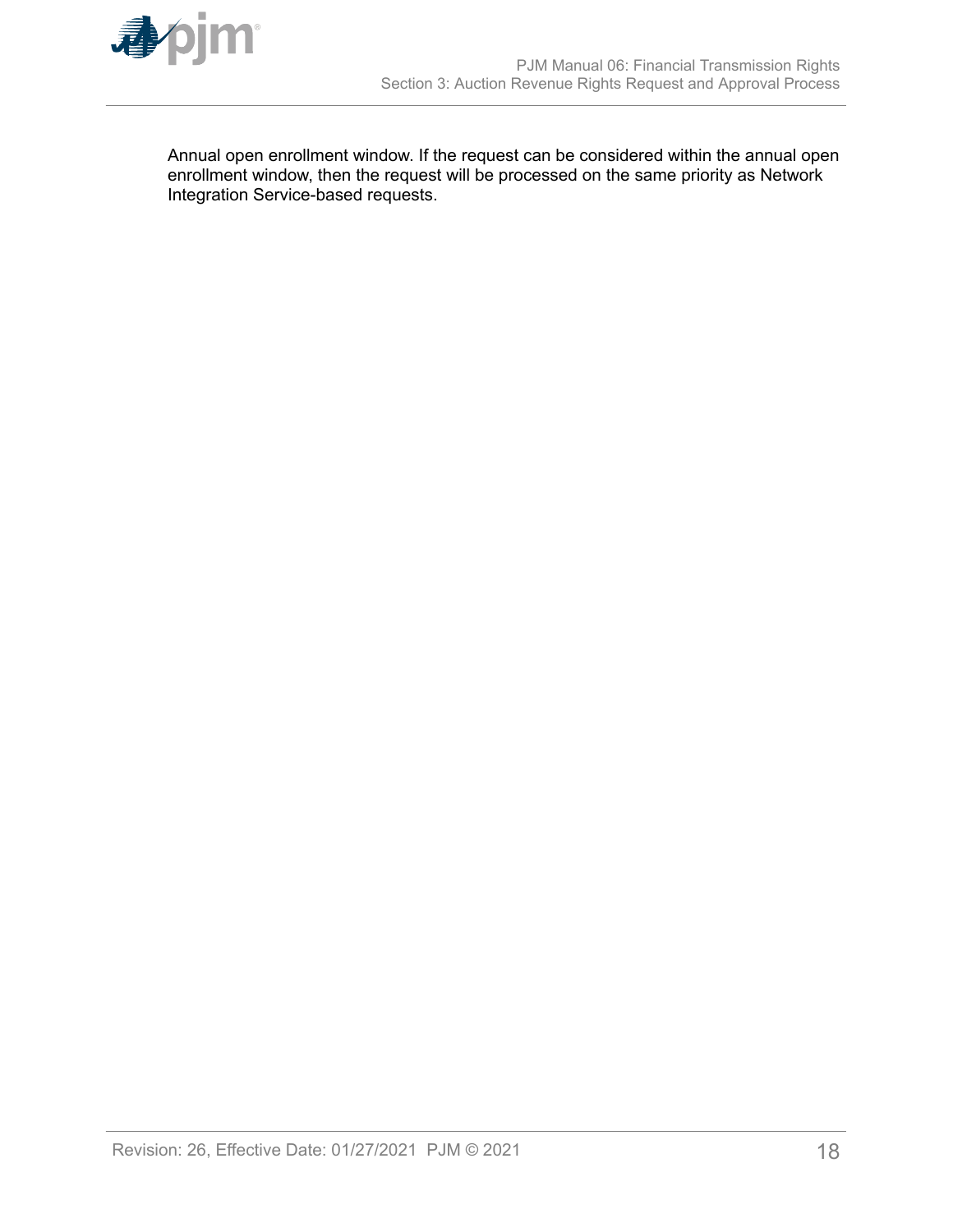<span id="page-18-0"></span>

### **Section 4: Annual ARR Allocation**

Welcome to the *Annual ARR Allocation* section of the *PJM Manual for Financial Transmission Rights*. In this section, you will find the following information:

- A general overview of the PJM Annual ARR Allocation (see "Annual ARR Allocation Overview").
- How Auction Revenue Rights (ARRs) are allocated in Stage 1A of the Annual ARR Allocation (see "Annual Allocation of Auction Revenue Rights (ARRs) – Stage 1A").
- How Auction Revenue Rights (ARRs) are allocated in Stage 1B of the Annual ARR Allocation (see "Annual of Auction Revenue Rights (ARRs) – Stage 1B").
- How Auction Revenue Rights (ARRs) are allocated in Stage 1 of the Annual ARR Allocation for External Load Serving Entities (see "Stage 1 Participation for External Load Serving Entities").
- How Auction Revenue Rights (ARRs) are allocated in Stage 2 of the Annual ARR Allocation (see "Annual Allocation of Auction Revenue Rights (ARRs) – Stage 2").
- How ARRs are reassigned for Shifts in Load Responsibility (see "Reassignment of ARRs").
- How New Stage 1 Resources can be added to the resource list (see "New Stage 1 Resources").
- How Alternate Stage 1 resources can be added to the resource list (see "Alternate Stage 1 Resources").
- How Incremental Auction Revenue Rights (ARRs) associated with Transmission Expansion are allocated (see "Allocation of Incremental Auction Revenue Rights (IARRs)").
- How Auction Revenue Rights can be allocated for transmission upgrades that increase Stage 1 capability (see "Residual Auction Revenue Rights").

### **4.1 Annual ARR Allocation Overview**

Auction Revenue Rights (ARRs) are the mechanism by which the proceeds from the Annual FTR Auction are allocated. ARRs are allocated to Network Service Customers and to Firm Point-to-Point Transmission Customers for the duration of the Annual Planning Period.

Auction Revenue Rights will be distributed to Network Service Customers and Firm Point-to-Point Transmission Customers. Market Participants submit ARR requests for the planning period during the Annual ARR Allocation process. The Annual ARR Allocation is a two-stage allocation process designed to provide long-term certainty along with increased flexibility. The first stage of the allocation consists of two parts, Stage 1A and Stage 1B. In this first stage, Network Service Customers make ARR requests based on active generation resources that historically served load in each transmission zone or Qualified Replacement Resources. Also in Stage 1, Firm Transmission Customers that are deemed as Qualifying Transmission Customers can make ARR requests based on the megawatts of firm service provided between the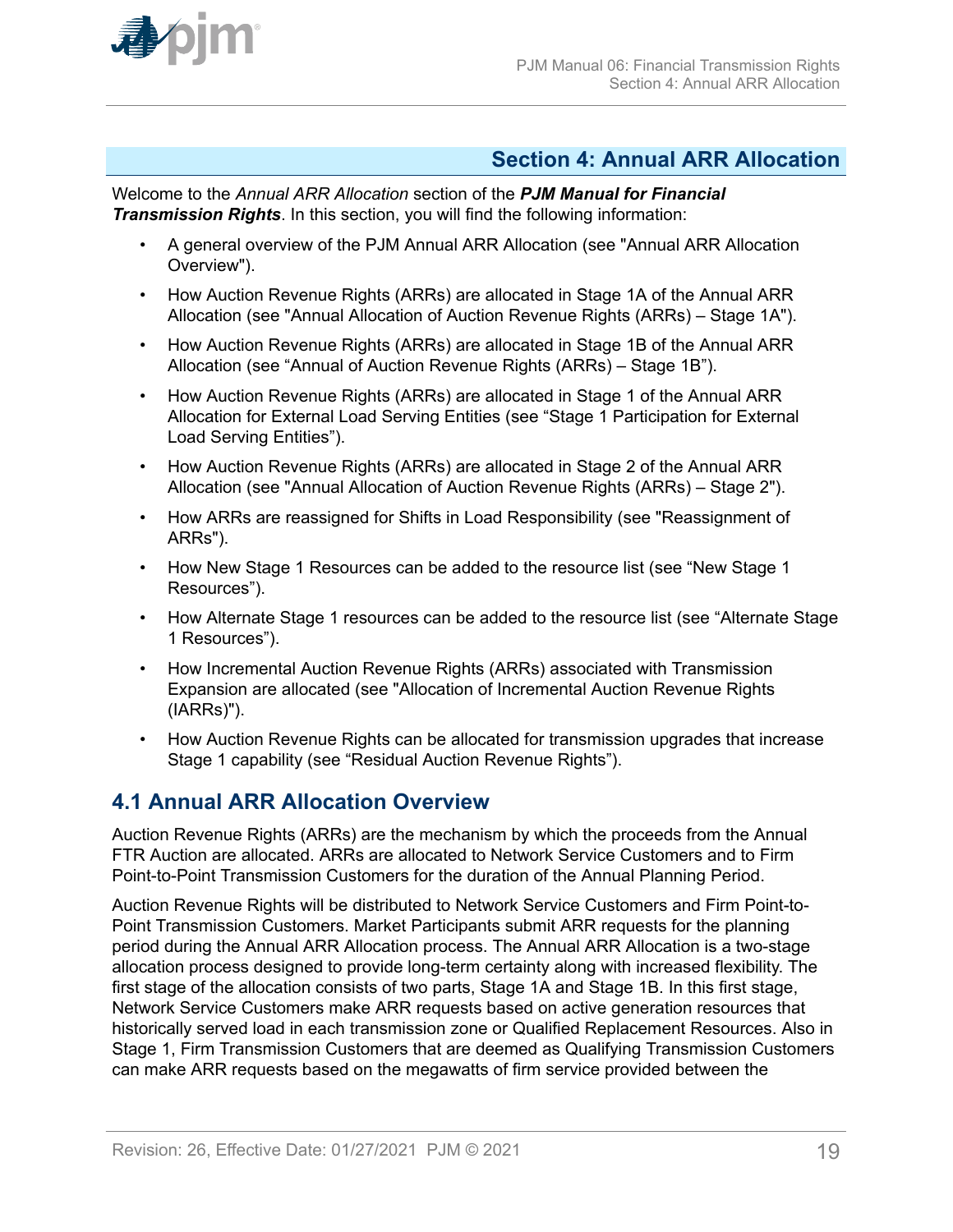<span id="page-19-0"></span>

receipt and delivery points as to which the Transmission Customer had Firm Point-to-Point Transmission Service during the historical reference year.

The second stage, Stage 2, is a three-round allocation procedure that allows market participants to adjust their hedging paths on an annual basis. PJM will allocate ARRs that pass a Simultaneous Feasibility Test to Firm Transmission Customers based on priority (feasibility).

# **4.2 Annual Allocation of Auction Revenue Rights (ARRs) - Stage 1A**

The first stage of the Annual ARR Allocation is based on active generation resources that historically served load in each transmission zone or Qualified Replacement Resources. In Stage 1 of the Annual ARR Allocation, participants submit ARR requests for the planning period based on the following business rules:

• All ARR requests must pass a Simultaneous Feasibility Test during the allocation process.

In Stage 1A, Network Services Customers must specify specific active historical generation resources or Qualified Replacement Resources (source) to aggregate Network Customer Load in the Transmission Zone or other designated Load Aggregation Zone (sink) up to value of base load. "Zonal Base Load" shall mean the lowest daily zonal peak load from the twelve month period ending October 21 of the calendar year immediately preceding the calendar year in which an annual Auction Revenue Right allocation is conducted, increased by the projected load growth rate for the relevant Zone, when non-extraordinary conditions exist for the applicable twelve month period, as determined by PJM. If the lowest daily zonal peak load from the applicable twelve month period is abnormally low due to extraordinary circumstances, as determined by PJM, Zonal Base Load shall mean the next lowest daily zonal peak load that was not affected by extraordinary circumstances during the applicable twelve month period, increased by the projected load growth rate for the relevant Zone. For the purposes of this definition, extraordinary circumstances shall mean a significant event, or combination of events, that affect the operation of the bulk power system in an atypical manner and results in an abnormal reduction in the consumption of energy within a Zone. If the path of the ARR is to the Residual Metered Load aggregation zone, the participant can elect to have its ARRs allocated to the aggregate load busses in the Transmission Zone.

- In Stage 1A, Firm Transmission Customers that are deemed as Qualifying Transmission Customers may request ARRs up to 50% of the megawatts of firm service provided between receipt and delivery points as to which the Transmission Customer had Pointto-Point Transmission Service during the historical reference year.
- All Network Integration Service ARRs allocated in Stage 1A are designated from an active historical generation resource or Qualified Replacement Resource.
- All requests received during each stage of the Annual ARR Allocation are deemed to have arrived simultaneously.
- A Network Service Customer's total ARR amount allocated to a transmission zone or load aggregation zone cannot exceed the participant's total network base load in that zone or load aggregation zone.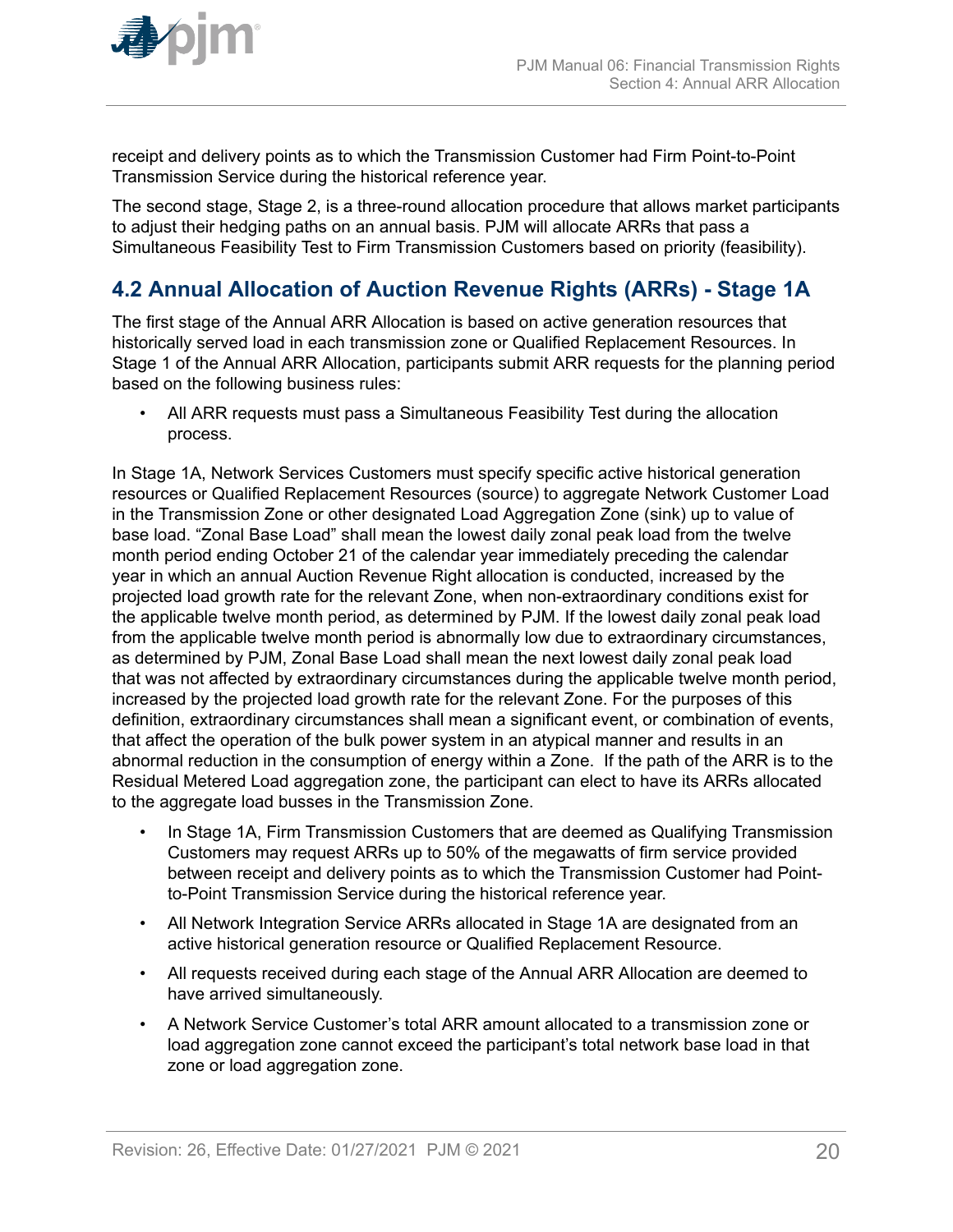

- The sum of a Qualifying Transmission Customers ARR amount must be equal to or less than 50% of the megawatts of Firm Point-to-Point Transmission Service provided between the receipt and delivery points as to which the Transmission Customer had Point-to-Point Transmission Service during the historical reference year.
- Qualifying Transmission Customers are any Firm Transmission Customers with an agreement for Long-Term Point-to-Point Transmission Service used to deliver energy from a designated network resource to load located either outside or within the PJM Region, and that was confirmed and in effect during the historical reference year for the zone in which the resource is located.
- Such agreement must also have remained in effect continuously following the historical reference year to continue in effect for the period addressed by the allocation, either by its term or by renewal.
- The megawatts of Auction Revenue Rights the Qualifying Transmission Customer may request in the Stage 1A of the allocation may not exceed the lesser of: (i)50% of the megawatts of firm service between the designated network resource and the load delivery point (or applicable point at the border of the PJM Region for load located outside such region) under contract during the historical reference year; and (ii)50% of the megawatts of firm service presently under contract between such historical reference year receipt and delivery points.
- A Qualifying Transmission Customer may request Auction Revenue Rights in either or both of the first stage or second stage of the allocation without regard to whether such customer is subject to a charge for firm Point-to-Point Transmission Service under Tariff, Attachment K-Appendix, section 7.1 ("Base Transmission Charge").
- PJM determines the set of eligible ARR sources for each transmission zone or for each historic load aggregation zone within a transmission zone based on the historical reference year that corresponds to the LMP-based market implementation for the transmission zone.
- A historic load aggregation zone is defined as a sub-region of a transmission zone that was served under a separate set of supply contracts and/or generation resources (i.e. by a municipal or cooperative utility) than the other non-municipal/cooperative load in the transmission zone.
- Only long-term supply contracts or historical capacity contracts that were in place during the reference year and have a contract term of ten (10) years or greater (or were contracts with renewable options that have been exercised, and such exercised option term(s) plus the original contract term were or will be equal to a term of ten (10) years or more prior to the reference year are eligible to be considered historical generation resources for the purposes of Stage 1 allocation. This would include generation that was owned by an LSE and later sold but retained under a supply contract such that the generation was designated to serve the load continuously for ten (10) years or greater.
- Prior to the end of each PJM Planning Period PJM will determine which Stage 1 Resources are no longer active for the next PJM Planning Period and then will replace such source points with Qualified Replacement Resources (i.e., Capacity Resources that pass the Simultaneous Feasibility Test and which are economic) as outlined in Tariff,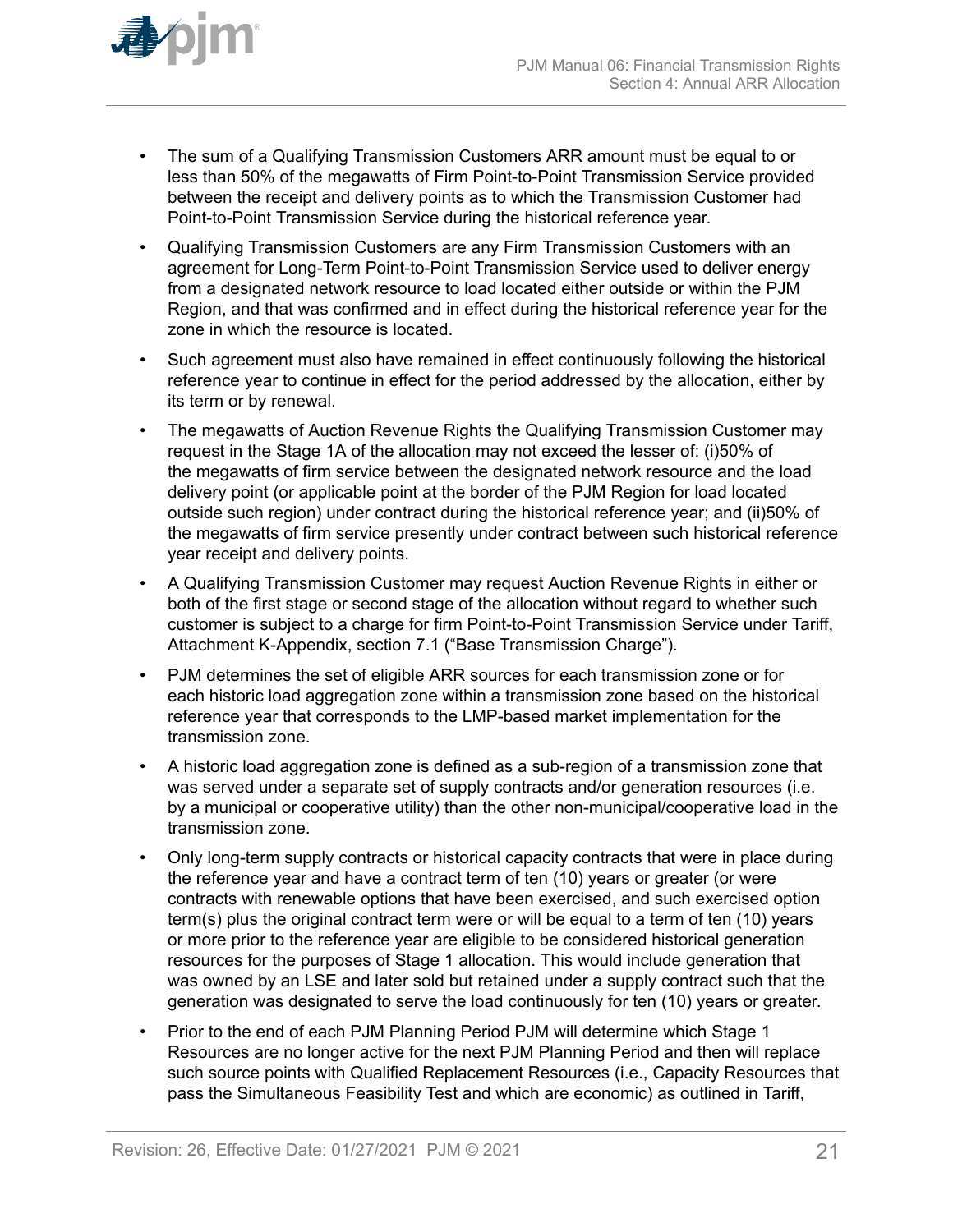

Attachment K-Appendix, section 7.4.2. A Stage 1 Resource will be considered no longer active if it was designated to be delivered to load based on the historical reference year, but has since been deactivated or the installed capacity value of such resource has been reduced as of the annual allocation of ARRs for the target PJM planning Period.

- Potential Qualified Replacement Resources will be categorized into rate-based and nonrate-based resources. Rate-based resources must meet the criteria specified in Tariff, Attachment K-Appendix, sections 7.6 and 7.7 concerning New Stage 1 Resources and Alternate Stage 1 Resources. Requests to classify rate-based resources as such must be sent to the PJM FTR Group with supporting documentation by the January 1st prior to the effective planning period.
- Each potential Qualified Replacement Resource will be ranked in economic order such that Qualified Replacement Resources that maximize ARR value will be tested for simultaneous feasibility first as outlined in Tariff, Attachment K-Appendix, section 4.

A potential Qualified Replacement Resource shall be considered to pass the simultaneous feasibility test if that resource does not cause an appreciable increase in the flow across any binding constraint as determined from the previous year's Stage 1 ARR flow, utilizing a model derived from the 10 year allocation model. If load within a historic load aggregation zone disaggregates, then active historic Stage 1 resources and Qualified Replacement Resources associated with the historic load aggregation zone will be allocated according to load ratio share unless a FERC-accepted agreement explicitly states some other method of Stage 1 resource allocation.

PJM will assign to each LSE a pro-rata amount of the MW capability from each generator that is designated to the transmission zone or load aggregation zone based on the LSE's percentage of the total peak load in the transmission zone or in the load aggregation zone. LSE is notified of the generation resource assignments. Each LSE chooses the set of ARRs that it wants to request based on the generator sources it was assigned. The requested ARRs must source at the designated generator and must sink at the LSEs aggregate load in the transmission zone or in the load aggregation zone. The ARR request is limited to an amount not greater than the designated MW amount.

PJM performs a Simultaneous Feasibility test to determine the set of ARRs that can be awarded to each Network customer. PJM notifies each LSE of the ARR awards resulting from the Stage 1 allocation process.

A participant may surrender any portion of the ARR awards resulting from Stage 1 of the Annual ARR Allocation process prior to the commencement of Stage 2 of the Annual ARR Allocation process provided that all remaining outstanding ARRs are simultaneously feasible following the return of such ARRs.

ARRs may be traded but trades must be made no later than the opening of the first round of the Annual FTR Auction and all trades are effective for the entire planning period. An LSE wishing to trade its ARRs must trade all of its ARRs associated with a particular zone. The LSE's zonal network service peak load is also automatically transferred to the new ARR owner for purposes of ARR allocation and reassignment. The new ARR owner is then subject to ARR reassignment associated with shifts in the original owners zonal network service peak load. Credit responsibility for an ARR that is traded within PJM's systems remains with the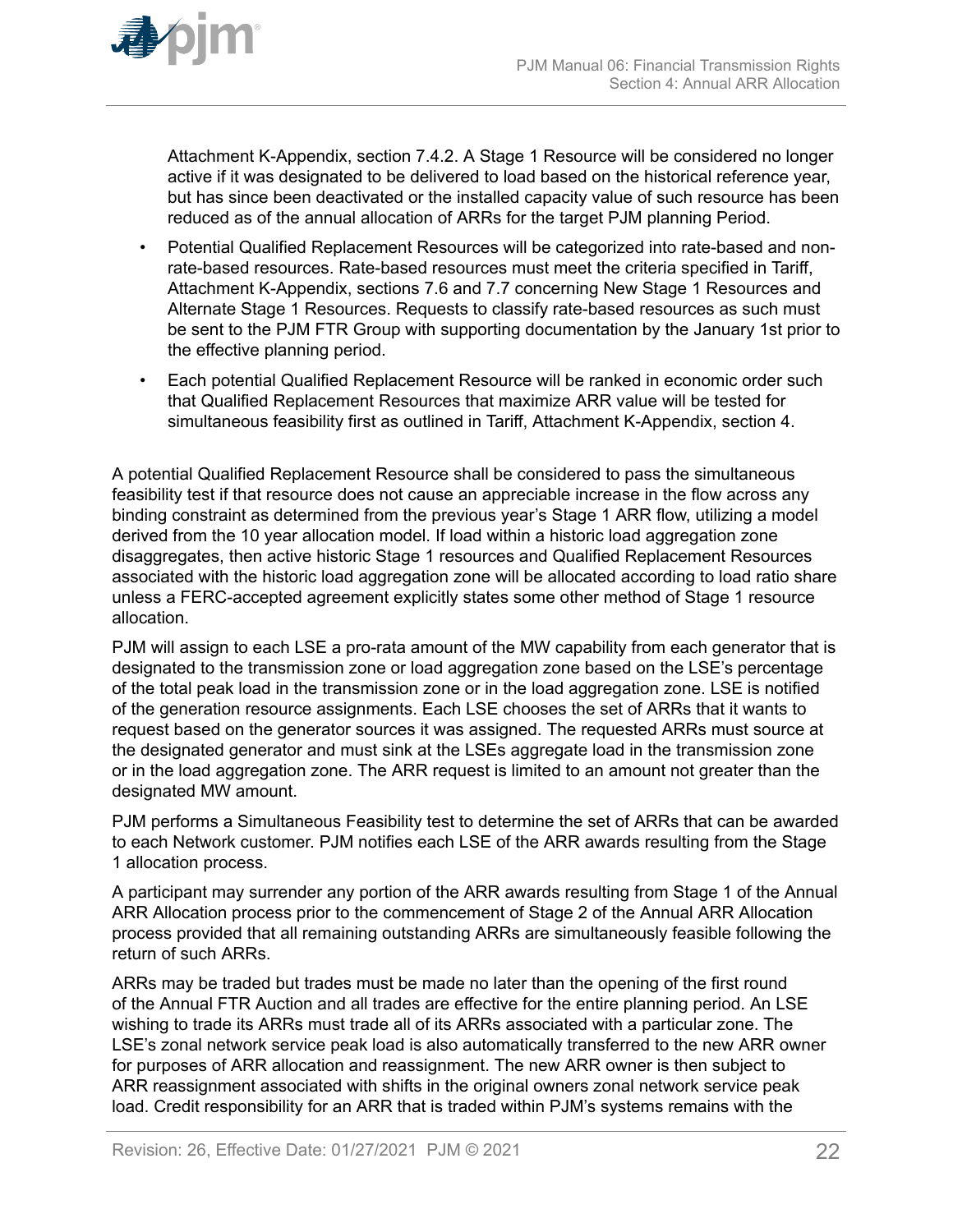original party unless/until the receiving party ("3rd party") establishes to PJM's satisfaction, and consistent with the PJM credit policy, that it has sufficient credit with PJM and agrees by providing written notice to the PJM Treasury Department that it will fully assume the credit responsibility associated with the traded ARR. Since ARR value is derived from the annual FTR auction clearing prices, the credit requirement associated with traded ARRs cannot be determined until after completion of the annual FTR auction.

PJM will include the ARR credit and FTR payments and revenue credits (for any FTRs generated by the self-scheduling of the ARR) on the 3rd party's bill each month, but the original party retains the obligation to pay for any net negative ARR portfolio obligation and the self-scheduled FTR (offset by associated FTR congestion credits) if the 3rd party defaults on its payment obligation to PJM prior to credit responsibility being transferred to the 3rd party. Once the 3rd party establishes sufficient credit acceptable to PJM for its new ARR obligation, then PJM will notify both parties that the 3rd party has assumed credit responsibility for the ARR, and the original party is released from its credit responsibility for the ARR. PJM cannot guarantee that a 3rd party will establish sufficient credit acceptable to PJM. Market Participants trading ARRs to 3rd parties may retain credit responsibility for those ARRs up to the full term of the ARR.

Within the planning period, as load changes from one LSE to another within a transmission zone, a proportionate share of the ARRs defined to sink into the zone are reassigned from the old LSE to the new LSE. The reassignment of ARRs must be initiated by a request made by the LSE gaining load as described in the "Reassignment of ARRs for Shifts in Load Responsibility" section.

The planning process described in this manual will be conducted on an annual basis to determine the transmission system adequacy needed to maintain the 10-year feasibility of Stage 1A ARRs. PJM shall develop transmission system upgrades to maintain the feasibility of Stage 1A ARRs.

If statutory or regulatory changes are introduced that affect the rights going forward, the Stage 1A ARRs are preserved for at least ten consecutive PJM Planning Periods, and the term of the rights would decrease by one PJM Planning Period during each annual ARR allocation process so that the rights expire at the end of the relevant period.

PJM will conduct an annual simultaneous feasibility analysis to determine if the transmission system can accommodate Stage 1A ARRs to cover base load for the next 10-year period. A zonal growth rate will be applied to each zone's base load to develop a zonal base load for years 2 through 10. A simultaneous feasibility test of Stage 1A ARRs to base load will be conducted for each year of the relevant 10-year period. The simultaneous feasibility analysis for Base Load ARRs will include all requested Stage 1A ARRs plus additional ARRs to cover zonal base load for which no Stage 1A ARRs were requested. For zonal base load not covered by Stage 1A ARR requests, additional ARR MWs will be assumed from capacity remaining on eligible Stage 1 resources which have a historical LMP which is lower than the historical zonal LMP. ARR MWs will be delivered from such Stage 1 resources up to the maximum MW capacity of the resource until the historical LMP of the next highest price resource exceeds the historical zonal LMP or until the zonal base load is met. If an SFT violation occurs in any year of the analysis, then a transmission upgrade or acceleration of a planned upgrade to resolve the violation will be identified by PJM and such upgrades will be recommended for inclusion into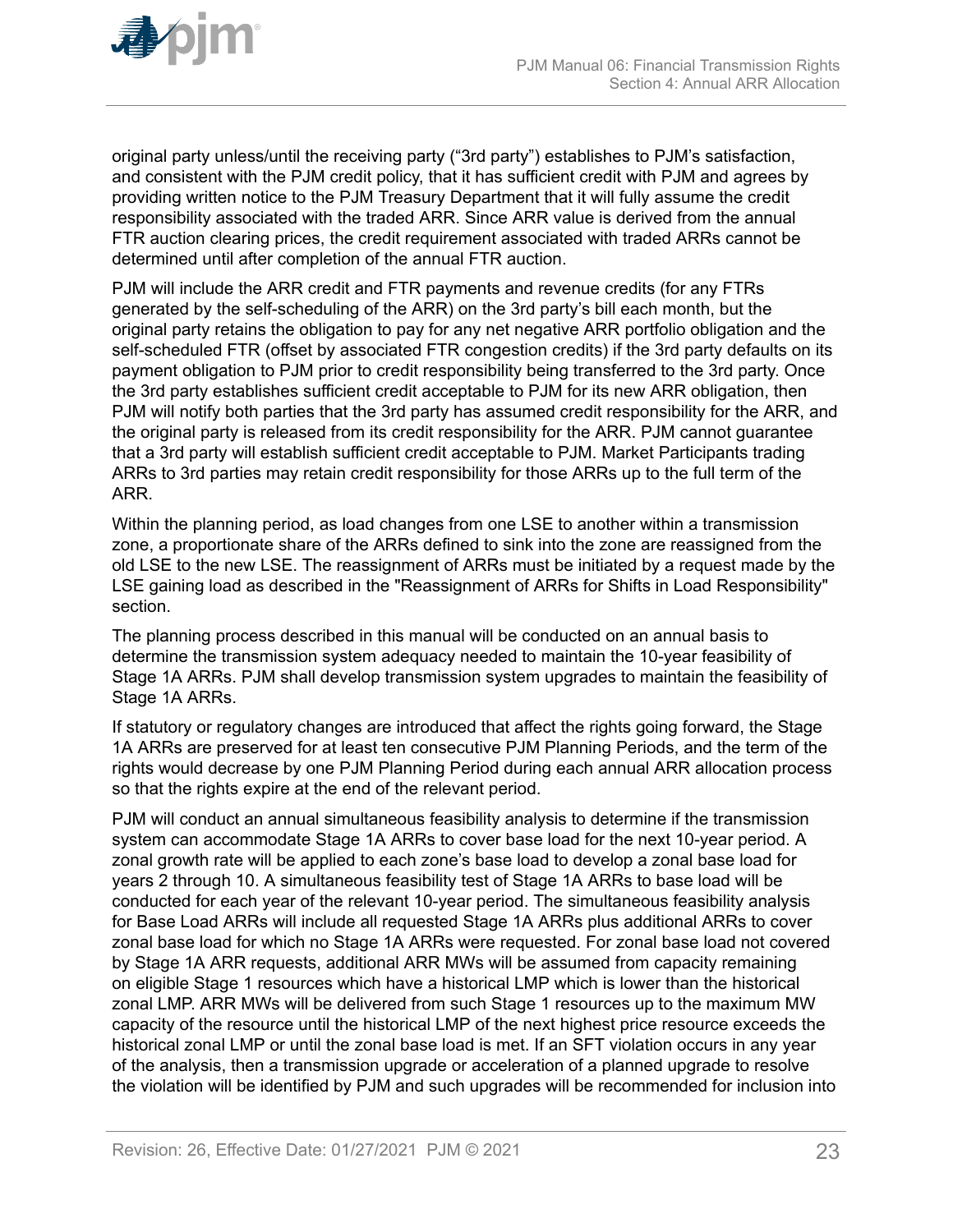<span id="page-23-0"></span>

the PJM RTEP. This recommendation will include an analysis of the economic benefits of the upgrade as additional information.

# **4.3 Annual Allocation of Auction Revenue Rights (ARRs) - Stage 1B**

The first stage of the Annual ARR Allocation is based on active generation resources that historically served load in each transmission zone or Qualified Replacement Resources. In Stage 1B of the Annual ARR Allocation, participants submit ARR requests for the planning period based on the following business rules:

- All ARR requests must pass a Simultaneous Feasibility Test during allocation process.
- In Stage 1B, Network Services Customers must specify specific active historical generation resources or Qualified Replacement Resources (source) to aggregate Energy Settlement Area in the Transmission Zone or other designated Load Aggregation Zone (sink) up to value of network service peak load minus awarded ARRs from Stage 1A. If the path of the ARR is to the Residual Metered Load aggregation zone, the participant can elect to have its ARRs allocated to the aggregate load busses in the Transmission Zone.
- In Stage 1B, Firm Transmission Customers that are deemed as Qualifying Transmission Customers may request ARRs up to the remainder of the megawatts of firm service not awarded in Stage 1A provided between receipt and delivery points as to which the Transmission Customer had Point-to-Point Transmission Service during the historical reference year.
- All Network Integration Service ARRs allocated in Stage 1B are designated from an active historical generation resource or Qualified Replacement Resource.
- All requests received during each stage of the Annual ARR Allocation are deemed to have arrived simultaneously.
- A Network Service Customer's total ARR amount allocated to a transmission zone or load aggregation zone cannot exceed the participant's total network peak load in that zone or load aggregation zone minus the awarded ARRs from Stage 1A.
- The sum of a Qualifying Transmission Customers ARR amount must be equal to or less than the remainder of megawatts of Firm Point-to-Point Transmission Service not awarded in Stage 1A provided between the receipt and delivery points as to which the Transmission Customer had Point-to-Point Transmission Service during the historical reference year.
- Qualifying Transmission Customers are any Firm Transmission Customers with an agreement for Long-Term Point-to-Point Transmission Service used to deliver energy from a designated network resource to load located either outside or within the PJM Region, and that was confirmed and in effect during the historical reference year for the zone in which the resource is located.
- Such agreement must also have remained in effect continuously following the historical reference year to continue in effect for the period addressed by the allocation, either by its term or by renewal.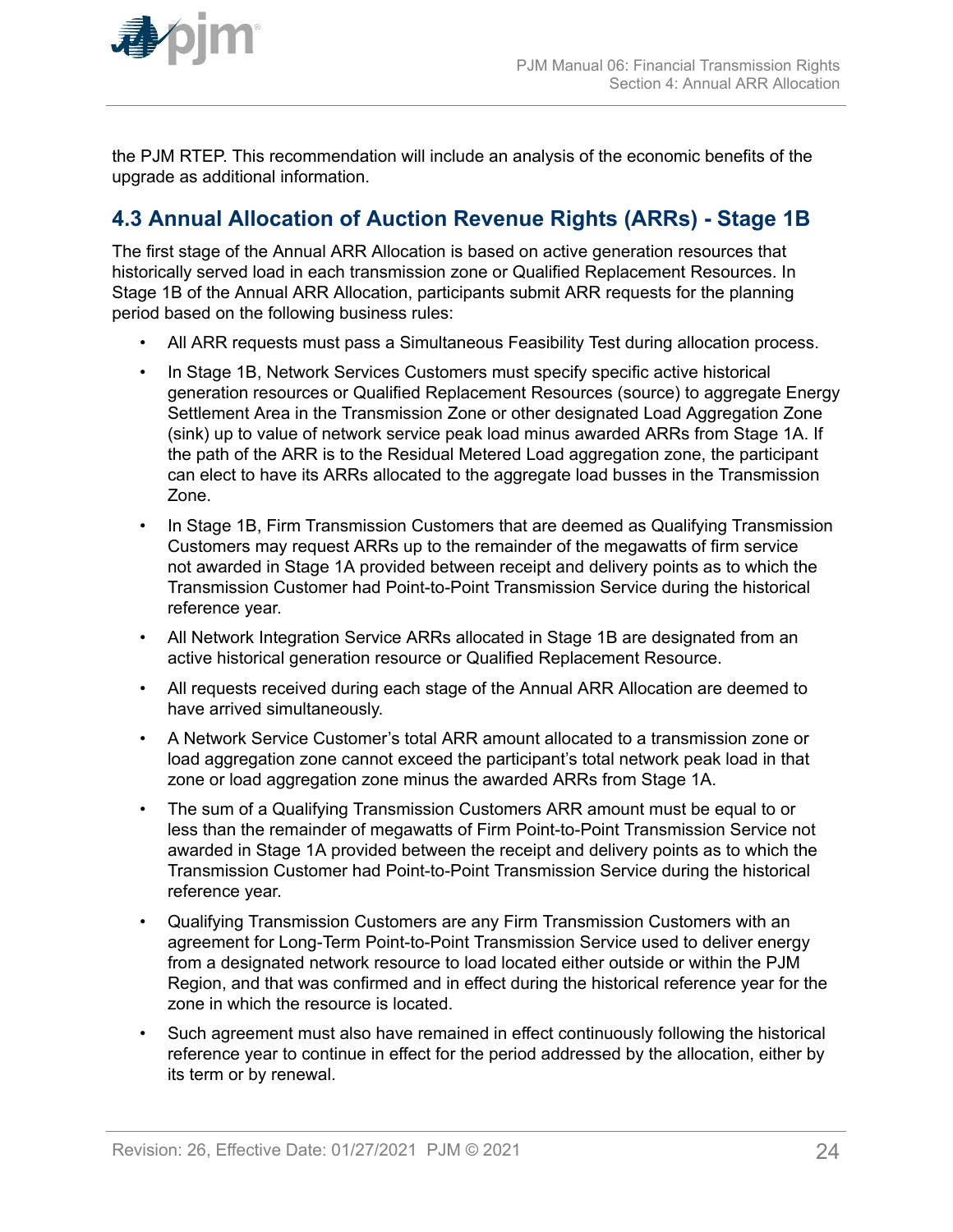

- The megawatts of Auction Revenue Rights the Qualifying Transmission Customer may request in Stage 1B of the allocation may not exceed the lesser of: (i) Remainder of megawatts not awarded in Stage 1A of firm service between the designated network resource and the load delivery point (or applicable point at the border of the PJM Region for load located outside such region) under contract during the historical reference year; and (ii) Remainder of the megawatts not awarded in Stage 1A of firm service presently under contract between such historical reference year receipt and delivery points.
- A Qualifying Transmission Customer may request Auction Revenue Rights in either or both of the first stage or second stage of the allocation without regard to whether such customer is subject to a charge for firm Point-to-Point Transmission Service under Tariff, Attachment K-Appendix, section 7.1 ("Base Transmission Charge").
- PJM determines the set of eligible ARR sources for each transmission zone or for each historic load aggregation zone within a transmission zone based on the historical reference year that corresponds to the LMP-based market implementation for the transmission zone.
- A historic load aggregation zone is defined as a sub-region of a transmission zone that was served under a separate set of supply contracts and/or generation resources (i.e. by a municipal or cooperative utility) than the other non-municipal/cooperative load in the transmission zone.
- Only long-term supply contracts or historical capacity contracts that were in place during the reference year and have a contract term of ten (10) years or greater (or were contracts with renewable options that have been exercised, and such exercised option term(s) plus the original contract term were or will be, equal to a term of ten (10) years or more prior to the reference year are eligible to be considered historical generation resources for the purposes of Stage 1 allocation. This would include generation that was owned by an LSE and later sold but retained under a supply contract such that the generation was designated to the serve the load continuously for ten (10) years or greater.
- Prior to the end of each PJM Planning Period PJM will determine which Stage 1 Resources are no longer active for the next PJM Planning Period and then will replace such source points with Qualified Replacement Resources (i.e., Capacity Resources that pass the Simultaneous Feasibility Test and which are economic) as outlined in Tariff, Attachment K-Appendix, section 7.4.2. A Stage 1 Resource will be considered no longer active if it was designated to be delivered to load based on the historical reference year, but has since been deactivated or the installed capacity value of such resource has been reduced as of the annual allocation of ARRs for the target PJM Planning Period.
- Potential Qualified Replacement Resources will be categorized into rate-based and nonrate-based resources. Rate-based resources must meet the criteria specified in Tariff, Attachment K-Appendix, sections 7.6 and 7.7 concerning New Stage 1 Resources and Alternate Stage 1 Resources. Requests to classify rate-based resources as such must be sent to the PJM FTR Group with supporting documentation by the January 1st prior to the effective planning period.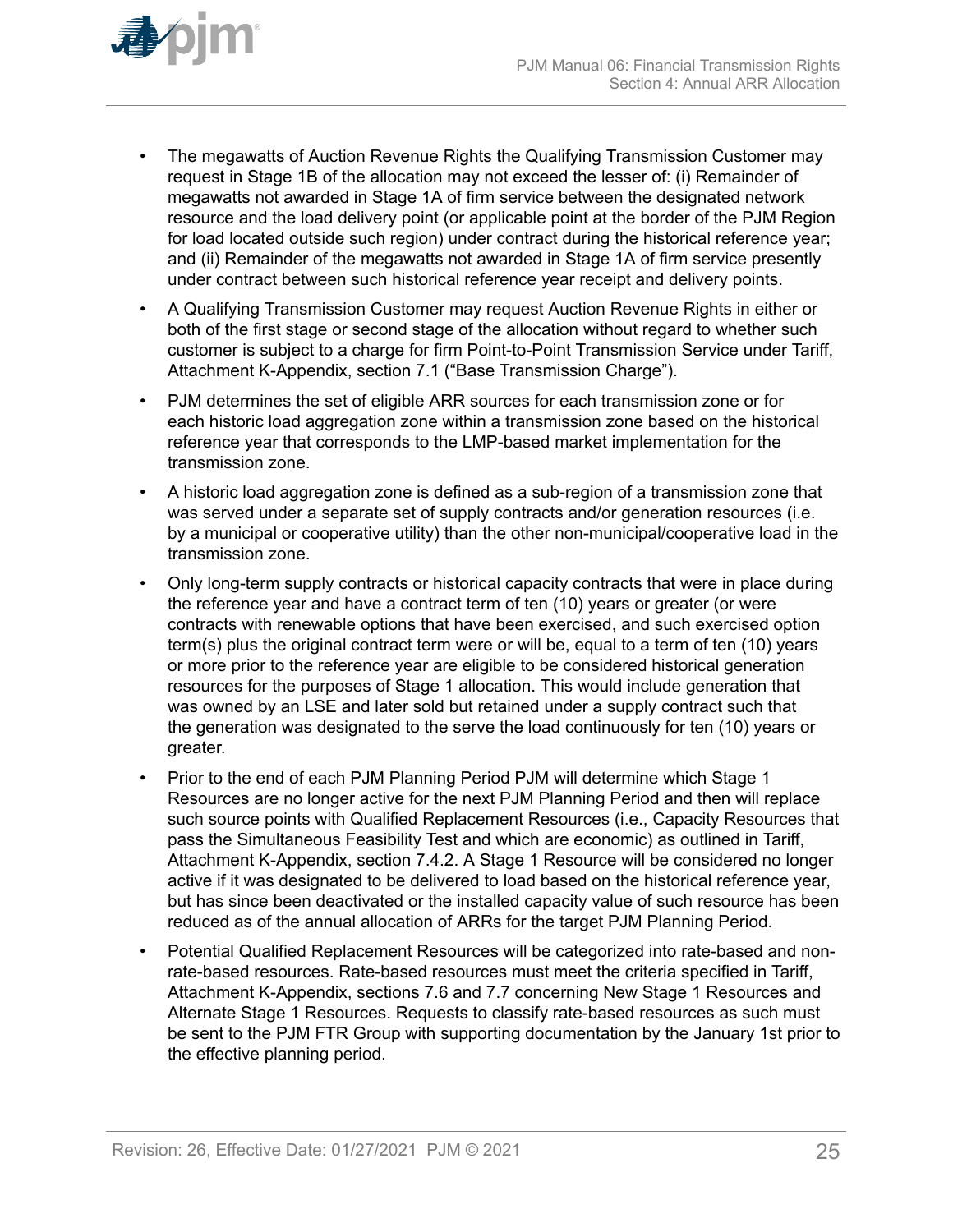<span id="page-25-0"></span>

- Each potential Qualified Replacement Resource will be ranked in economic order such that Qualified Replacement Resources that maximize ARR value will be tested for simultaneous feasibility first as outlined in Tariff, Attachment K-Appendix, section 7.4.
- A potential Qualified Replacement Resource shall be considered to pass the simultaneous feasibility test if that resource does not cause an appreciable increase in the flow across any binding constraint as determined from the previous year's Stage 1 ARR flow, utilizing a model derived from the 10 year allocation model.

PJM will assign to each LSE a pro-rata amount of the MW capability from each generator that is designated to the transmission zone or load aggregation zone based on the LSE's percentage of the total peak load in the transmission zone or in the load aggregation zone. LSE is notified of the generation resource assignments. Each LSE chooses the set of ARRs that it wants to request based on the generator sources it was assigned. The requested ARRs must source at the designated generator and must sink at the LSEs aggregate load in the transmission zone or in the load aggregation zone. The ARR request is limited to an amount not greater than the designated MW amount.

PJM performs a Simultaneous Feasibility test to determine the set of ARRs that can be awarded to each Network customer. PJM notifies each LSE of the ARR awards resulting from the Stage 1B allocation process.

A participant may surrender any portion of the ARR awards resulting from Stage 1B of the Annual ARR Allocation process prior to the commencement of Stage 2 of the Annual ARR Allocation process provided that all remaining outstanding ARRs are simultaneously feasible following the return of such ARRs.

ARRs may be traded but trades must be made no later than the opening of the first round of the Annual FTR Auction and all trades are effective for the entire planning period. An LSE wishing to trade its ARRs must trade all of its ARRs associated with a particular zone. The LSE's zonal network service peak load is also automatically transferred to the new ARR owner for purposes of ARR allocation and reassignment. The new ARR owner is then subject to ARR reassignment associated with shifts in the original owners zonal network service peak load.

Within the planning period, as load changes from one LSE to another within a transmission zone, a proportionate share of the ARRs defined to sink into the zone are reassigned from the old LSE to the new LSE. The reassignment of ARRs must be initiated by a request made by the LSE gaining load as described in the "Reassignment of ARRs for Shifts in Load Responsibility" section.

# **4.4 Stage 1 Participation for External Load Serving Entities**

Long-Term Firm Point-to-Point Transmission Service customers that are not Qualifying Transmission Customers and Network Service Users serving Non-Zone Network Load may participate in Stage 1 of the Annual Allocation of Auction Revenue Rights pursuant to Tariff, Attachment K-Appendix, section 7.4.2(a)-(c), subject to the following conditions:

The relevant transmission service shall be used to deliver energy from a designated network resource located either outside or within the PJM region to load located outside the PJM Region.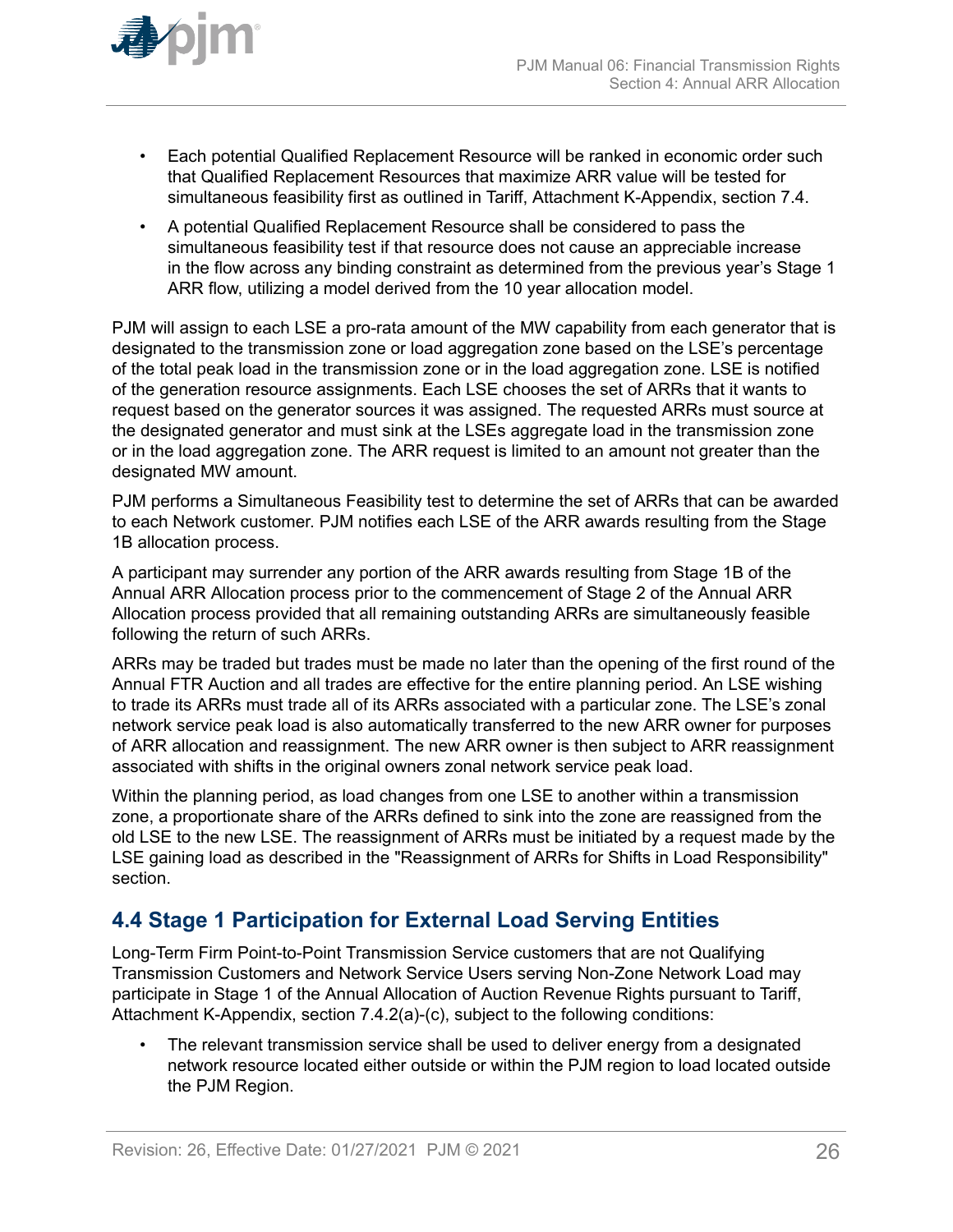

- To be eligible to participate in Stage 1A of the annual Auction Revenue
- Rights allocation: 1) the relevant transmission service shall remain in effect for the Stage 1A period addressed by the allocation; and 2) the control area in which the external load is located has similar rules for load external to the relevant control area.
- Source points for Stage 1 requests shall be limited to: 1) generation resources owned by the LSE serving the load located outside the PJM Region; or 2) generation resources subject to a bona fide firm energy and capacity supply contract executed by the LSE to meet its load obligations, provided that such contract remains in force and effect for a minimum term of ten (10) years from the first effective Planning Period that follows the initial Stage 1 request.
- For Long-Term Firm Point-to-Point Transmission customers requesting Stage 1 Auction Revenue Rights, the generation resource(s) designated as source points may not include any portion of the generating capacity of such resource(s) that, at the time of the request, is identified as a Capacity Resources.
- For Network Service Users requesting Stage 1 Auction Revenue Rights, the generation resource(s) designated as source points must either be committed into PJM's RPM market or be designated as part of the entity's FRR Capacity Plan for the purpose of serving the capacity requirement of the external load.
- All Stage 1 source point requests made shall not increase the MW flow on facilities binding in the relevant annual Auction Revenue Rights allocation or in future Stage 1A allocations and shall not cause MW flow to exceed applicable ratings on any other facilities in either set of conditions in the simultaneous feasibility test.
- To ensure the conditions are met, a simultaneous feasibility test shall be conducted: 1) based on next allocation year with all existing Stage 1 and Stage 2 Auction Revenue Rights modeled as fixed injection-withdrawal pairs; and 2) based on 10 year allocation model with all eligible Stage 1A Auction Revenue Rights for each year including base load growth for each year.
- Requests for Stage 1 Auction Revenue Rights that are received by PJM by November 1st of a Planning Period shall be processed for the next annual Auction Revenue Rights allocation. Requests received after November 1st shall not be considered for the upcoming annual Auction Revenue Rights allocation. If all requests are not simultaneously feasible then requests will be awarded on a pro-rata basis.
- Requests for new or alternate Stage 1 resources made by Network Service Users and External LSEs that are received by November 1st shall be evaluated at the same time. If all requests are not simultaneously feasible then requests will be awarded on a pro-rata basis.
- Stage 1 Auction Revenue Rights source points that qualify shall be eligible as Stage 1 Auction Revenue Rights source points in subsequent annual Auction Revenue Rights allocations.
- Long-Term Firm Point-to-Point Transmission customers requesting Stage 1 Auction Revenue Rights may request Auction Revenue Rights MWs up to the lesser of: 1) the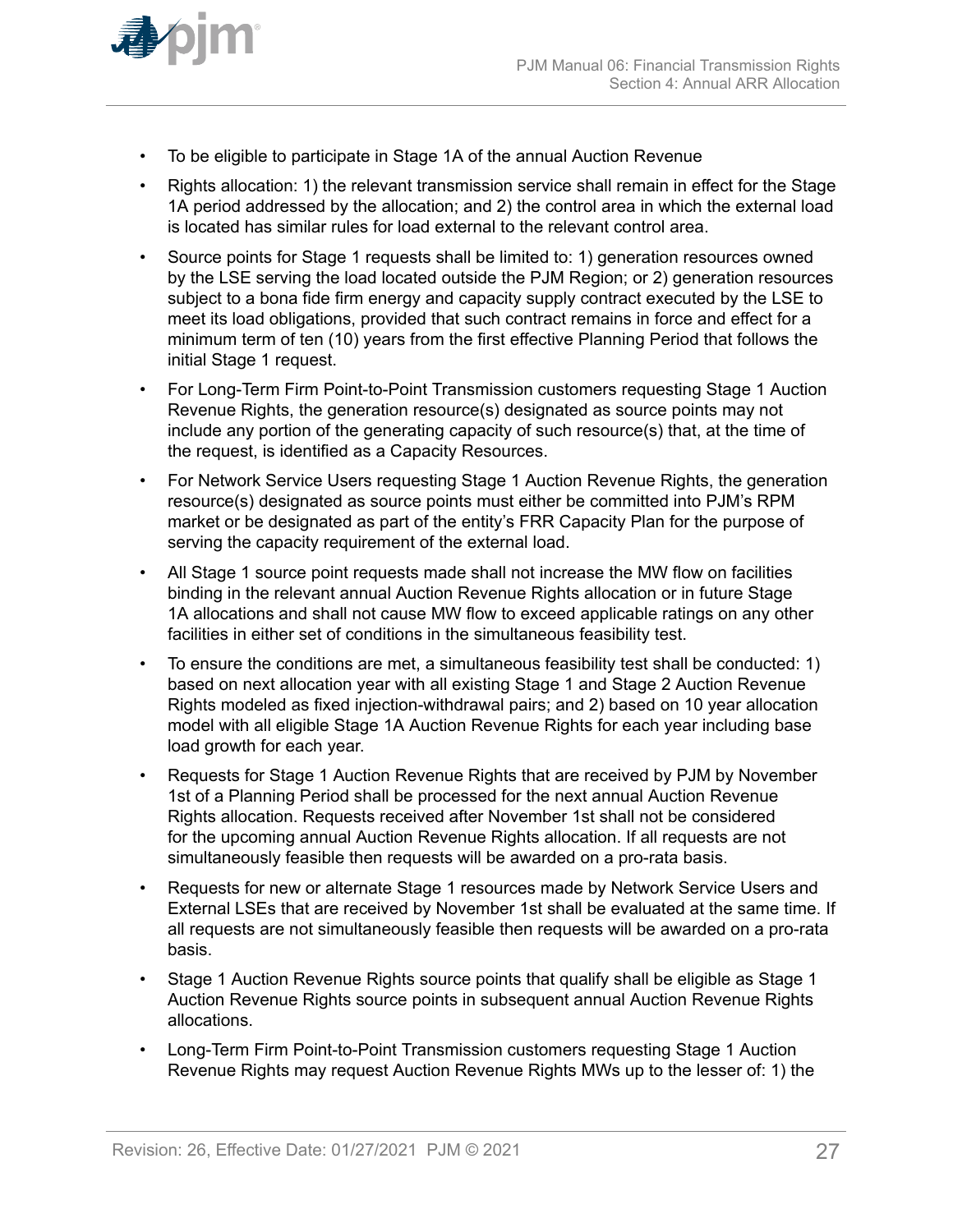<span id="page-27-0"></span>

customer's Long-Term Firm Point-to-Point Transmission service contract MW amount; or 2) the customer's Firm Transmission Withdrawal Rights.

- Network Service Users requesting Stage 1 Auction Revenue Rights may request Auction Revenue Rights MWs up to the lesser of: 1) the customer's network service peak load; or 2) the customer's Firm Transmission Withdrawal Rights.
- Stage 1A Auction Revenue Rights requests shall not exceed 50% of the maximum allowed MWs. Stage 1B Auction Revenue Rights requests shall not exceed the difference between the maximum allowed MWs authorized and the Auction Revenue Rights MWs granted in Stage 1A.
- In each round of Stage 2 of an annual allocation of Auction Revenue Rights MW requests shall be equal to or less than one third of the difference between the maximum allowed MWs authorized and the Auction Revenue Rights MW amount allocated in Stage 1.
- Stage 1 Auction Revenue Rights sources established and the associated Auction Revenue Rights MW amount may be replaced with an alternate resource pursuant to the process established in the Alternate Stage 1 Resources section of this manual.

# **4.5 Annual Allocation of Auction Revenue Rights (ARRs) – Stage 2**

The second stage, Stage 2, of the allocation is a three-round allocation procedure. In Stage 2 of the Annual ARR Allocation, participants submit ARR requests for the planning period based on the following business rules:

- All Network Service ARR requests must pass a Simultaneous Feasibility Test before being given PJM approval.
- PJM can approve all, part, or none of the ARR request based on the results of the Simultaneous Feasibility Test.
- The path for each Network Integration Service ARR is defined from a generator bus, hub, zone or interface to aggregate Energy Settlement Area or other designated Load Aggregation Zone. If the path of the ARR is to the Residual Metered Load aggregation zone, the participant can elect to have its ARRs allocated to the aggregate load buses in the Transmission Zone.
- A participant's total ARR amount to a transmission zone or load aggregation zone cannot exceed the participant's total network load in that zone or load aggregation zone.
- The source point of each ARR request may be any available generator bus, Hub or external interface or load zone for which PJM calculates and posts a Day-ahead Congestion Price value.
- The sink point of each ARR request must be the Network LSEs aggregate load in the Energy Settlement Area in the transmission zone or load aggregation zone if the path of the ARR is to the Residual Metered Load aggregation zone, the participant can elect to have its ARRs allocated to the aggregate load buses in the Transmission Zone.
- ARRs are specified to the nearest 0.1 MW.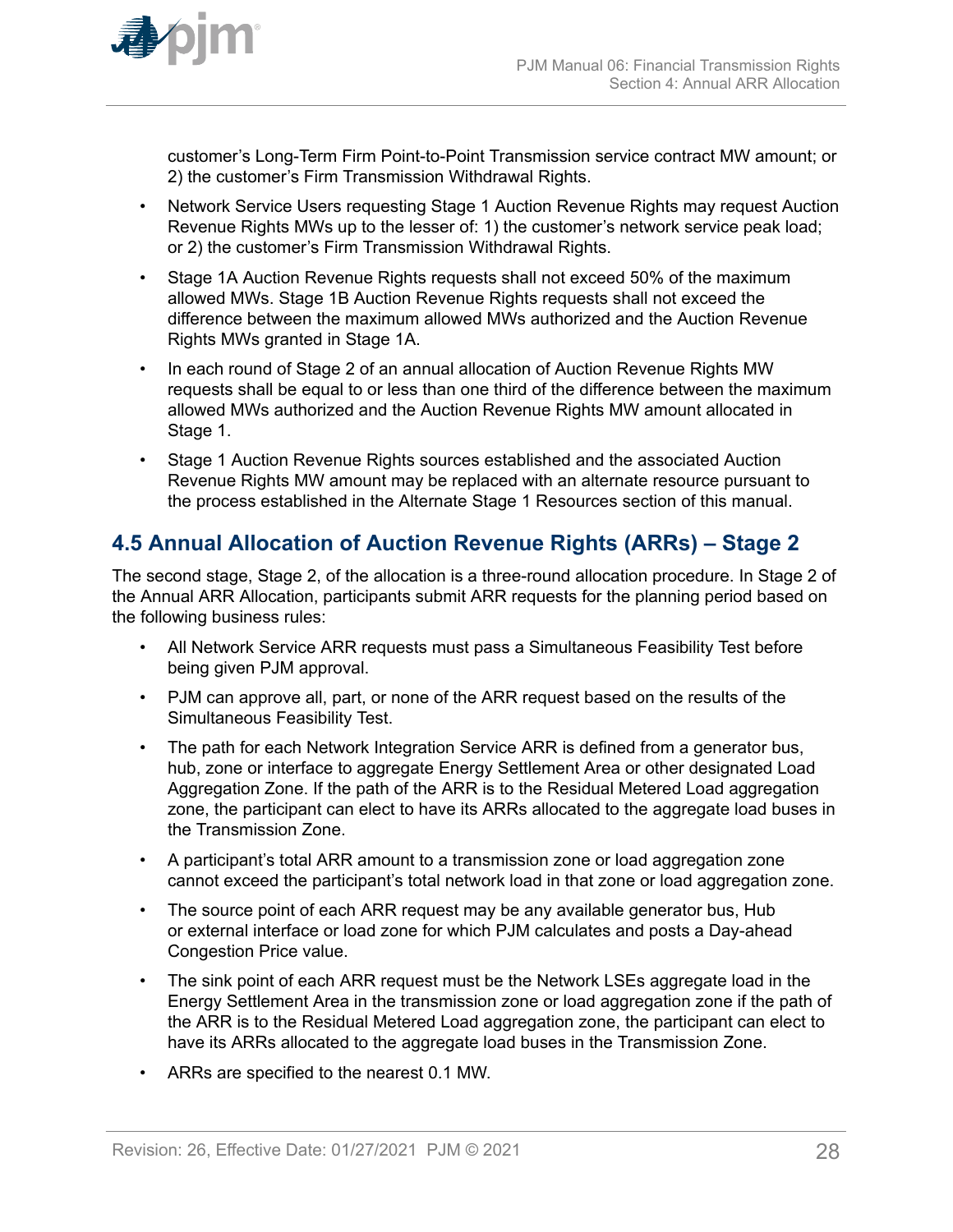<span id="page-28-0"></span>

PJM will perform an iterative allocation process that consists of three sequential rounds, with one third of the remaining system ARR capability allocated in each round. Network Service customers and Firm Transmission customers can view the results of each allocation round before submitting their ARR requests for a subsequent round.

In every round of the three-round allocation process, the Network Customer's ARR requests are limited to one third of the Network customer's peak load remaining unallocated after the Stage 1 allocation process.

For example, if the Network customer's peak load is 100 MW and they had received 70 MW of ARRs in Stage 1, then the ARR requests in each round of Stage 2 are limited to (100-70)/3 = 10 MW.

A Firm Transmission Customer, that is deemed a Qualifying Transmission Customer, may request Auction Revenue Rights in each round of the second stage of the allocation process in a number of megawatts equal to or less than one third of the difference between the number of megawatts of firm service being provided between the receipt and delivery points as to which the Transmission Customer currently has firm Point-to-Point Transmission Service and its Auction Revenue Right Allocation from the first stage of the allocation process.

A Firm Transmission Customer, that is not deemed a Qualifying Transmission Customer, may request Auction Revenue Rights in the second stage of the allocation process, but only if it is subject to a Base Transmission Charge, or if it is expressly identified on a grandfathering schedule approved by FERC in connection with the elimination of such Base Transmission Charge. PJM transmission customers that serve load in MISO using service from non-historic sources may participate in Stage 2 but in no event can they receive an allocation of ARRs/FTRs from PJM greater than their firm service to loads in MISO. Requests for firm point-to-point ARRs must be associated with firm point-to-point service that spans the entire next planning period, either by its term or by renewal, and is confirmed by the opening of the Annual ARR Nomination period. Firm point-to-point requests are separated into thirds and each third is assigned to each round of Stage 2.

In each round, PJM staff performs the Simultaneous Feasibility test to determine the feasible set of ARRs that can be awarded. If all ARR requests are not simultaneously feasible, then proration is required. If ARR proration is required due to infeasibility then ARRs are allocated in proportion to the MW value requested and in inverse proportion to the effect on the binding constraint as illustrated in the following example:

Line A to B Capacity is 50 MW

Two ARR requests are submitted exceeding 50 MW capability of Line A-B:

|    | <b>ARR #   Requested ARRs  </b> | Path       | <b>Effect per MW on Line AB</b> | <b>Resulting Line AB Flow</b><br><b>Impact</b> |
|----|---------------------------------|------------|---------------------------------|------------------------------------------------|
| #1 | 200 MW                          | A to B     | .50                             | 100 MW                                         |
| #2 | 200 MW                          | $C$ to $D$ | .25                             | 50 MW                                          |

|  |  | <b>Exhibit 1: ARR Proration Example</b> |  |
|--|--|-----------------------------------------|--|
|--|--|-----------------------------------------|--|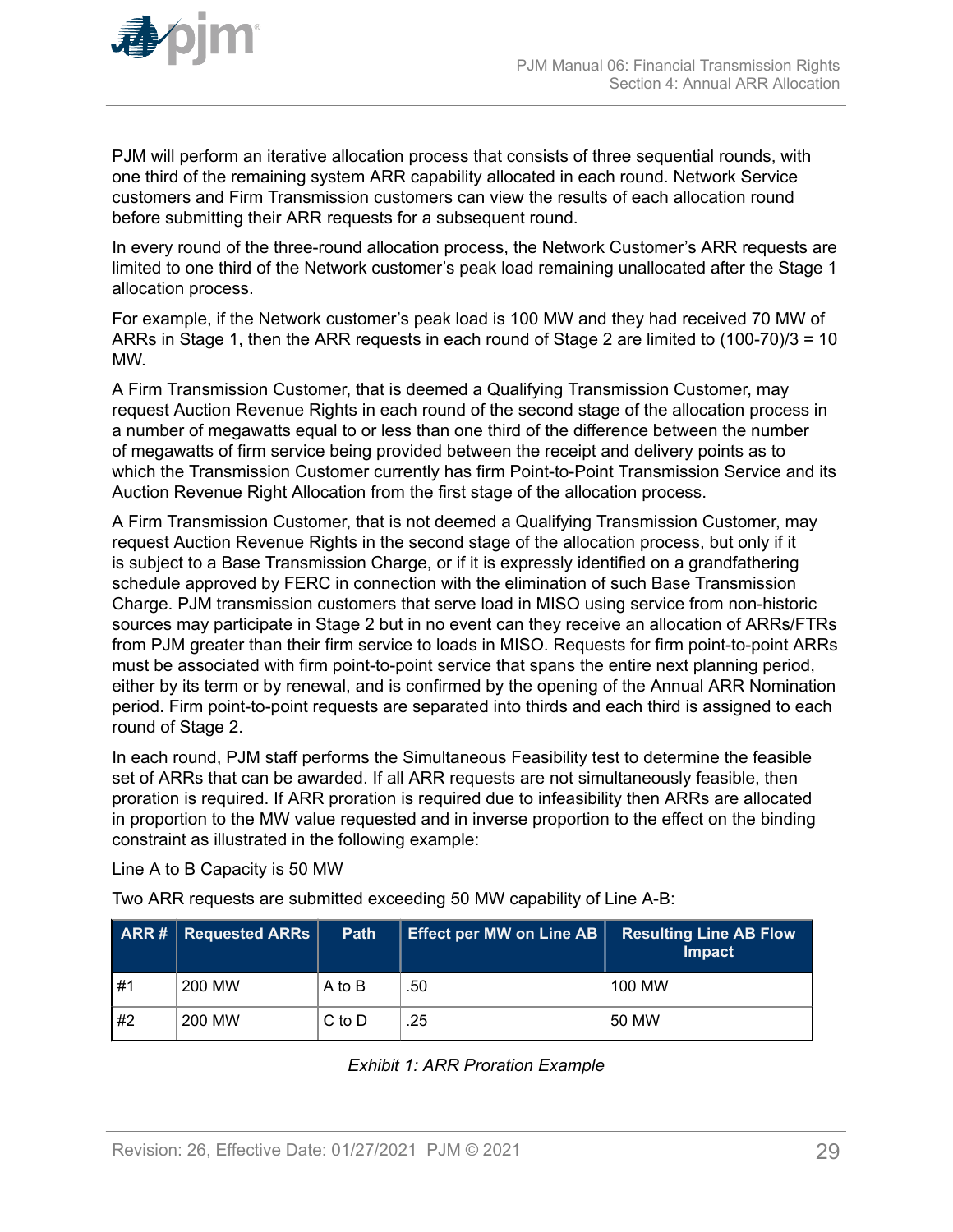<span id="page-29-0"></span>

Because the total flow impact on Line A-B resulting from the two ARR requests is 150 MW, proration is required because the capability of Line A-B is only 50 MW.

Proration Calculation:

Prorated ARR Amount Awarded = (Line Capability MW) x (Requested MW/Total Requested ARR MW) x (1/ARR Effect per MW on Line A-B)

ARR #1 Prorated MW Awarded = (50 MW) x (200 MW / 400 MW) x (1/.50) = 50 MW

ARR #2 Prorated MW Awarded = (50 MW) x (200 MW / 400 MW) x (1/.25) = 100 MW

At the end of each round PJM notifies each Network Customer or Firm Transmission Customer of the ARRs that they were awarded as a result of Round 1. After viewing the results, Network Customers or Firm Transmission Customer submit ARR requests for next round. The allocation process continues in an iterative manner for three rounds.

ARRs may be traded but trades must be made no later than the opening of the first round of the Annual FTR Auction and all trades are effective for the entire planning period. An LSE wishing to trade its ARRs must trade all of its ARRs associated with a particular zone. The LSE's zonal network service peak load is also automatically transferred to the new ARR owner for purposes of ARR allocation and reassignment. The new ARR owner is then subject to ARR reassignment associated with shifts in the original owners zonal network service peak load.

Within the planning period, as load changes from one LSE to another within a transmission zone, a proportionate share of the ARRs defined to sink into the zone are reassigned from the old LSE to the new LSE. The reassignment of ARRs must be initiated by a request made by the LSE gaining load as described in the "Reassignment of ARRs for Shifts in Load Responsibility" section.

# **4.6 Reassignment of Auction Revenue Rights (ARRs)**

ARRs allocated for the planning period will be reassigned on a proportional basis within a zone as load switches between within the planning period. As load shifts from one LSE to another within a transmission zone, a proportionate share of the ARRs defined to sink into the zone are reassigned from the old LSE to the new LSE. The reassignment of ARRs is an automatic process that is conducted on a daily basis.

ARRs are only reassigned from those LSEs that have lost load in a zone and have a net positive economic ARR position to that zone. An LSE that loses load will lose ARR MWs in proportion to the amount of load lost and this same proportion will reduce each individual ARR assigned to the LSE. ARRs are initially allocated to the nearest 0.1 MW but reassigned to the nearest .001 MW. The total set of ARRs to be forfeited by LSEs losing load in a zone will be reallocated to LSEs gaining load in the zone in proportion to each LSE's MW load gain relative to the total load shifted in the zone.

On a daily basis, Auction Revenue Rights are reassigned using the following procedure: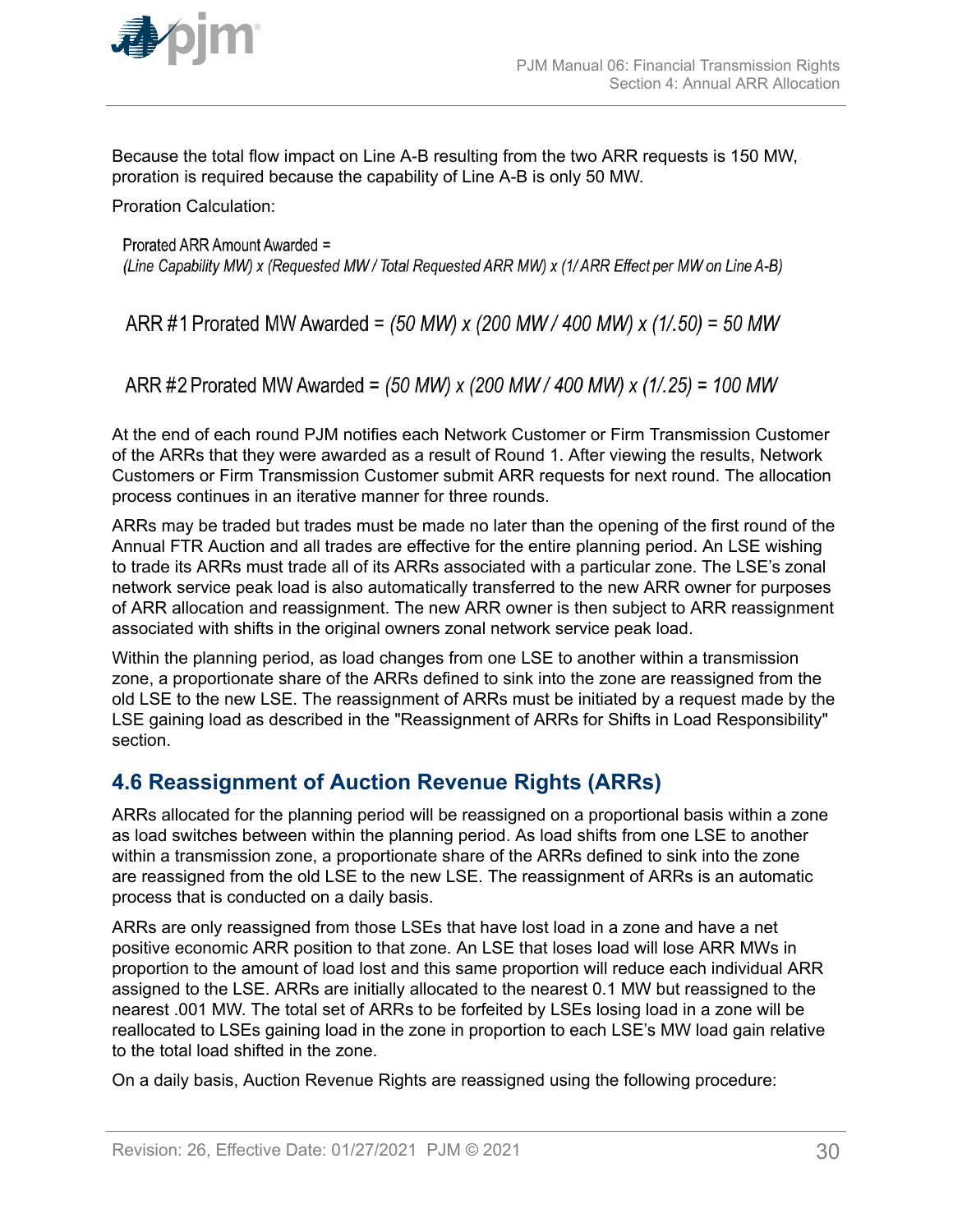<span id="page-30-0"></span>

- PJM compares each LSE's Network Service Peak Load in a zone to the Network Service Peak Load of the previous day.
- PJM analyzes each LSE's net economic ARR position. For each LSE losing load and having a net positive economic ARR position for that zone:
- The percentage of load lost for each LSE is determined,
- Each ARR owned by each LSE losing load is reduced by this same percentage
- PJM assigns the total set of forfeited ARRs to LSEs gaining load in the zone:
- The percentage of ARRs to be assigned to each LSE gaining load is determined. The percentage will be equal to the MW load gain by the LSE divided by the total MWs of load shifting in the zone.
- Each LSE gaining load is assigned a percentage of each ARR in this set of forfeited ARRs.

### **4.7 New Stage 1 Resources**

A Network Service User may request the addition of new Stage 1 resources to the Stage 1 resource list if the capacity of the historical resources for a zone is less than the zonal base load. Such requests are subject to the simultaneous feasibility tests described below and are limited to generation resources either owned by the requesting party or subject to ten-year or longer firm energy and capacity contracts that have been executed to serve load eligible for Stage 1A ARRs and remains in effect for a minimum term of ten years.

Simultaneous feasibility tests for new Stage 1 resource requests shall ensure that the requests for a new base resource does not increase the MW flow on facilities binding in the current ARR allocation or in future Stage 1A allocations and does not cause MW flow to exceed applicable ratings in either set of conditions. The most limiting set of conditions will be used as the limiting condition. A simultaneous feasibility test of new Stage 1 resource requests will assess the feasibility of the requests under the following conditions:

- Based on the next allocation year with all existing Stage 1 and Stage 2 ARRs modeled as fixed injection-withdrawal pairs.
- Based on the 10 year allocation model with all eligible Stage 1 ARRs for each year including base load growth for each year.

The amount of MWs that can be nominated from the new base resource will be the lower of the contract MW or 1.15 times the Network Service User's NSPL value minus the Network Service User's share of the existing Stage 1 MW capability for the zone. Requests for new Stage 1 resource that are received by PJM by November 1 will be processed for the next Annual ARR Allocation. Requests received after this date will not be considered for the upcoming Annual ARR Allocation. All requests for new or alternate Stage 1 resources that are received by November 1 will be deemed to have been submitted simultaneously and will be evaluated at the same time.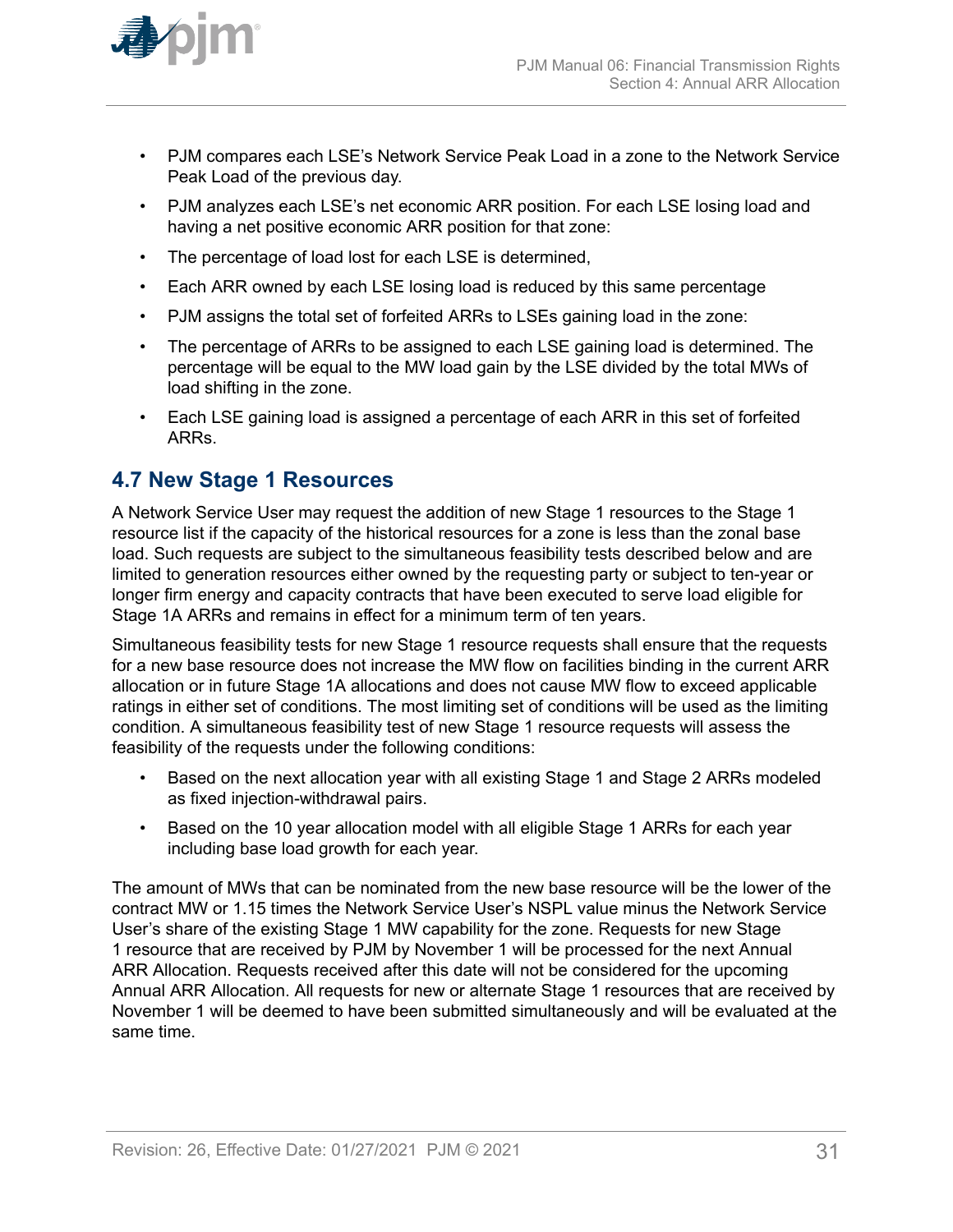<span id="page-31-0"></span>

## **4.8 Alternate Stage 1 Resources**

A Network Service User may replace one or more of its existing Stage 1 resources and its associated MW amount of ARRs with an alternate resource. Such requests are subject to the simultaneous feasibility tests described below and are limited to generation resources either owned by the requesting party or subject to ten-year or longer firm energy and capacity contracts that have been executed to serve load eligible for Stage 1A ARRs and remains in effect for a minimum term of ten years.

Simultaneous feasibility tests for alternate Stage 1 resource requests shall ensure that relative to the existing resource, the alternate base resource does not consume a greater amount of transmission capability on facilities binding in the current ARR allocation or future Stage 1A allocations, and does not allow MW flow(s) to exceed applicable ratings on any other facilities. A simultaneous feasibility test of alternate Stage 1 resource requests will assess the feasibility of the requests under the following conditions:

- Based on the next allocation year with all existing Stage 1 and Stage 2 ARRs modeled as fixed injection-withdrawal pairs.
- Based on the 10 year allocation model with all eligible Stage 1 ARRs for each year including base load growth for each year.

The amount of MWs that can be nominated from the alternate resource cannot exceed the original awarded Stage 1 MW amount of ARRs associated with the original Stage 1 resource. Requests for new Stage 1 resource that are received by PJM by November 1 will be processed for the next Annual ARR Allocation. Requests received after this date will not be considered for the next Annual ARR Allocation. All requests for new or alternate Stage 1 resources that are received by November 1 will be deemed to have been submitted simultaneously and will be evaluated at the same time.

If the Network Service User accepts the MW amount of ARRs associated with the alternate resource as established by the simultaneous feasibility test, the alternate resource will replace the relevant existing Stage 1 resource beginning with the next Annual ARR Allocation. If the Network Service User rejects the MW amount of ARRs associated with the alternate resource as established by the simultaneous feasibility test, the original Stage 1 resource will remain in effect.

# **4.9 Allocation of Incremental Auction Revenue Rights (IARRs)**

#### **4.9.1 Merchant and Generation Interconnection IARRs**

Transmission expansion projects associated with new generation interconnection and Merchant Transmission Expansion projects will be allocated incremental ARRs in a three-round allocation process in which the customer requests incremental ARRs for three pairs of point-to-point combinations (one point-to-point combination is requested per round).

In each round, one-third of the Incremental ARRs made available by the expansion project will be assigned to the requester. After each of rounds one and two, the requester may accept the assigned Incremental ARRs or refuse them. Acceptance of the assignment will remove the assigned Incremental ARRs from availability in the next rounds. Refusal of the assignment will result in the Incremental ARR being available for the next round. The Incremental ARR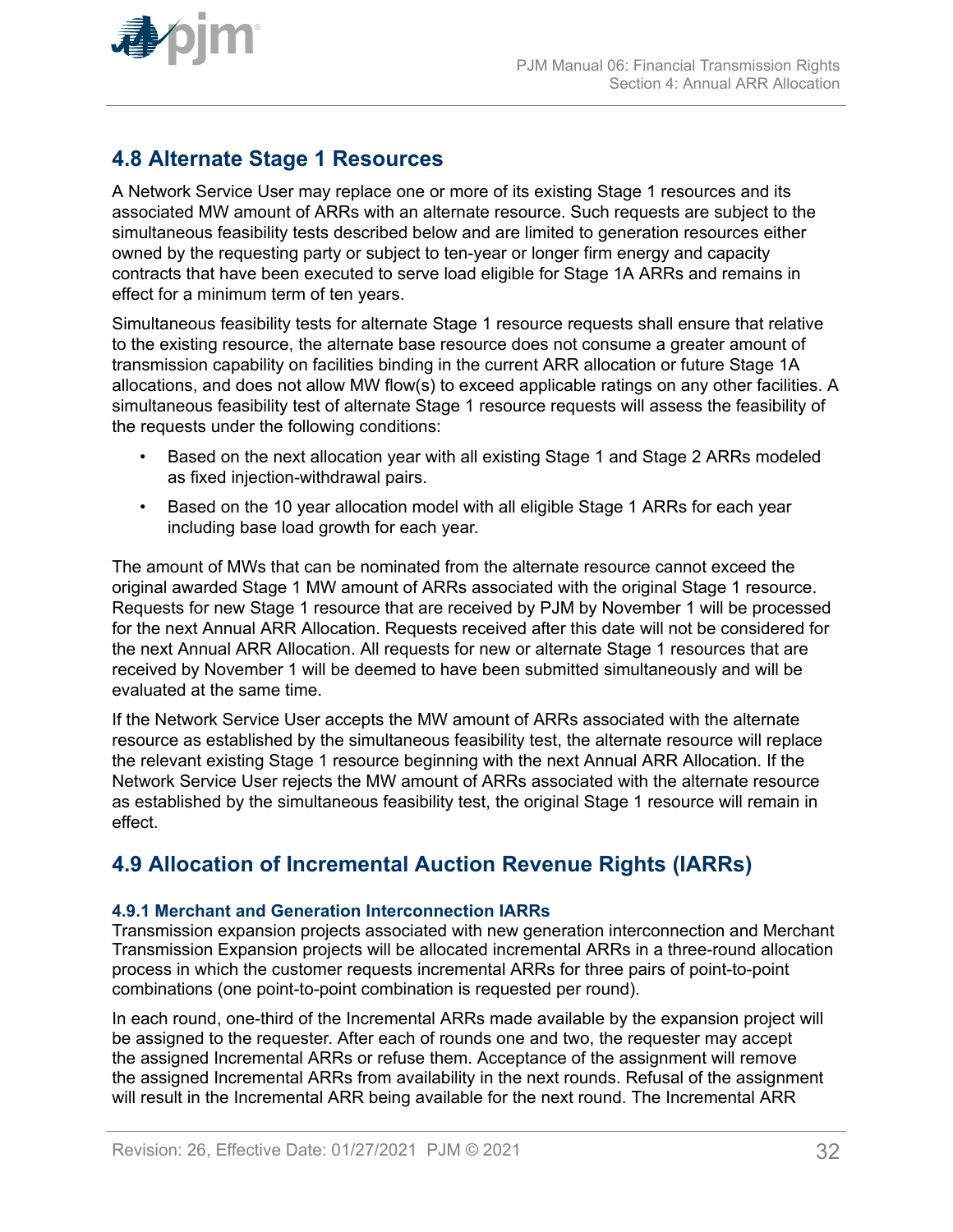<span id="page-32-0"></span>

assignment made in round three will be final and binding. The final and binding Incremental Auction Revenue Right assignment for a requested point-to-point combination in each round shall in no event be less than one third of 80% and no greater than one-third of 100% of the non-binding estimate of Incremental Auction Revenue Rights for that point-to-point combination that was provided to the New Service Customer.

Incremental ARRs will be effective for thirty years or the life of the facility or upgrade, whichever is less.

At any time during this thirty-year period, in lieu of continuing this thirty-year ARR, the Interconnection Customer shall have a one-time choice to switch to an optional mechanism, whereby, on an annual basis, the customer has the choice to request an ARR during the Annual ARR Allocation process between the same source and sink, subject to simultaneous feasibility. Once this option is chosen, the Interconnection Customer must request the Incremental ARR during each annual ARR enrollment window for the upcoming planning period. If no request is made, the Incremental ARR is forfeited for that planning period.

At any time during this thirty-year period, an Interconnection Customer may return Incremental ARRs that it no longer desires at any time, provided that all remaining outstanding ARRs can be simultaneously accommodated following the return of such ARRs. In the event an Interconnection Customer returns Incremental ARRs, the Interconnection Customer shall have no further rights regarding such Incremental ARRs.

#### **4.9.2 Regional Transmission Expansion Plan (RTEP) IARRs**

RTEP Projects Eligible for Allocation of IARRs will be calculated for any RTEP upgrade the costs of which will be allocated on a regional basis. IARRs created by a project will be allocated to Responsible Customers in proportion to each Responsible Customers' share of the project cost. Responsible Customers as defined in Schedule 12 of the Tariff that are Network Customers, Transmission Customers with an agreement for Firm Point-To-Point Service, or Merchant Transmission Providers that are assigned cost responsibility for a Regional Facility or a Necessary Lower Voltage Facility ("Regionally Assigned Facility").

#### **RTEP IARR Calculation Method**

The source point of the IARR will be a new aggregate pricing point comprised of up to ten (10) generator buses having the largest positive distribution factor (DFAX) on the constraint being relieved by upgrade (i.e. – where increased generation increases the flow on the constraint being relieved).

The sink point of the IARR will be a new aggregate pricing point comprised of the load-weighted average of the transmission zone for which the aggregate DFAX on the constraint being relieved by upgrade is negative (i.e. – where increased load increases the flow on the constraint being relieved).

IARRs associated with an upgrade are calculated by determining the incremental ARR capability between the source and sink points created by the project.

- Using the base network topology, ARR capability between the specified source-sink combination is measured by increasing MW transfers from the specified source to the specified sink until a transmission limit is encountered.
- Using a network topology which includes the expansion project, the ARR capability between the specified source-sink combination is measured by increasing MW transfers from the specified source to the specified sink until a transmission limit is encountered.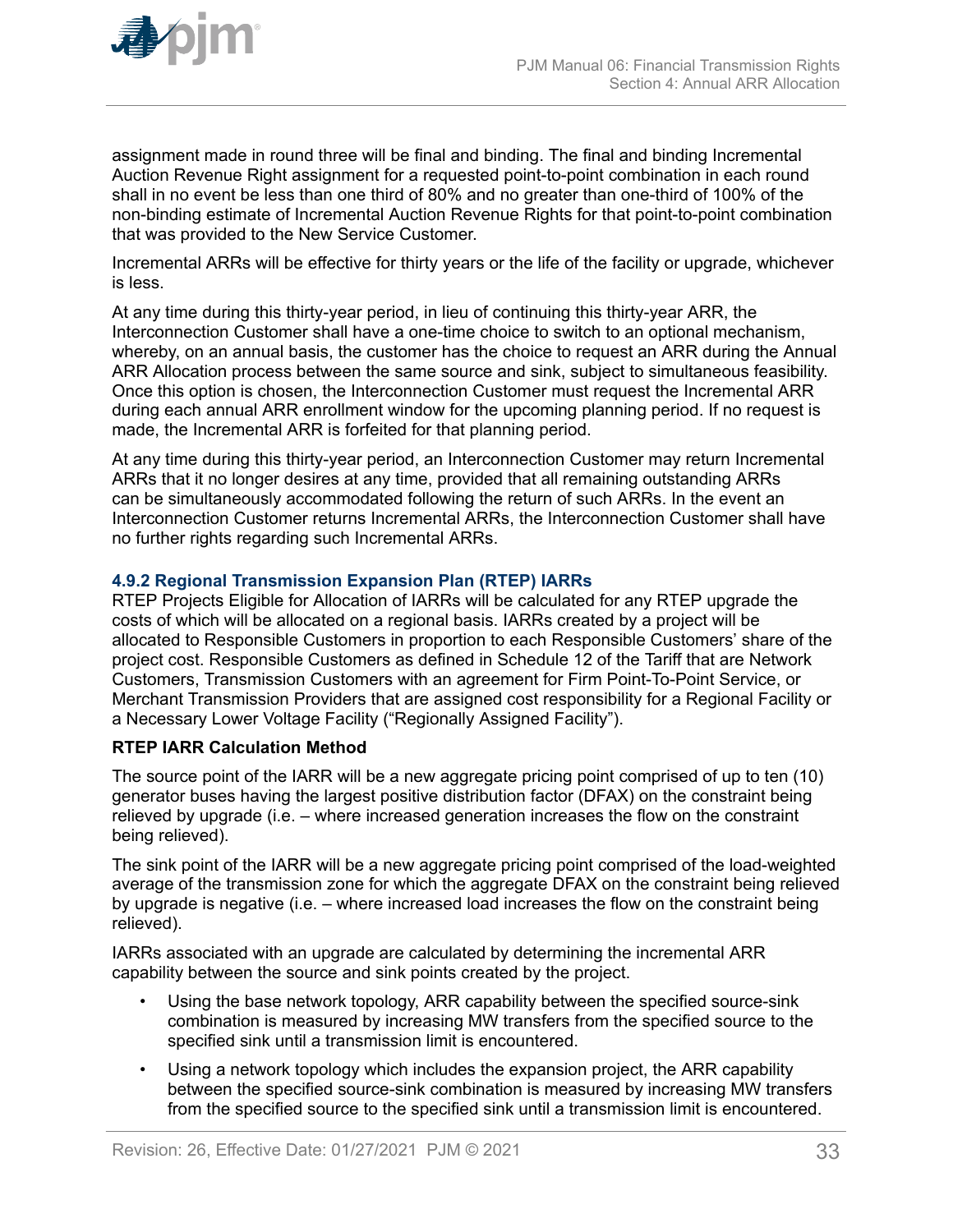<span id="page-33-0"></span>

• The incremental ARR (IARR) capability between the source-sink combination created by the expansion project is the difference between the ARR capability in the base system and the ARR capability in the system which include the project

PJM will determine the quantity of IARRs to be allocated within three months prior to the actual in-service date of the upgrade.

#### **RTEP IARR Allocation Method**

Each Responsible Customer will be allocated IARR MWs in proportion to the Responsible Customers' share of the project cost.

Within each zone, each network customer will be allocated a share of the zone's IARRs in proportion to the customer's share of the zonal NSPL.

Allocation of the IARRs will occur for each identified RTEP upgrade for each of the 30-years following implementation of the upgrade. Potential recipients of the rights will be determined on an annual basis according to shares of the zonal NSPL for the upcoming Planning Year. Identified recipients will then have the opportunity to turn down the allocated rights prior to the initiation of the annual ARR allocation process.

#### **4.9.3 Elective Upgrade IARRs**

Section 7.8 of Schedule 1 of the Operating Agreement sets forth provisions to permit any party to request and obtain Incremental ARRs by agreeing to fund upgrades necessary to support the requested rights. Attachment EE to the PJM Tariff is the form for the upgrade request. Requests must specify a source, sink and MW amount.

PJM will assess the simultaneous feasibility of the requested Incremental ARRs and all outstanding ARRs against the base system ARR capability and Stage 1A ARR capability for the future 10 year period. Based on this preliminary assessment, PJM will conduct studies to determine the upgrades required to accommodate the requested Incremental ARRs and ensure that all outstanding ARRs are simultaneously feasible. If a party elects to fund the upgrades PJM will notify the party of the actual amount of Incremental ARRs that will be awarded based on the allocation process established pursuant to Section 231 of Part VI of the Tariff.

#### **4.9.4 Duration and Value of IARRs**

IARRs will become effective on the first day of the first month that the upgrade is included in the transmission system model for the monthly FTR auction.

Incremental ARRs will be effective for thirty years or the life of the facility or upgrade, whichever is less.

For IARRs that become effective at the beginning of a planning year, their value will be determined identically to that of annually allocated ARRs, based on the nodal prices resulting from the annual FTR auction. If IARRs become effective during a planning year, then their value for each month remaining in that planning year will be based on the results of the prompt-month FTR auctions. For each planning year thereafter, the value of IARRs will be determined identically to that of annually allocated ARRs, based on the nodal prices resulting from the annual FTR auction.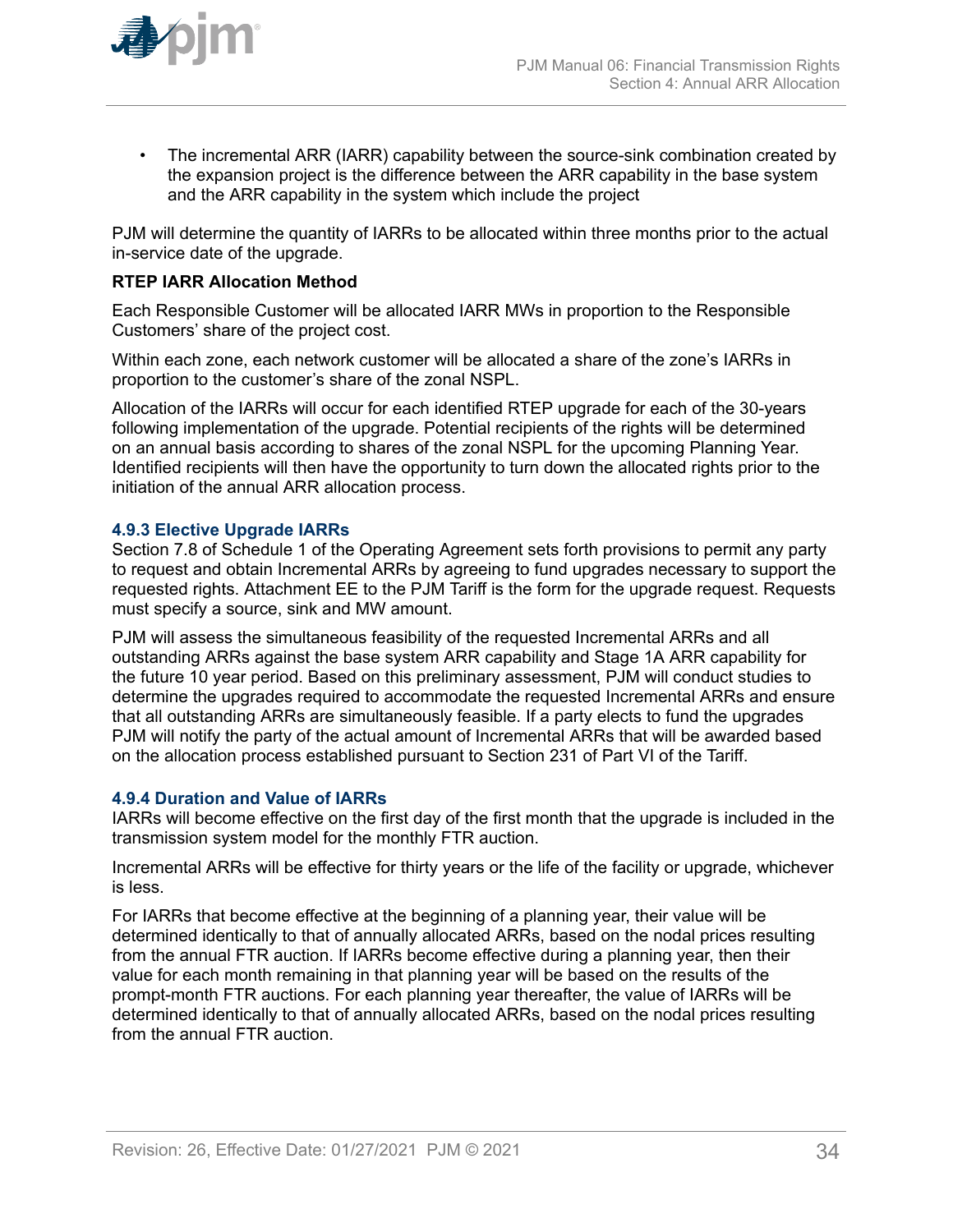<span id="page-34-0"></span>

# **4.10 Residual Auction Revenue Rights**

Residual Auction Revenue rights (ARRs) are defined as Network Service or Firm Point-to-Point Auction Revenue rights that were made available as a result of transmission upgrades that occur after the Annual ARR Allocation. Residual ARRs are defined for transmission upgrades or other increased transmission system capability that was not modeled in the Annual ARR Allocation, and if such increased capability had been modeled, a greater amount of ARRs would have been allocated in Stage 1. Residual ARRs available for allocation will be only those rights in excess of rights allocated directly to entities to whom cost responsibility for the same upgrades has been assigned. PJM will calculate the Residual ARRs made available by the increased transmission capability for paths which were pro-rated in Stage 1 of the Annual ARR Allocation. This calculation will be made prior to when the increase in the transmission capability occurs. Firm Transmission Customers that had ARRs pro-rated in Stage 1 of the Annual ARR Allocation would be eligible for Residual ARRs. Residual ARR MWs plus previously awarded Stage 1 and Stage 2 MWs cannot exceed the Network Service Peak Load value for a particular participant. Residual ARRs become effective the first month that the increased transmission capability is included in the SFT of the Monthly FTR Auction and terminate at the end of the current Planning Period. Residual ARRs values will be determined for participants whose Stage 1 requests were prorated and then shifted to reflect load shifts occurring between June 1st of the current planning year and the effective month. The economic value of each Residual ARR is a monthly quantity based on the MW amount and on the nodal clearing price difference between the source and sink nodes for FTR Obligations resulting from each Monthly FTR Auction of the effective period of the Residual ARR. (For example the economic value of a Residual ARR that becomes effective in April, is based on April clearing prices from April FTR Auction). Prior to the effective month, PJM will remove all negatively valued Residual ARRs resulting from the corresponding Monthly FTR Auction and recalculate the Residual ARRs made available by the increased transmission capability for paths which were pro-rated in Stage 1 of the Annual ARR Allocation. PJM will allocate positively valued Residual ARRs only.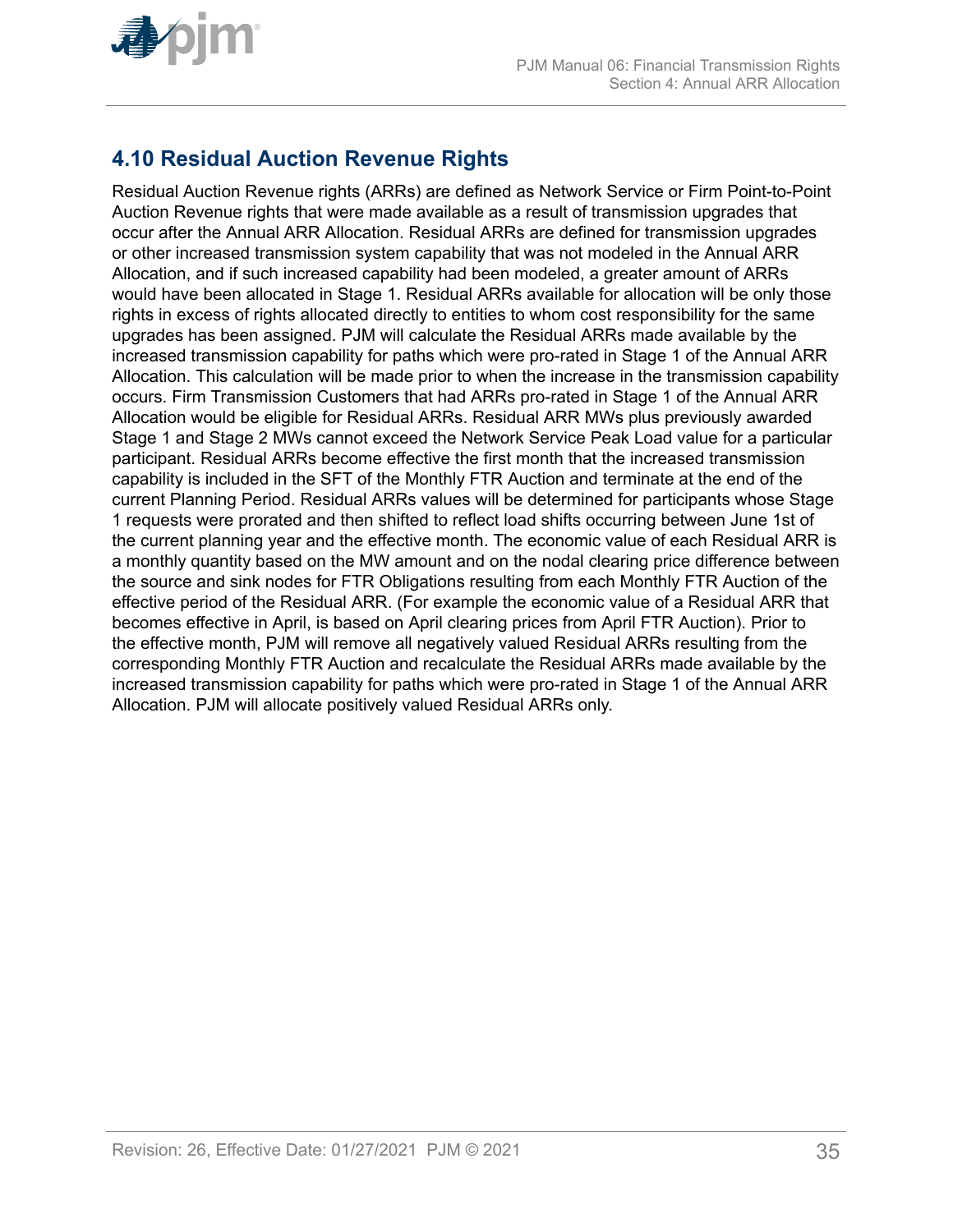<span id="page-35-0"></span>

### **Section 5: Financial Transmission Rights (FTRs) for New Load in Zones Associated with Market Growth**

Welcome to the Financial Transmission Rights (FTRs) for New Load in Zones Associated with Market Growth section of the **PJM Manual for Financial Transmission Rights**. In this section, you will find the following information:

- An overview of the FTR Allocation Process for New Load in Zones Associated with Market Growth (see "FTR Allocation Process for New Load in Zones Associated with Market Growth").
- How participants request Network Integration Service FTRs for New Load in Zones Associated with Market Growth and how PJM processes those requests (see "Network Integration Service Financial Transmission Rights (FTRs) for New Load in Zones Associated with Market Growth").
- How FTRs for Firm Point-to-Point Service are awarded by PJM (see "Firm Point-to-Point Transmission Financial Transmission Rights (FTRs)").
- How FTRs are reassigned for Shifts in Load Responsibility (see "Reassignment of FTRs")

## **5.1 FTR Allocation Process for New Load in Zones Associated with Market Growth**

A transitional FTR Allocation will be conducted for a new zone load being added as a result of market growth. This transitional allocation of FTRs will cover the period of time between the implementation of the new zone added as a result of market growth and the next Annual ARR Allocation.

For a transitional period, Network Service Users and those Firm Transmission Customers that receive, and pay for, that take service that sinks or sources, in new PJM zones, at their election, may receive a direct allocation of Financial Transmission Rights instead of an allocation of Auction Revenue Rights. This transitional period covers the succeeding two Annual FTR Auctions after the integration of the new zone into the PJM interchange energy market. The election of a direct FTR Allocation shall be made prior to the commencement of each Annual FTR Auction.

- 1. Network Service Users and Firm Transmission Customers in new PJM zones that elect not to receive direct allocations of Financial Transmission Rights, may receive allocations of Auction Revenue Rights. Network Service Users and Firm Transmission Customers in new PJM zones must choose to receive either an FTR Allocation or an ARR Allocation. A Network Service User or Firm Transmission Customer cannot choose to receive both an FTR Allocation and an ARR Allocation.
- 2. All FTR requests in new zones made during these transition periods will be subject to the same allocation procedures as those set forth in the Annual ARR Allocation process as described in the "Annual ARR Allocation" section (Section 4). As part of the integration of new zones into the PJM Market, PJM will identify the set of eligible FTR sources for the Stage 1 allocation process based on historic and contractual delivery patterns.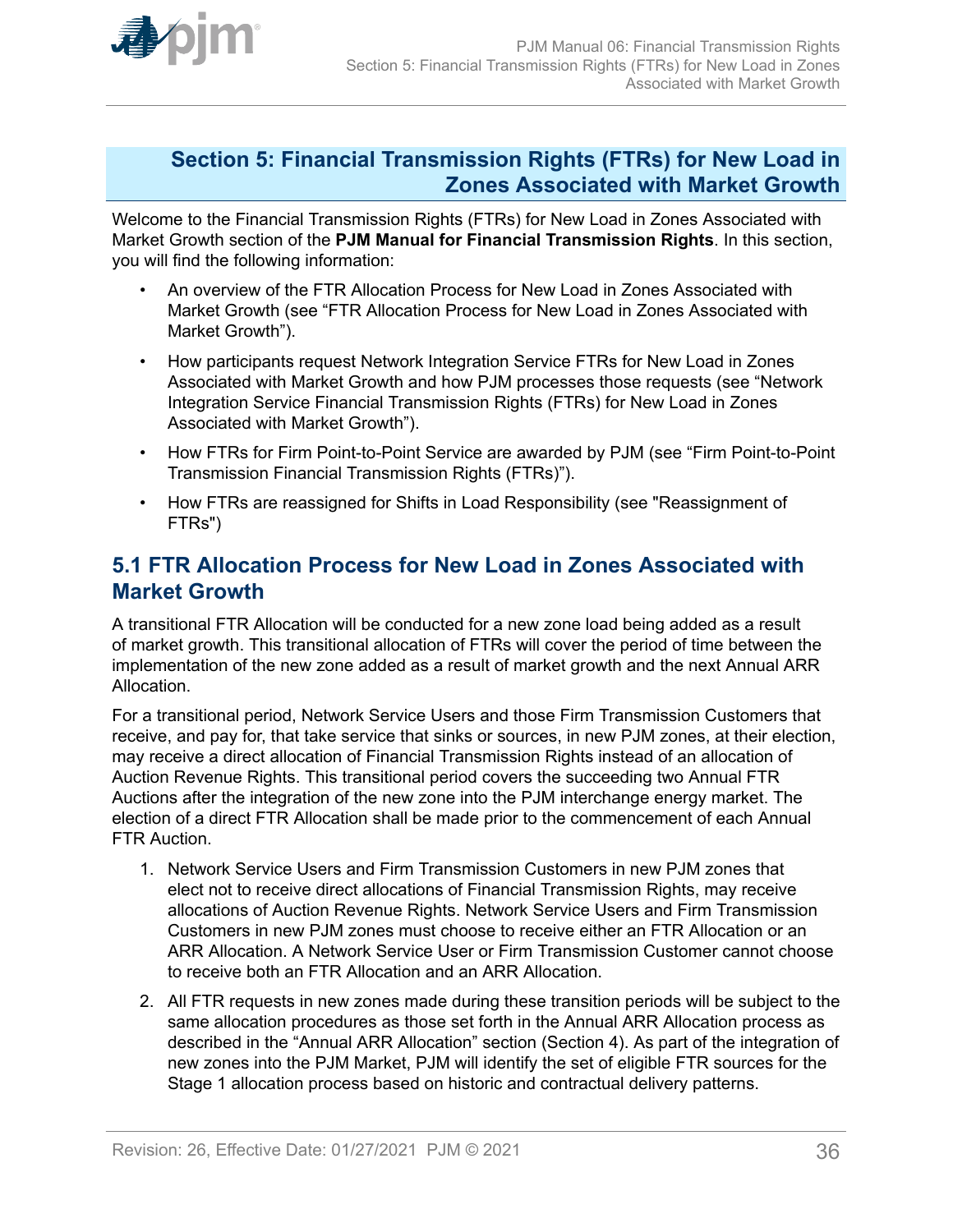<span id="page-36-0"></span>

3. These FTR requests must satisfy the same requirements as mentioned above for Annual ARR requests. The Annual FTR Allocation process for new zones will be conducted simultaneously with the Annual ARR Allocation process for the other zones to ensure Simultaneous Feasibility of all rights.

# **5.2 Network Integration Service Financial Transmission Rights (FTRs)**

The following procedure is used in requesting and processing Network Integration Service FTRs:

- The Network Service Customer submits requests to Network Integration Service FTRs using FTR Center.
- PJM enters accepted FTRs into the PJM FTR database.

#### **5.2.1 Rules and Guidelines**

The following is a list of business rules and guidelines to follow when requesting Network Integration Service FTRs:

- All Network Integration Service FTR requests must pass a Simultaneous Feasibility Test before being given PJM approval.
- PJM can approve all, part, or none of the FTR request based on the results of the Simultaneous Feasibility Test.
- The path for each Network Integration Service FTR is defined from specific historical generation resources to aggregate Network Customer Load in the Transmission Zone or other designated Load Aggregation Zone.
- The total FTRs for a historical generation resource to the LSE load cannot be greater than the MW amount of the resource that was assigned to the LSEs on a pro-rata basis.
- A participant's total FTR amount to a transmission zone or load aggregation zone cannot exceed the participant's total network load in that zone or load aggregation zone.
- FTRs are specified to the nearest 0.1 MW.
- FTR requests are time-stamped and processed in the order in which they are received.

# **5.3 Firm Point-to-Point Transmission Financial Transmission Rights (FTRs)**

To qualify for an allocation of FTRs, firm point-to-point FTR requests must be associated with firm point-to-point service that spans the entire next planning period and is confirmed by the opening of the Annual FTR Allocation window.

The following procedure is used in processing Firm Point-to-Point FTRs outside of the Annual FTR Allocation window:

• The Firm Point-to-Point Transmission Customer submits Transmission Service Requests (TSRs) via OASIS according to the procedure outlined in the PJM Manual for Transmission Service Request (M-02) and the PJM OASIS Users Guide.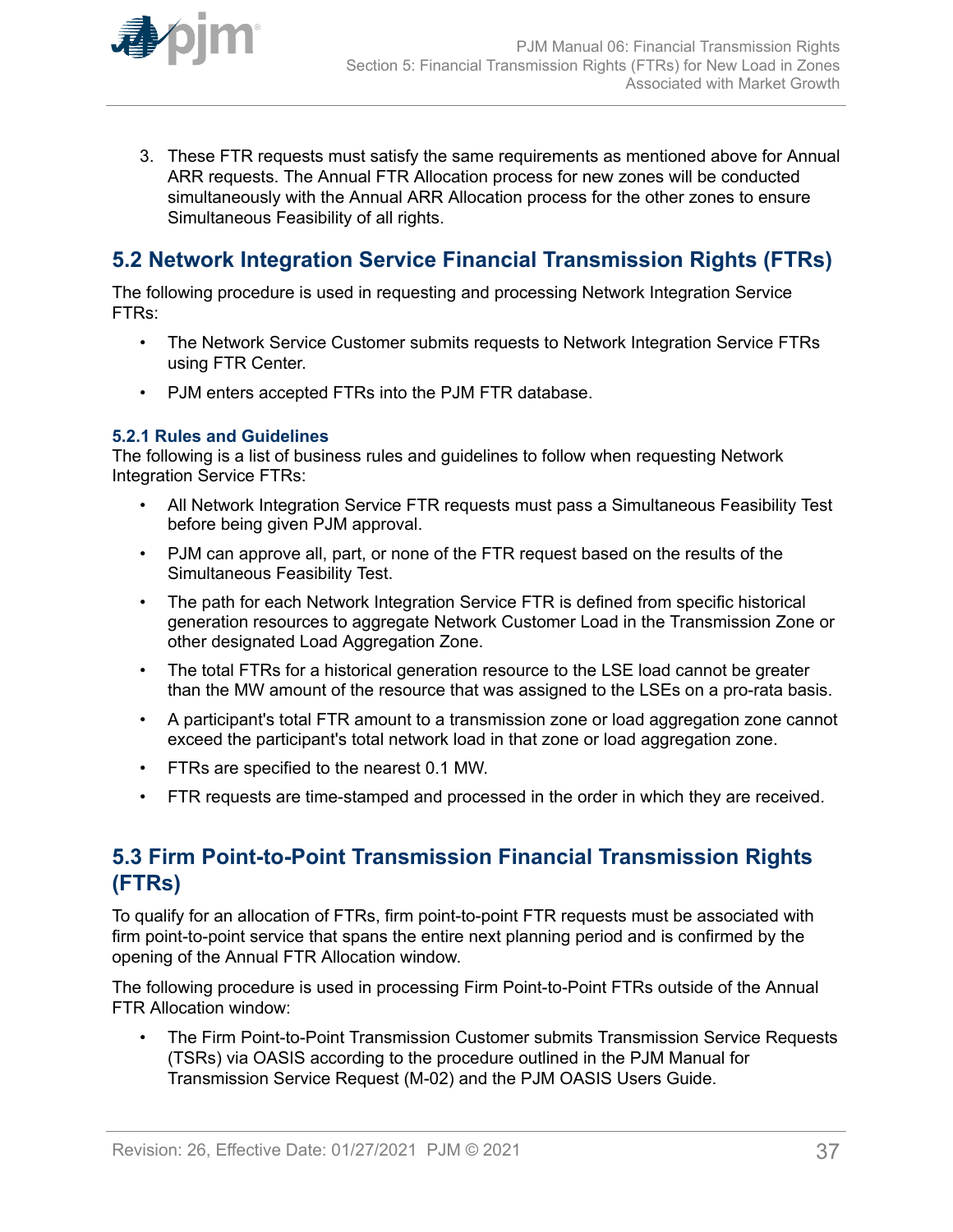<span id="page-37-0"></span>

- If the FTR associated with the Transmission Service Request is desired, the Firm Pointto-Point Transmission Customer notifies PJM of the FTR request.
- PJM conducts a Simultaneous Feasibility Study of the FTR request and notifies the Transmission Customer of TSR and FTR status via email.
- Firm Point-to-Point Transmission Customers notify PJM of acceptance or rejection of TSRs and their associated FTRs via email.

#### **5.3.1 Rules and Guidelines**

The following is a list of business rules and guidelines concerning Firm Point-to-Point FTRs:

- All Point-to-Point FTR requests must pass a Simultaneous Feasibility Test before being given PJM approval.
- PJM can approve all, part, or none of the FTR request based on the results of the Simultaneous Feasibility Test.
- The path for each Point-to-Point FTR is defined from the source to the sink, as specified in the TSR.
- The MW value of each Firm Point-to-Point FTR may be up to the megawatts of the Firm Transmission Service being provided.
- Firm Point-to-Point Transmission Service Customers must notify PJM of the amount of FTRs they desire. This value is considered an "up to" amount. Therefore, a Transmission Customer should request the maximum amount of the FTRs that they desire, not to exceed the capacity value of the transaction.
- Communication should be sent to FTRGroup@pjm.com.
- For Firm Point-to-Point Transmission Service out of or through the PJM RTO, the Source is either the generation resource within the PJM RTO or the interconnection with the sending Control Area; and the sink of delivery is the point of interconnection with the receiving Control Area.
- The duration of each Firm Point-to-Point FTR is the same as the associated Firm Transmission Service, which may be one year (starting at the beginning of any month), one month (starting the first day of the month), one week (Monday through Sunday), or one day (hours 1 through 24).
- If an approved FTR spans multiple planning periods, the FTR is technically only approved until the end of the first Planning Period. Prior to each new Planning Period, PJM re-evaluates all FTRs for feasibility. If FTR reductions are required due to infeasibility, then the FTRs are reduced in proportion to their MW value and level of impact on the binding constraint in the Simultaneous Feasibility Test.
- An FTR associated with long term (1 year or more) Firm Point-to-Point Transmission Service will be allocated on a first come first served basis if the request falls outside the Annual open enrollment window. If the request can be considered within the annual open enrollment window, then the request will be processed on the same priority as Network Integration Service-based requests.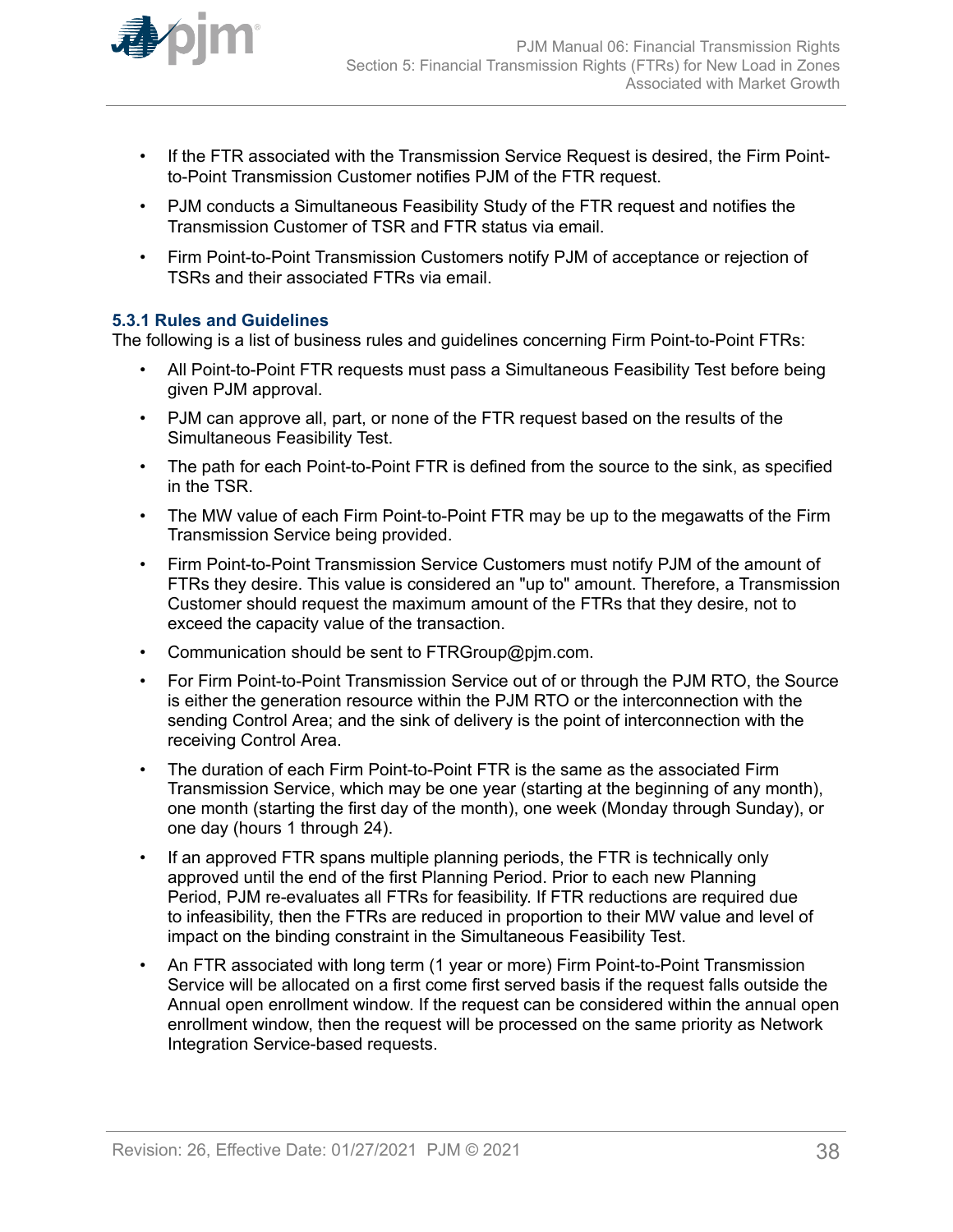<span id="page-38-0"></span>

# **5.4 Reassignment of Financial Transmission Rights (FTRs)**

During this transitional period, if load shifts within the transmission zone, FTRs will be reallocated. As load shifts from one LSE to another within a transmission zone, a proportionate share of the FTRs defined to sink into the zone are forfeited by the LSE that loses load.

FTRs allocated for the transition period will be reassigned on a proportional basis within a transmission zone or load aggregation zone as load switches between LSEs within the transition period. The reassignment of FTRs is an automatic process, which is conducted by PJM as frequently as necessary. An LSE that loses load will lose a pro-rata share of their FTRs in proportion to the amount of load lost.

The total set of FTRs lost by LSEs losing load in a transmission zone or load aggregation zone will be reallocated to LSEs gaining load in the zone or load aggregation zone in proportion to each LSE's MW load gain relative to the total load shifted in the zone or load aggregation zone. The FTRs are awarded to the LSE subject to simultaneous feasibility.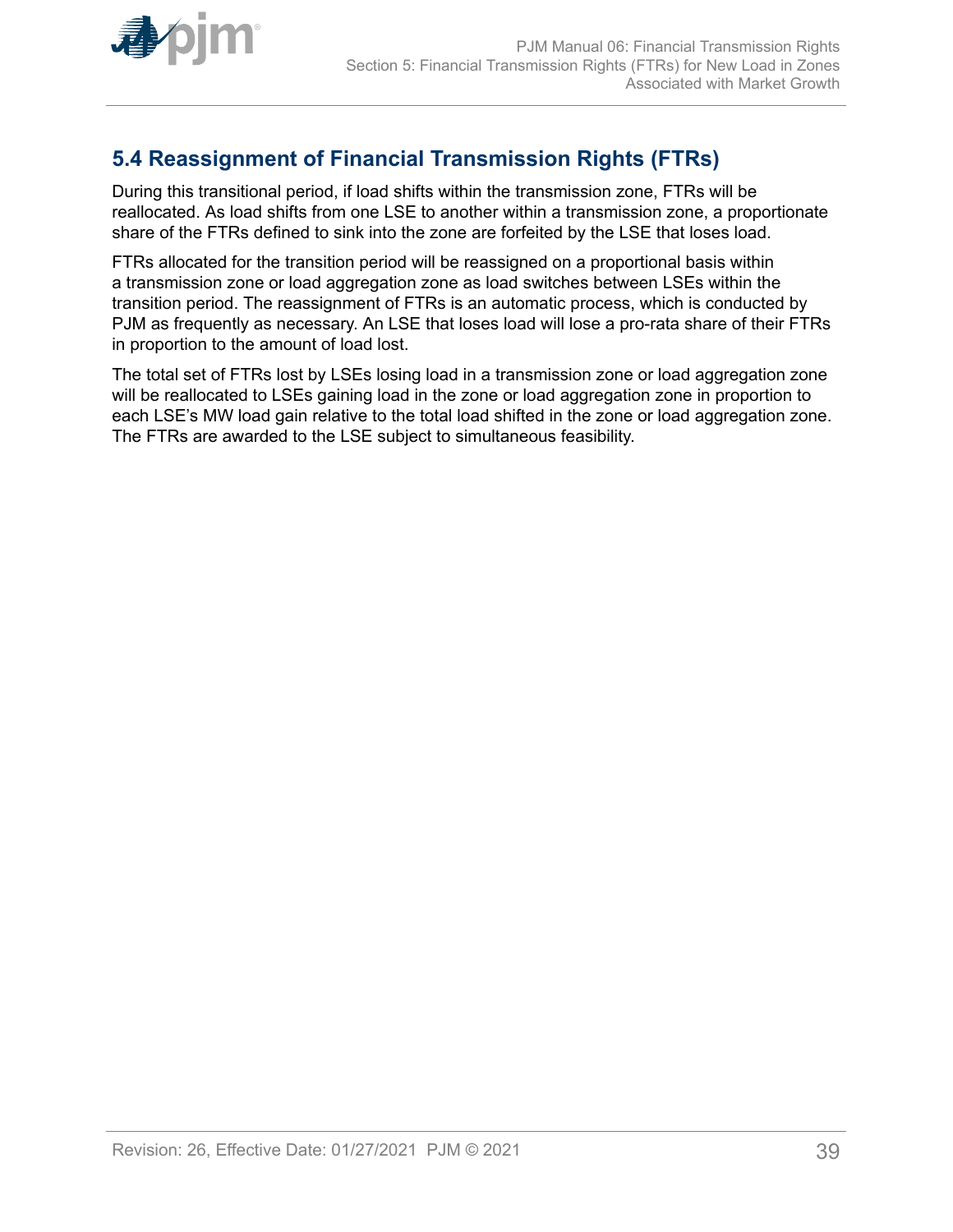<span id="page-39-0"></span>

### **Section 6: FTR Auctions**

Welcome to the *FTR Auctions* section of the *PJM Manual for Financial Transmission Rights*. In this section, you will find the following information:

- A general overview of the PJM FTR Auctions (see "FTR Auctions Overview").
- How the winning quotes are determined (see "Determining the Winning Quotes").
- A description of the Long-term FTR Auction timeline (see "Long-term FTR Auction Timeline").
- A description of the Annual FTR Auction timeline (see "Annual FTR Auction Timeline").
- A description of the Monthly FTR Auction timeline (see "Monthly FTR Auction Timeline").
- A description of the FTR Auctions business rules (see "FTR Auctions Business Rules").
- A description of the credit requirements for PJM's FTR Auctions (see "FTR Auctions Credit Business Rules").
- A description of the process for Terminating FTR Positions for Credit Defaults (see "FTR Termination").

### **6.1 FTR Auctions Overview**

Throughout the year, PJM oversees the process of selling and buying FTRs through FTR Auctions. Market Participants purchase FTRs by participating in Long-term, Annual and Monthly FTR Auctions.

• Long-term FTR Auction – PJM conducts a Long-term FTR process of selling and buying FTRs through a multi-round process for FTRs for three consecutive Planning periods immediately subsequent to the Planning Period during which the Long-term FTR Auction is conducted. The capacity offered for sale in Long-term FTR Auctions shall be the residual system capability after the assumption that all Auction Revenue Rights allocated in the immediately prior Annual Auction Revenue Rights allocation process, including additional Auction Revenue Rights that become available through an offline annual allocation without the modeling of transmission outages, are self-scheduled into FTRs, which shall be modeled as fixed injections and withdrawals in the Long-term FTR Auction. The Long-term FTR Auction is a multi-round auction consisting of five rounds. In each round 20 percent of the feasible FTR available capability is awarded. FTRs that are purchased in one round may be offered for sale in later rounds. Auction Revenue Rights that become available through the offline annual allocation are determined only for modeling purposes and will not be allocated to market participants. Additionally, residual Stage 1 and Stage 2 Annual Auction Revenue Rights that become available through incremental capability created by future transmission upgrades shall be modeled as fixed injections and withdrawals in the long-term Financial Transmission Rights auction. The long-term Financial Transmission Rights auction model shall include all upgrades planned to be placed into service on or before June 30th of the first Planning Period within the three year period covered by the auction. The transmission upgrades to be modeled for this purpose shall only include those upgrades that, individually, or together, have 10% or more impact on the transmission congestion on an individual constraint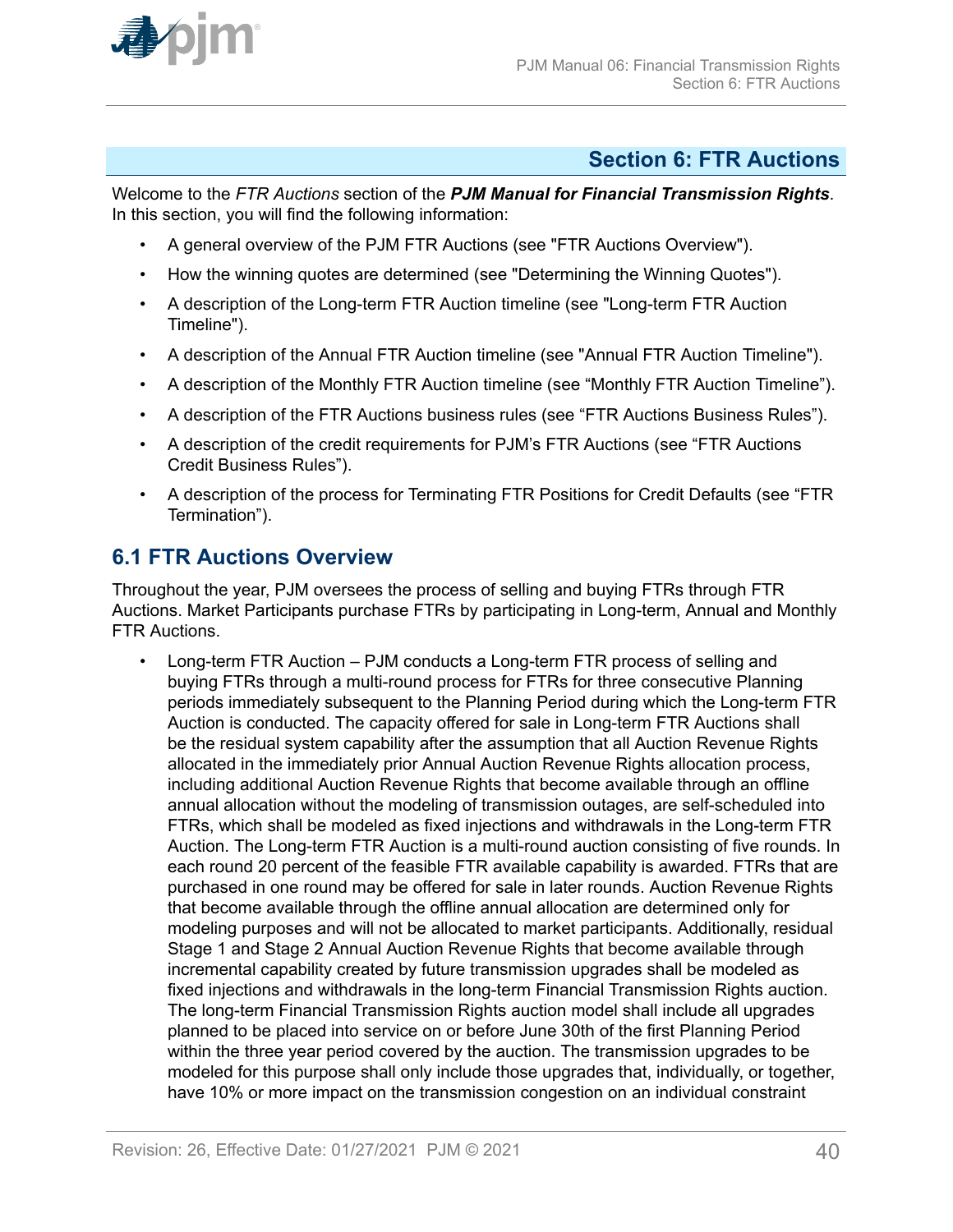

or constraints with congestion of \$5 million or more affecting a common congestion path. Transmission upgrades modeled for this purpose also will be modeled in the subsequent long-term Financial Transmission Rights auction. Residual Auction Revenue Rights created by an increase in transmission capability due to future transmission upgrades, as specified above, are determined only for modeling purposes and will not be allocated to market participants.

- Annual FTR Auction The Annual FTR Auction offers for sale the entire transmission entitlement that is available on the PJM system on an annual basis. The Annual FTR Auction is a multi-round auction consisting of four rounds. In each of the four rounds, 25% of the feasible FTR capability of the entire PJM system is awarded. FTRs that are purchased in one round may be offered for sale in subsequent rounds.
- Monthly FTR Auctions In each calendar month, Monthly FTR Auctions provide a method of auctioning the residual FTR capability that remains on the PJM Transmission System after the Long-term and Annual FTR Auction is conducted. The Monthly FTR Auctions are single-round auctions, where the residual FTR capability is awarded. The Monthly FTR Auctions also allow Market Participants an opportunity to offer for sale any FTRs that they currently hold. An auction participant must own any FTR that is offered for sale. In the Monthly FTR Auctions, Market Participants may bid to buy or offer to sell FTRs that have the following terms:
	- o Any single calendar month remaining in the Planning Period.
	- o

The clearing mechanism of the FTR Auctions will maximize the quote-based value of FTRs awarded in each auction. Auction Revenue Rights (ARRs) are the mechanism by which the proceeds from the FTR Auctions are allocated. The proceeds from the Annual FTR Auction are distributed to ARR holders. All Long-term and monthly auction revenues are first allocated among ARR holders in proportion to the holder's deficiencies from the Annual FTR Auction. Any monthly auction revenues remaining after this allocation are treated as excess congestion charges and are distributed starting with Stage Two as described in the "Market Settlements" section.

FTRs are awarded in the FTR Auctions for the following products:

- FTRs can be either options or obligations for the Annual and monthly FTR Auctions and obligations only for the Long-term FTR Auctions.
- An on-peak FTR product is valid for hours ending 0800 to 2300 weekdays, except NERC holidays.
- An off-peak FTR product is valid for hours ending 2400 to 0700 on weekdays and for hours ending 0100 to 2400 on weekends and NERC holidays.
- A 24-hour FTR product is valid for hours ending 0100 to 2400 on all days.

FTRs that are awarded in FTR Auctions have the following characteristics:

• FTRs hedge the FTR holder against congestion payments to PJM when energy delivery is consistent with the FTR's definition.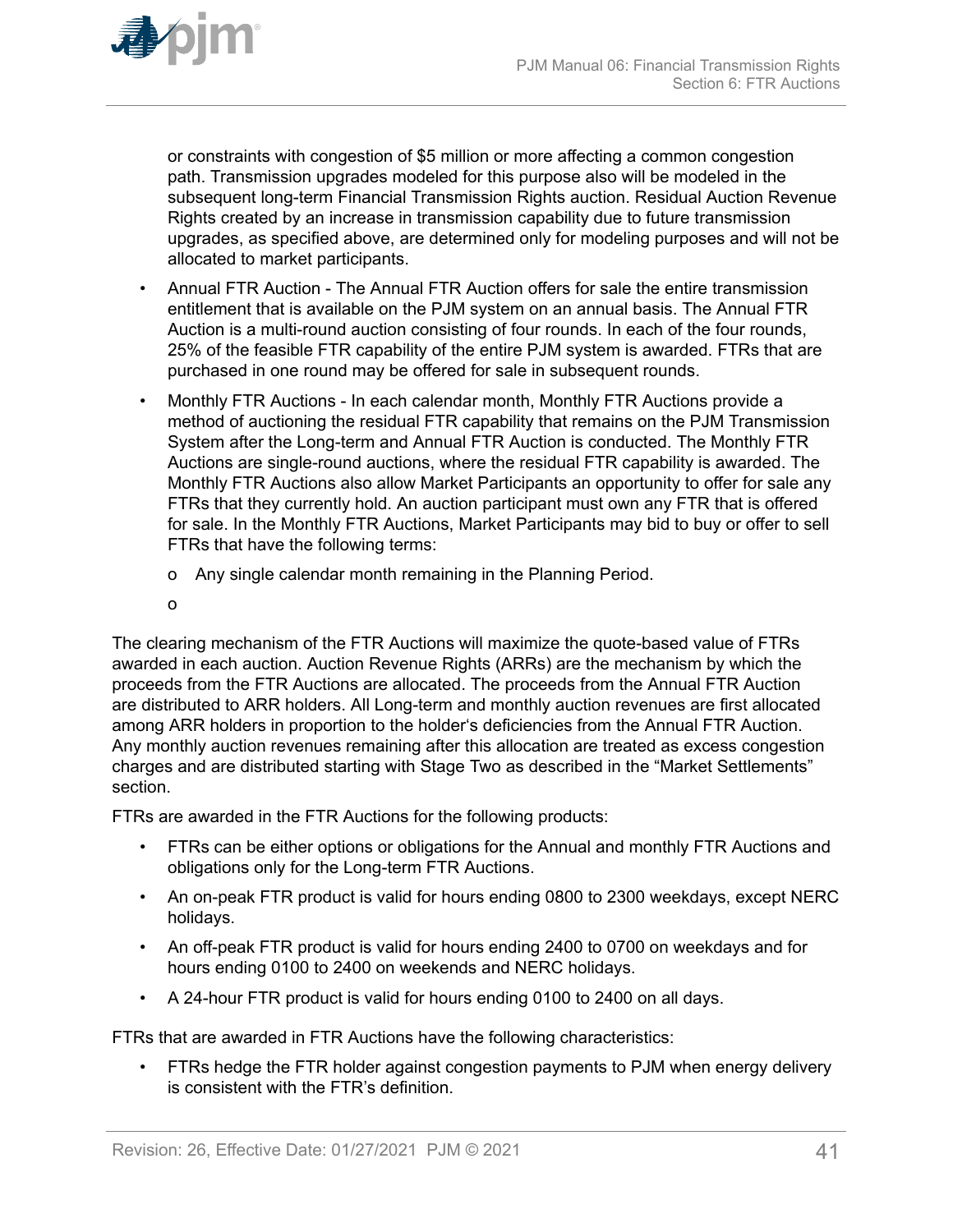

- FTRs do not hedge the FTR owner against payment for losses.
- FTRs acquired in the Long-term FTR Auctions have a term of one year.
- FTRs acquired in the Annual FTR Auction have a term of one year.
- FTRs acquired in the Monthly FTR Auctions have a term of one month for any of individual months remaining in the Planning Period.
- FTRs acquired in the FTR Auctions entitle the holder to credits for transmission congestion charges for the term of the purchased FTR.
- Valid FTR sources and sinks in the Long-term and Annual FTR Auctions are limited to available hubs, zones, aggregates, generators, and interface buses (subject to simultaneous feasibility).
- Valid FTR sources and sinks in the Monthly FTR Auction are limited to available hubs, zones, aggregates, generators, and interface buses for bids that cover any month beyond the next month. Valid FTR sources and sinks in the Monthly FTR Auctions for bids that cover the single calendar month period immediately following the month in which the monthly auction is conducted are any available single bus or combination of buses for which an LMP is calculated and posted(subject to simultaneous feasibility). The list of buses includes available hubs, zones, aggregates, interface buses and single generator and load buses. The list of available sources and sinks for each auction will be posted before the start of the bidding window.
- Only a subset of paths will be eligible for FTR Option bids in the Annual and Monthly FTR Auctions in order to prevent potential auction clearing performance issues. FTR Option bids are not available in the Long-term FTR Auctions.
- FTRs in all FTR Auctions may be designated from injection buses outside PJM and withdrawal locations outside PJM or buses with injections and withdrawals within PJM.
- In the Annual FTR Auction, an ARR holder may self-schedule an FTR Obligation (up to the ARR MW reservation amount) into the Annual FTR auction as a "price-taker" auction buy bid. The self-scheduled FTR must have exactly the same source and sink points as the ARR. This feature can only be used in Round 1 and must be for a 24-hour FTR Obligation product. 25% of the MW amount self-scheduled in Round 1 will clear in each round.
- In all FTR Auctions, FTRs can be reconfigured, meaning that the FTR auction not only allows Market Participants to purchase the FTRs offered into the auction by sellers, but also enables buyers to purchase FTRs that are different from any of the FTRs offered into the auction by sellers.
- Quotes in the Auctions with a \$0 bid price are allowed in the auctions. However, because such bids can cause serious performance degradation to the FTR software and have no impact on the algorithm's objective function, the following rule will be applied: \$0 bids will not be awarded on paths with a clearing price of \$0.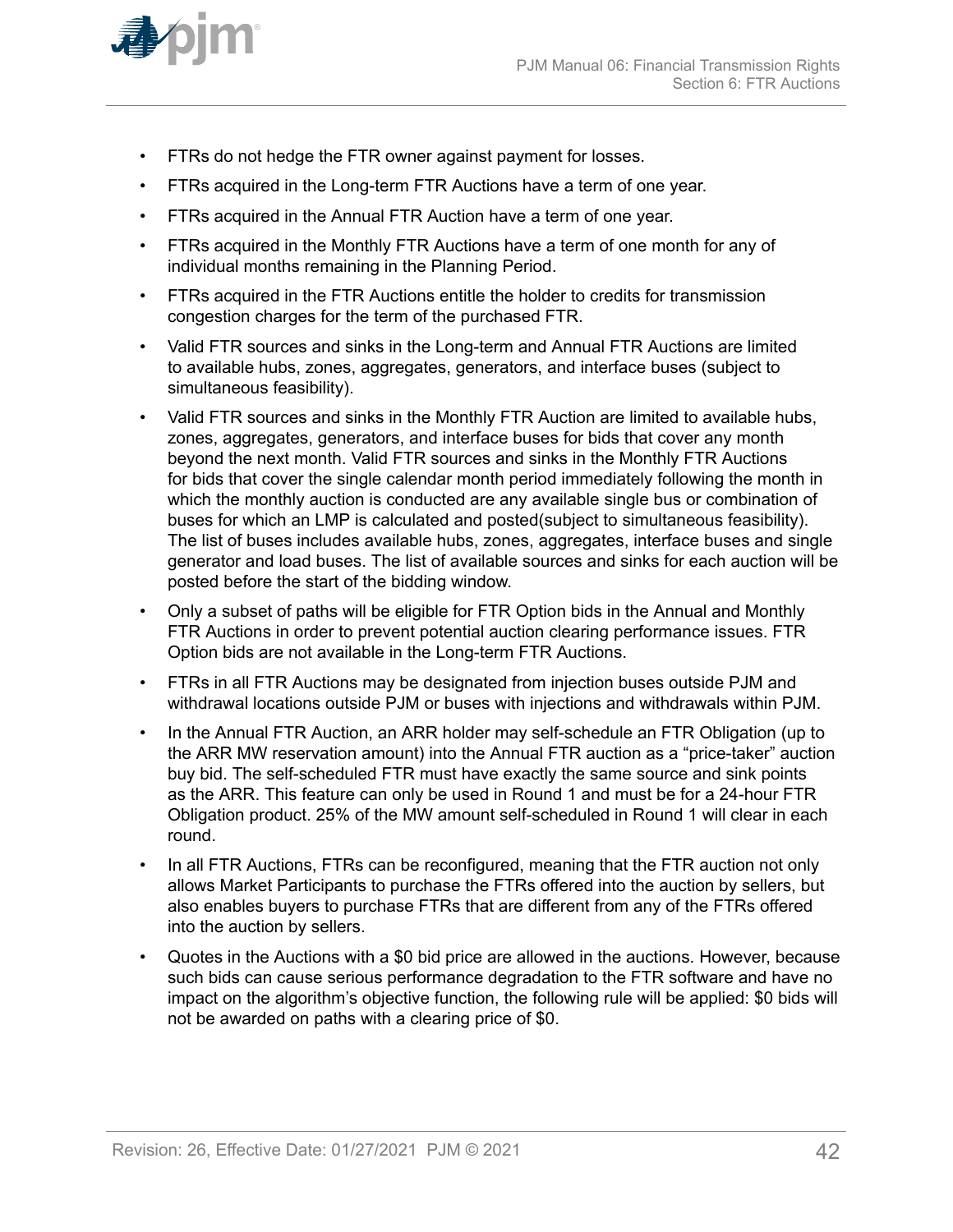

<span id="page-42-0"></span>

# **6.2 Determining the Winning Quotes**

The winning quotes are determined by the set of simultaneously feasible FTRs with the highest total auction value, as determine by the bids of the buyers and taking into account the reservation prices of the sellers.

- The valuation of the awarded FTRs during the auction is based on the quotes submitted into each FTR Auction. Therefore, the set of quotes that maximizes the quote-based value of the awarded FTRs to the Market Participants that would receive them is the winning set.
- This ensures that PJM awards the set of FTRs and allocates them among auction participants in such a way that the value-based transmission utilization is maximized.

The FTR Auctions will calculate the clearing prices for all FTR Obligations at all buses, regardless of whether they are bought or sold in the auction. The FTR Auctions will calculate the clearing prices of FTR Options for all valid FTR Option paths, regardless of whether they are bought or sold in the auction.

- The clearing price of any FTR Obligation can be computed directly from the nodal prices.
- The clearing price of an A-to-B FTR Obligation is equal to the negative of the clearing price of a B-to-A FTR Obligation. This is not true for the FTR Options since the clearing prices of FTR Options are never negative.
- The clearing price of an FTR Option Buy Bid will never be less than zero.
- The clearing price of an FTR Option will always be greater than or equal to the clearing price of an FTR Obligation for the same path.
- The clearing price of an FTR Option is a function of the shadow price of each binding constraint and cannot be computed directly from the nodal prices.
- To ensure feasibility, each constraint is monitored for limit violation by the worst case combination of awarded FTR Options. Counterflow created by an FTR Option is ignored.

The major steps performed to determine the winning quotes include:

- *Step One* Downloading data for the FTR market user database.
- *Step Two* Solving the linear program problem.
- *Step Three* Checking the simultaneous feasibility of the FTR auction solution.
- *Step Four* Repeating Steps 2 and 3.
- *Step Five Uploading the results to the FTR MUI. After determining the winning quotes,* settlements occur. Winning bidders pay market price for FTRs acquired in the auction; FTR sellers are paid market price for the FTRs they surrender to PJM. This settlement is separate from the transmission congestion settlements.

#### **6.3 Long-term FTR Auction Timeline**

• PJM initiates, directs, and oversees the following process for the Long-term FTR Auction. The Long-term FTR Auction consists of five rounds. The first round shall be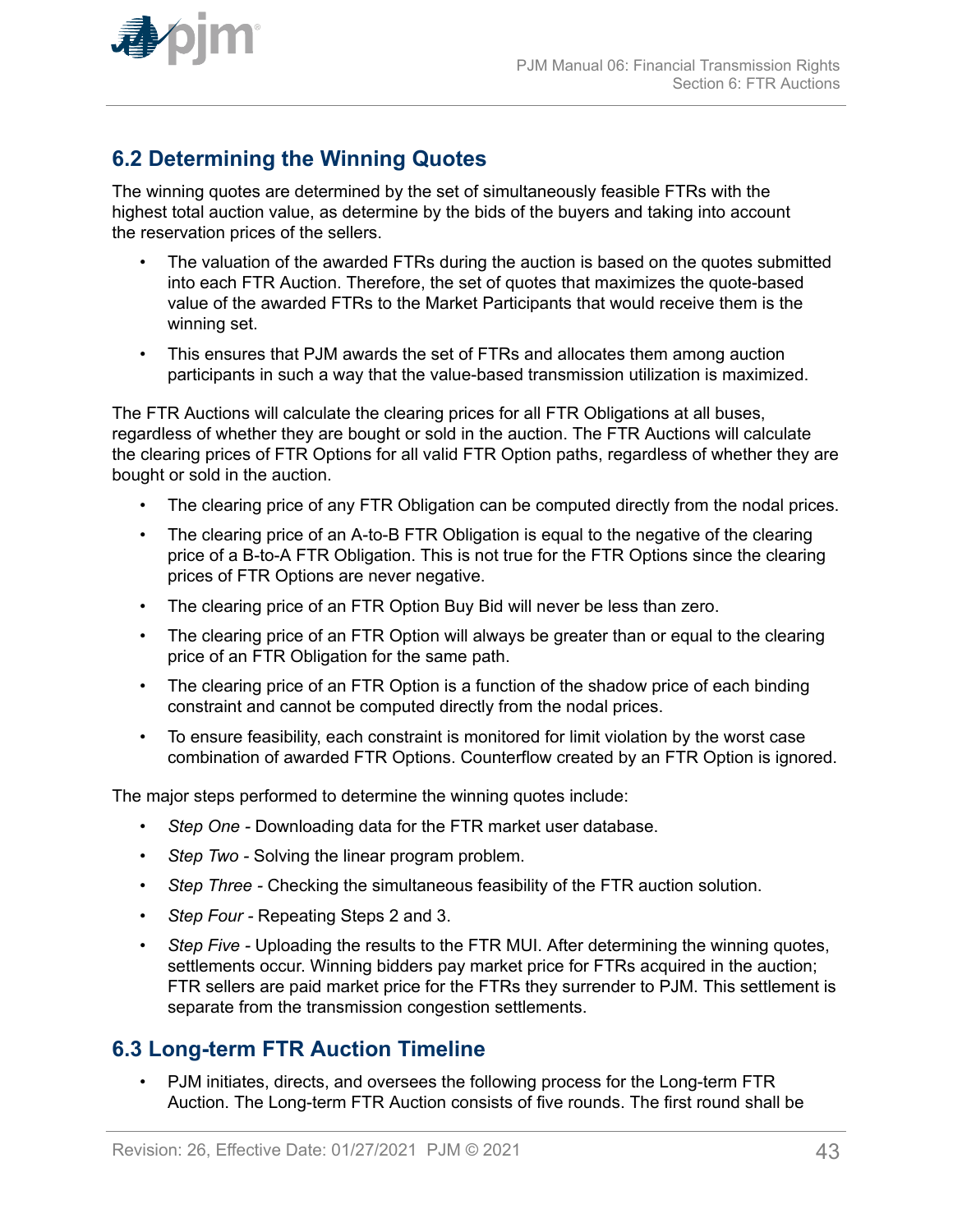<span id="page-43-0"></span>

conducted approximately 11 months prior to the start of the three planning period term covered by the relevant Long-term FTR Auction. The second round shall be conducted approximately 2 months after the first round. The third round shall be conducted approximately 2 months after the second round. The fourth round shall be conducted approximately 2 months after the third round, and the fifth round shall be conducted approximately 3 months after the fourth round. In each round 20 percent of total capability available in the Long-term FTR Auction shall be offered for sale.

- o Prior to the opening of each round, PJM will conduct an additional offline residual Annual Auction Right allocation consisting of Stage 1B through Stage 2 Round 3 to determine additional ARR capability created by transmission upgrades modeled in the corresponding Long Term FTR Auction, as outlined in section 9.1. Specific to these allocations, ARR capability will not be awarded. The sole purpose of these allocations is to preserve additional ARR capability as fixed injections and withdrawals in the Long Term FTR model, but will not be allocated to ARR holders. Additionally, specific to these allocations, each ARR holder's NSPL will be increased by the corresponding load growth rate.
- o Once a year, coincident with the timing of the annual Auction Revenue Rights allocation, PJM will conduct an additional offline Annual Auction Right allocation consisting of Stage 1B through Stage 2 Round 3, utilizing the same topology as the normal allocation with the exception that all transmission outages will be removed. In each round, the FTR group will perform the Simultaneous Feasibility test to determine the feasible set of ARRs. If all ARR requests are not simultaneously feasible then proration will be required. The resulting, additional ARRs that are created by this change in topology will be carved out of the long-term auction model.
- PJM opens the Bidding Period for each round and Market Participants may submit bids to purchase and offers to sell FTRs.
- The Bidding Period for each round of the Long-term FTR Auction will be open for three business days, closing at 1700 (Eastern Prevailing Time) on the last day.
- PJM performs the FTR auction clearing analysis.
- Within five business days of the Bidding Period closing, PJM posts FTR auction results on the MUI, unless circumstances beyond PJM's control prevent PJM from meeting the applicable deadline. Under such circumstances, PJM will post the auction results at the earliest possible opportunity.

### **6.4 Annual FTR Auction Timeline**

- PJM initiates, directs, and oversees the following process for the Annual FTR Auction. The Annual FTR Auction must be conducted prior to the June Monthly FTR Auction. Annually, PJM conducts a multi-round auction that consists of four (4) rounds:
- PJM opens the Bidding Period for each round and Market Participants may submit bids to purchase and offers to sell FTRs.
- The Bidding Period for each round of the Annual FTR Auction will be open for three business days, closing at 1700 (Eastern Prevailing Time) on the last day.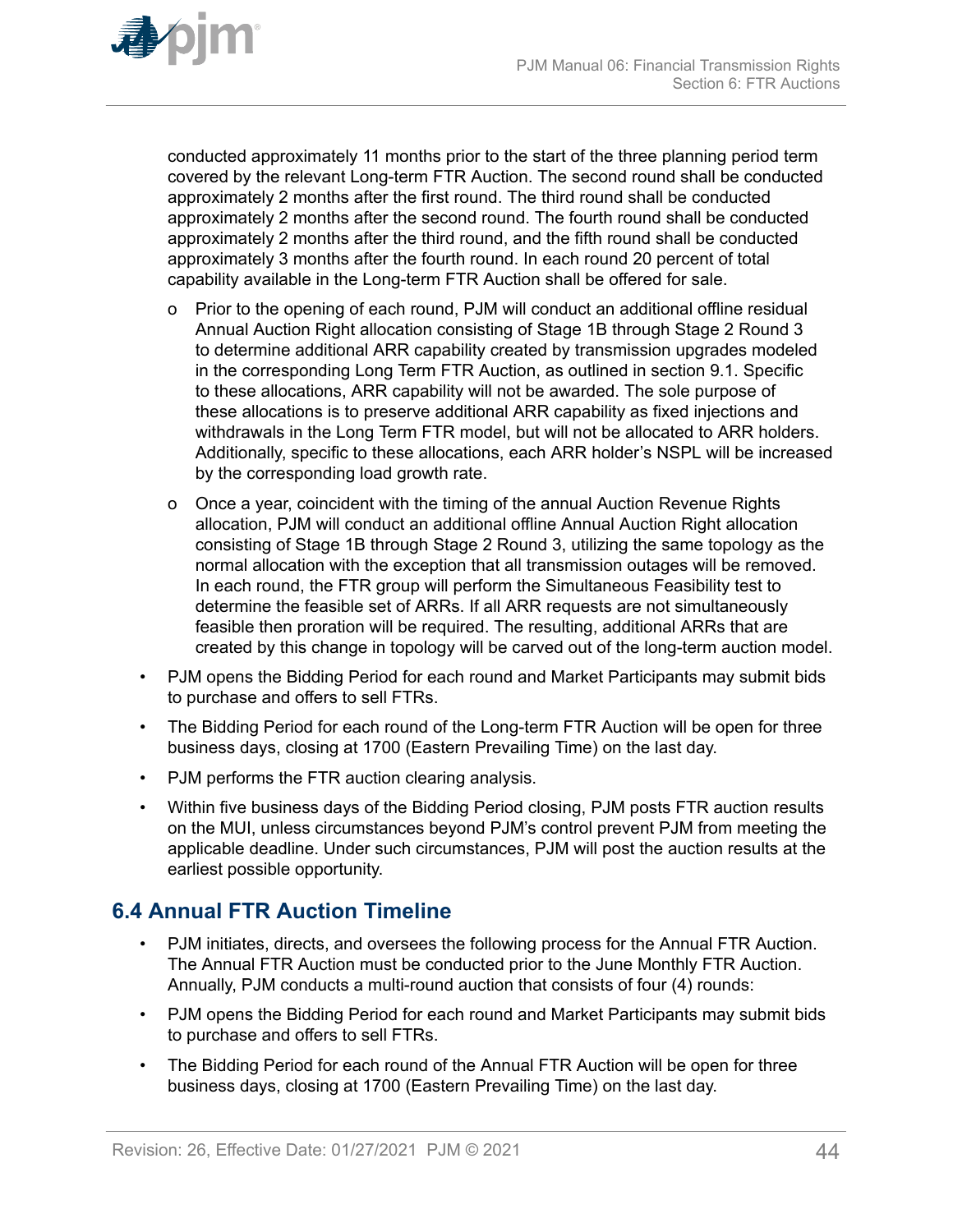<span id="page-44-0"></span>

- PJM performs the FTR auction clearing analysis.
- Within two business days after the close of the Bidding Period for each round PJM posts FTR auction results on the MUI, unless circumstances beyond PJM's control prevent PJM from meeting the applicable deadline. Under such circumstances, PJM will post the auction results at the earliest possible opportunity

# **6.5 Monthly FTR Auction Timeline**

PJM initiates, directs, and oversees the Monthly FTR Auctions. In each calendar month, PJM conducts a single round auction. The following timeline defines open, close and clearing dates for all Monthly FTR Auctions.

- The bid and offer period for monthly FTR auctions shall be open for three consecutive business days in the month preceding the first month for which FTRs are being auctioned, closing the third day at 1700 (Eastern Prevailing Time).
- PJM performs the FTR auction clearing analysis.
- Within five business days of the Bidding Period closing, PJM posts FTR auction results on the MUI, unless circumstances beyond PJM's control prevent PJM from meeting the applicable deadline. Under such circumstances, PJM will post the auction results at the earliest possible opportunity

### **6.6 FTR Auctions Business Rules**

The following information summarizes the business rules for PJM's FTR Auctions:

- Market Participants must be a PJM Member to be eligible to submit bids or offers into FTR Auctions.
- Market Participants cannot submit offers to sell FTRs that they do not own at the time of the submittal.
- Invalid quotes into the auction are rejected. These quotes may be resubmitted and if time stamped as received by PJM before the close of the Bidding Period are included in the auction.
- In all FTR Auctions, for each applicable auction round, total quotes (inclusive of buy bids, sell offers, and self-scheduled bids) for each Effective FTR Holder are limited to 10,000 for each available auction period.

### **6.7 FTR Auctions Credit Business Rules**

The business rules for credit requirements for PJM's FTR Auctions are provided in PJM Tariff, Attachment Q and Credit Overview and Supplement to the PJM Credit Policy. A copy of Credit Overview and Supplement to the PJM Credit Policy is available at PJM.com under the Billing, Settlements & Credit section.

### **6.8 FTR Termination**

In the event a member fails to meet creditworthiness requirements or make timely payments when due pursuant to the PJM Operating Agreement or PJM Tariff, PJM shall, as soon as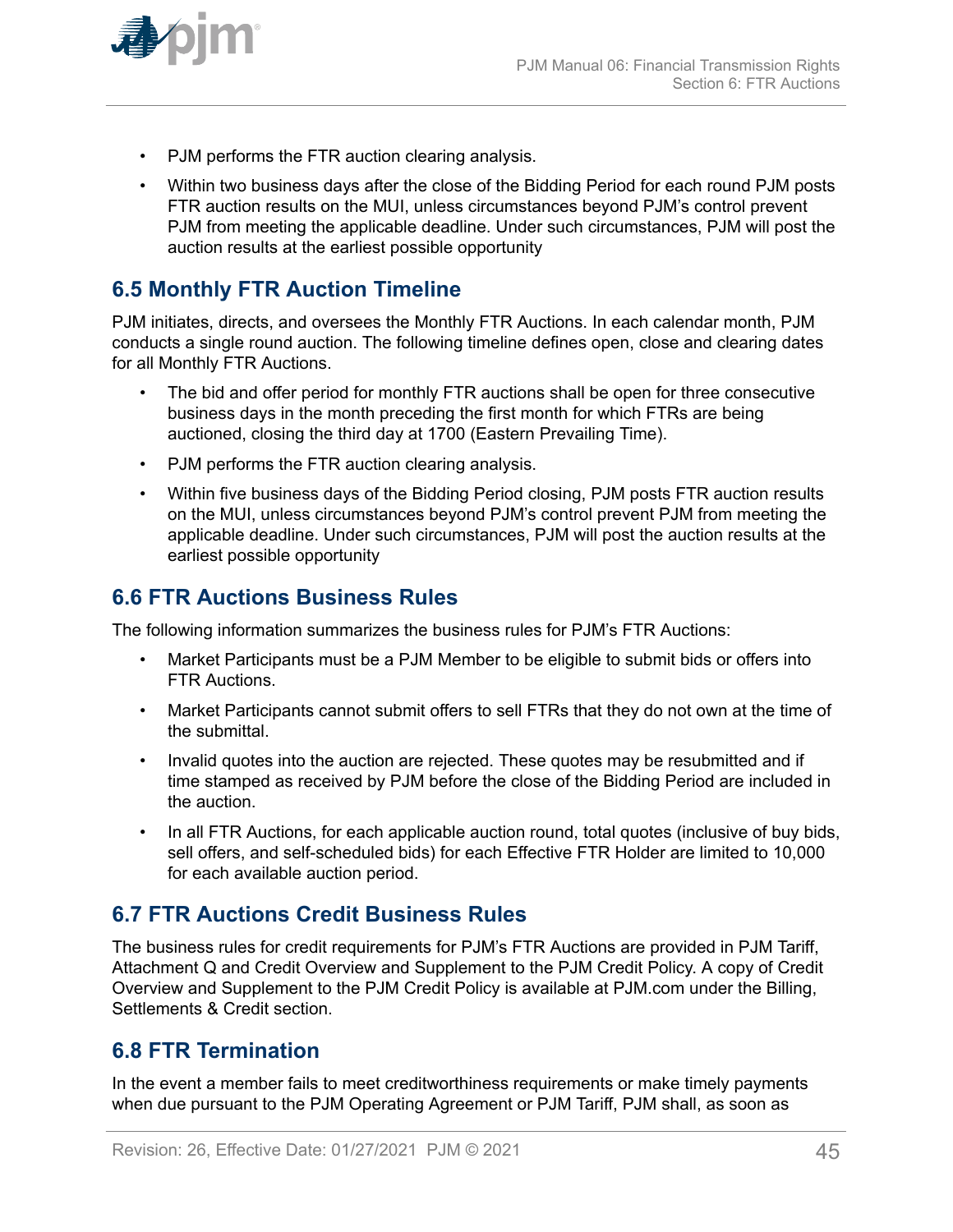

practicable after such default is declared, initiate the following procedures to close out and settle the FTRs of the defaulting Member.

- PJM shall close out the defaulting member's positions as of the date of its default, by unilaterally terminating all of the defaulting Member's rights with respect to forward FTR positions.
- Notwithstanding section 7.3.9(a) of the PJM Tariff Attachment K-Appendix, the actual net charges or credits resulting from the defaulting Member's FTR positions for which PJM acted as counterparty as calculated through the normal settlement processes shall be included in calculating the Default Allocation Assessment charges as described in Operating Agreement, section 15.2.2.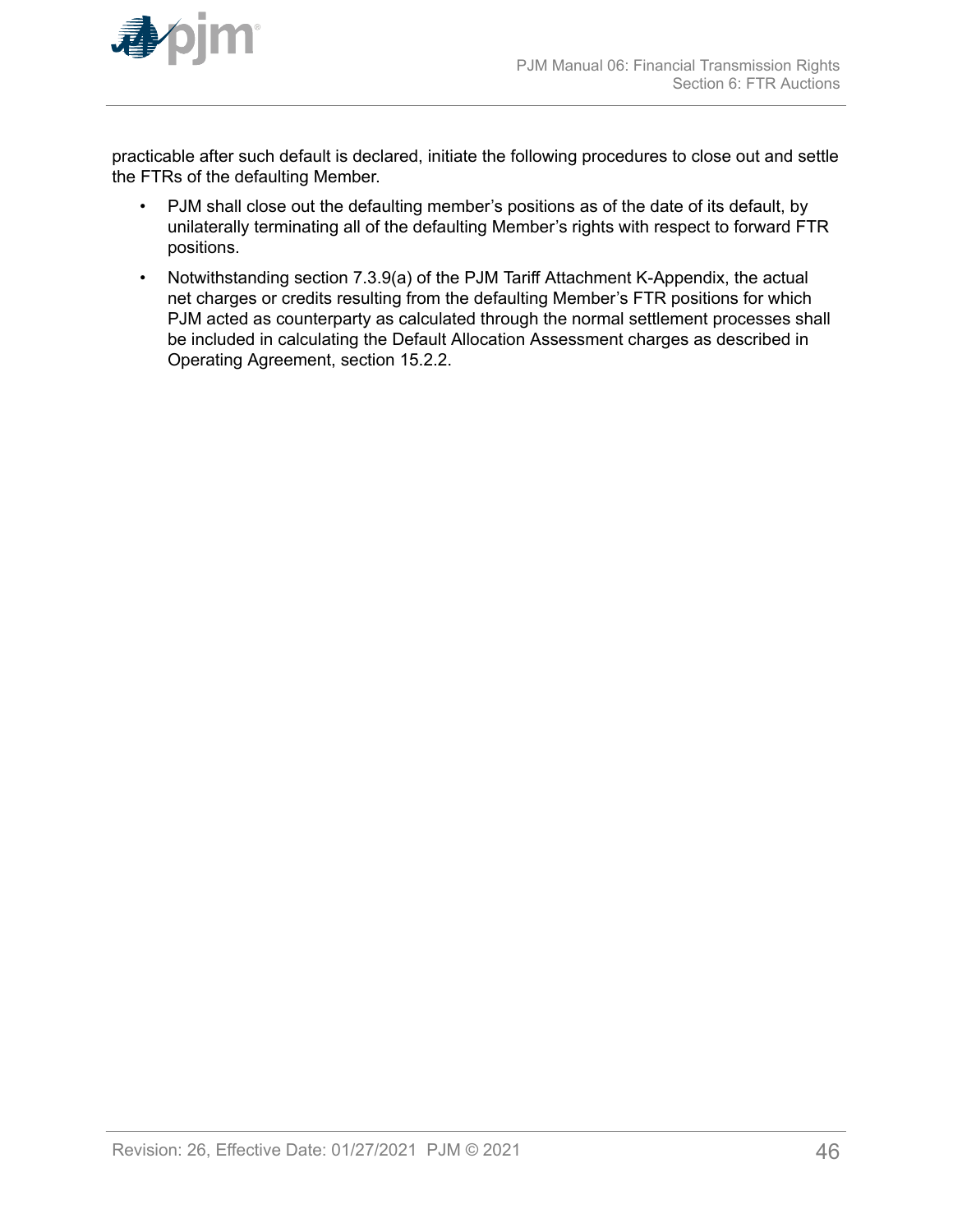<span id="page-46-0"></span>

### **Section 7: FTR Secondary Market**

Welcome to the *FTR Secondary Market* section of the *PJM Manual for Financial Transmission Rights*. In this section, you will find the following information:

- An overview of the secondary markets for FTRs (see "FTR Secondary Markets Overview").
- A description of PJM's computer application for trading FTRs (see "The PJM FTR Center's Secondary Trading Center").
- A description of the secondary trading business rules (see "FTR Secondary Trading Business Rules").

### **7.1 FTR Secondary Markets Overview**

In the PJM FTR secondary trading market, FTR Center facilitates the trading of existing FTRs between PJM Members. The FTR secondary market allows trading of existing FTRs only. FTRs cannot be reconfigured in the secondary market.

• For FTR trades entered through FTR Center, PJM automatically transfers ownership and adjusts the PJM Members' monthly billing statements accordingly.

•

### **7.2 The PJM FTR Center's Secondary Trading Center**

Using PJM's *FTR Center*, Market Participants can buy and sell FTRs directly with other Market Participants. Market Participants specify trades by transmission paths. An FTR can be split into multiple FTRs on the same path with different MW amounts and different start and end dates.

The *FTR Center* allows you to:

- *View FTR Postings* You view FTRs that are posted using the Secondary Trading Center web page.
- *Post FTRs For Resale* When FTRs are initially awarded by PJM, PJM enters the data into the FTR database and posts the FTRs on *FTR Center*. Subsequently, the owner of the FTR is able to post the FTR for resale via *FTR Center*.
- *Buy and Sell FTRs FTR Center* provides a web page called the Secondary Trading Center that allows traders to post a secondary trade and confirm or deny the quotes.

You can find detailed instructions for participating in the secondary market in the FTR Auction User's Guide (available on the PJM Web Site).

# **7.3 FTR Secondary Trading Business Rules**

To buy and sell FTRs through *FTR Center*, you must be a PJM Member. To register, use the *FTR Center* User Registration Page, which is available on the PJM Web Site.

• When an FTR is traded, the associated firm transmission capacity is not reassigned, just the financial entitlements.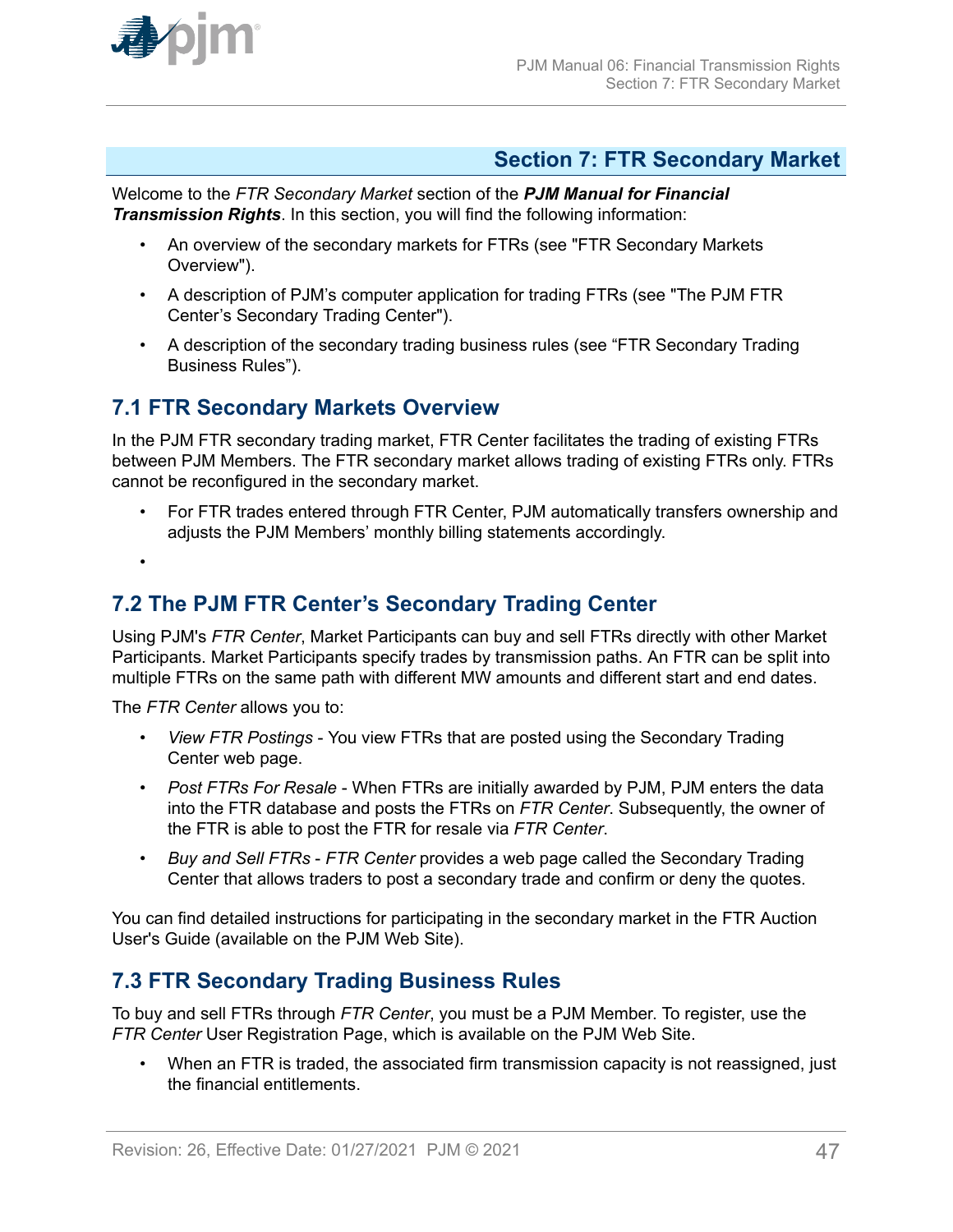

- Credit requirements for traded FTRs will be calculated within the FTR Center system.
- On the secondary market, an FTR can be split into multiple FTRs with different MW amounts and different start and end times than the original FTR. However, an FTR cannot be reconfigured into FTRs with a larger total MW value, earlier start time, later end time, or different path.
- On the FTR secondary market, an FTR Obligation can only be traded as an FTR Obligation and an FTR Option can only be traded as an FTR Option. An FTR Obligation cannot be reconfigured as an FTR Option and an FTR Option cannot be reconfigured as an FTR Obligation.
- FTR MW values can be split in 0.1 MW increments.
- All FTR trades for a given day are locked out at midnight of the current day.
- Once per day, FTR Center database sends updated FTR information reflecting the previous day's trades to the PJM Market Settlements system for use in preparing reports and monthly billing statements.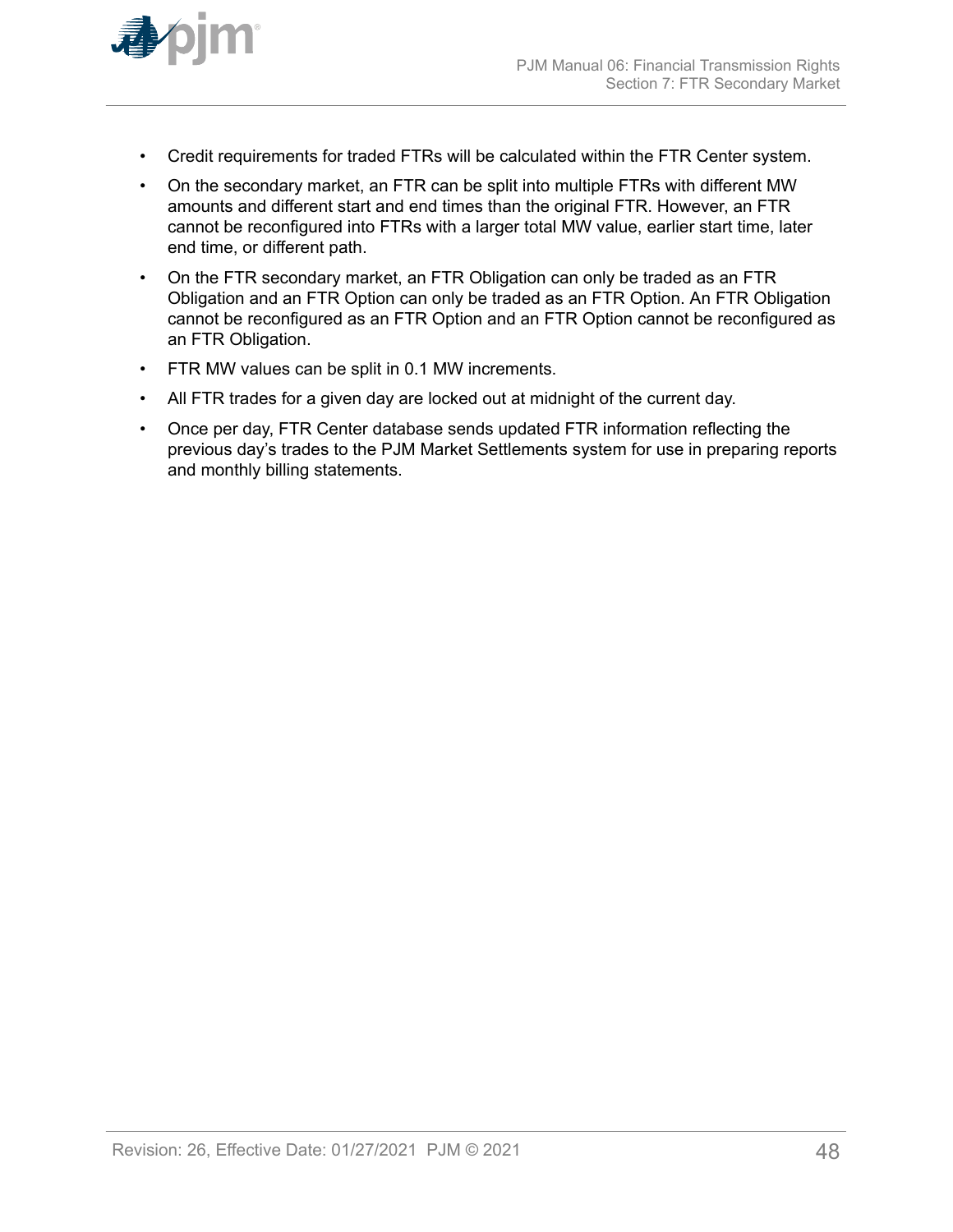<span id="page-48-0"></span>

### **Section 8: Market Settlements**

Welcome to the *Market Settlements* section of the *PJM Manual for Financial Transmission Rights*. In this section, you will find the following information:

- How the proceeds from the Annual FTR Auction are distributed to Auction Revenue Rights holders *(see "Distribution of Annual FTR Auction Revenues").*
- How PJM calculates the settlement of Auction Revenue Rights *(see "Auction Revenue Rights (ARR) Settlement").*
- How PJM calculates Transmission Congestion Credit target allocations for FTR holders *(see "FTR Settlement - Calculating Transmission Congestion Credit Target Allocations").*
- How PJM calculates Transmission Congestion Credits *(see "FTR Settlement - Calculating Transmission Congestion Credits").*
- How excess Transmission Congestion Charges are distributed to FTR holders at the end of each month *(see "Distributing Excess Transmission Congestion Charges").*

### **8.1 Distribution of FTR Auction Revenues**

Long-term, Annual and Monthly FTR Auction revenues are distributed to Auction Revenue Rights holders in proportion to (but not to exceed) the economic value of the ARRs when compared to the Annual FTR Auction clearing prices for FTR Obligations from each round proportionately.

Long-term FTR auction revenues associated with FTRs that cover multiple Planning Years shall be distributed equally across each planning period in the effective term of the FTR.

Excess revenues after distribution to ARR holders will be used to fund any shortfall in FTR Target Allocations over the Planning Period.

These funds are accounted for on a monthly basis as Excess Congestion Charges and they are distributed with other Excess Congestion Charges as described in the Section entitled "Distributing Excess Transmission Congestion Charges".

For additional information, refer to the PJM Manual for *[Billing \(M-29\)](http://www.pjm.com/~/media/documents/manuals/m29.ashx)* and the PJM Manual for *[Operating Agreement Accounting \(M-28\)](http://www.pjm.com/~/media/documents/manuals/m28.ashx)*.

# **8.2 Auction Revenue Rights (ARR) Settlement**

The settlements for Auction Revenue Rights will be based on the clearing prices from each round of the Annual FTR Auction. The amount of the credit that the ARR holder should receive for each round is equal to the MW amount of the ARR (divided by the number of rounds) times the price difference from the ARR delivery point to the ARR source point as shown in the

ARR Target Allocation = ARR MWs / # of Rounds \* (LMP<sub>Delivery</sub> – LMP<sub>Source</sub>)

following formula:

#### **Note:**

The LMP values in the above equation are results for FTR Obligations from the appropriate round of the Annual FTR Auction.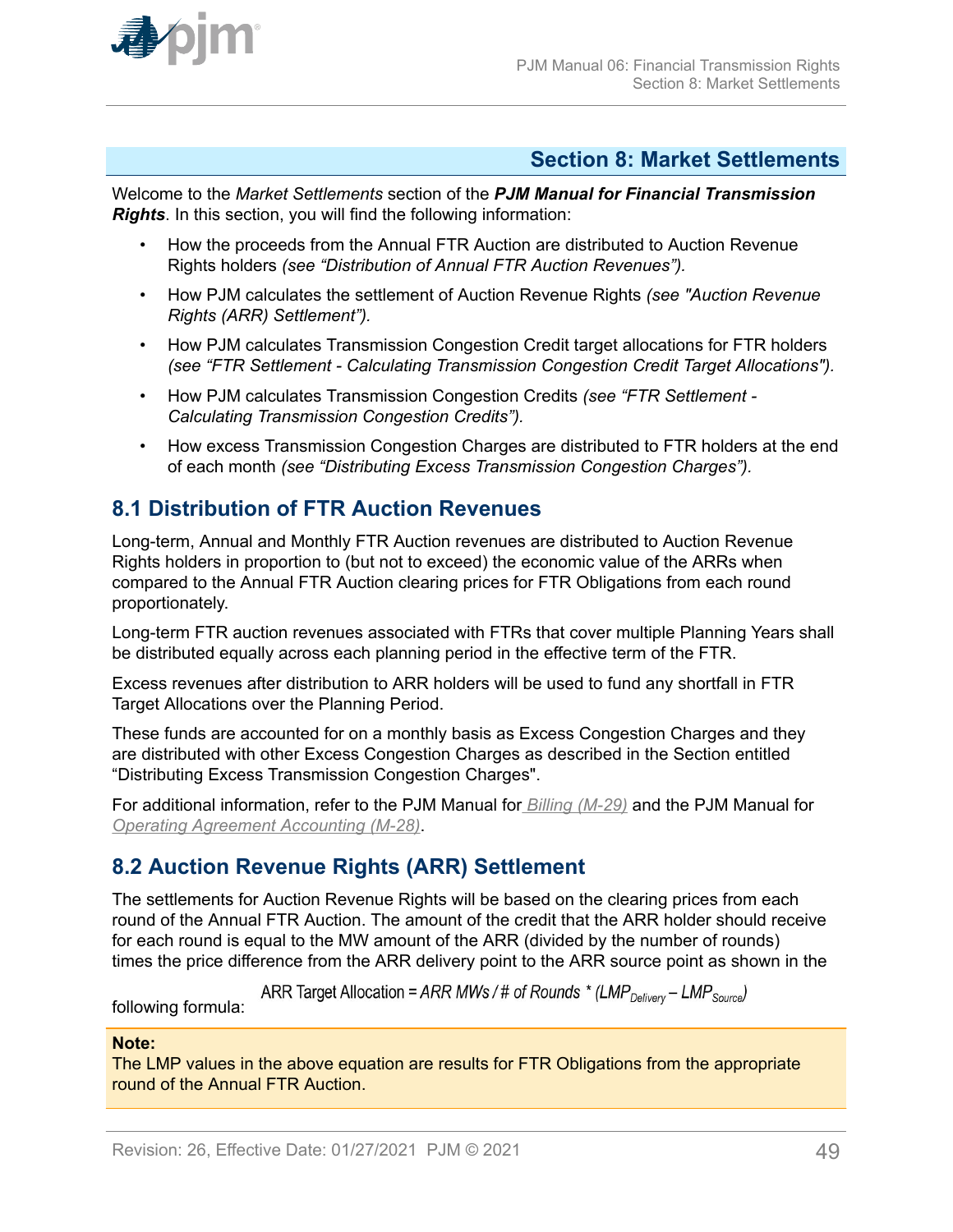<span id="page-49-0"></span>

The ARR Target Allocation can be positive or negative. An ARR can be either a benefit or liability to the holder depending on the direction of transmission congestion in the annual auction analysis.

- If sufficient funds are collected in the Annual and Monthly FTR Auctions to satisfy all ARR Target Allocations then the ARR Credits = ARR Target Allocations for all ARR holders.
- The ARR Credits may be prorated proportionately if there are insufficient Annual and Monthly FTR auction revenues collected to cover all of the ARR credits.
- If the ARR Credits are prorated, the difference between ARR Target Allocations and ARR Credits are called ARR Deficiencies. The ARR Deficiencies may be funded by Annual Excess Congestion Charges as explained in the "FTR Settlements" Section.

The settlements for the Annual FTR Auction and the corresponding ARR settlements will be performed on a daily basis.

For additional information, refer to the PJM Manual for *[Billing \(M-29\)](http://www.pjm.com/~/media/documents/manuals/m29.ashx)* and the PJM Manual for *[Operating Agreement Accounting \(M-28\)](http://www.pjm.com/~/media/documents/manuals/m28.ashx)*.

# **8.3 FTR Settlement – Calculating Transmission Congestion Credit Target Allocations**

The Transmission Congestion Credit Target Allocation is the amount of credit the FTR holder should receive in each constrained hour due to the value of an FTR.

The PJM OI determines a target allocation of Transmission Congestion Credits for each hour for each FTR by using the following formula:

$$
Target \; Allocation = FTR * (DALMP_{Delivery} - DALMP_{Receipt})
$$

**where:**

| <b>FTR</b>                 | Financial Transmission Rights between the<br>designated load bus and the designated generation<br>bus, in megawatts |
|----------------------------|---------------------------------------------------------------------------------------------------------------------|
| DA LMP <sub>Delivery</sub> | The Day-ahead Congestion LMP during the hour at<br>the Point of Delivery designated in the FTR                      |
| DA LMP <sub>Receipt</sub>  | The Day-ahead Congestion LMP during the hour at<br>the Point of Receipt designated in the FTR                       |

The total target allocation for a Market Participant for each hour is then the sum of the target allocations for all of the Market Participant's FTRs.

Note, if the *DA LMPDelivery* or the *DA LMPReceipt* is an aggregate zone, the following formula is used:

 $Target = FTR * \Sigma Load Percentage_i * (DALMP_{Delivery - i} - DALMP_{Receipt})$ 

**where**: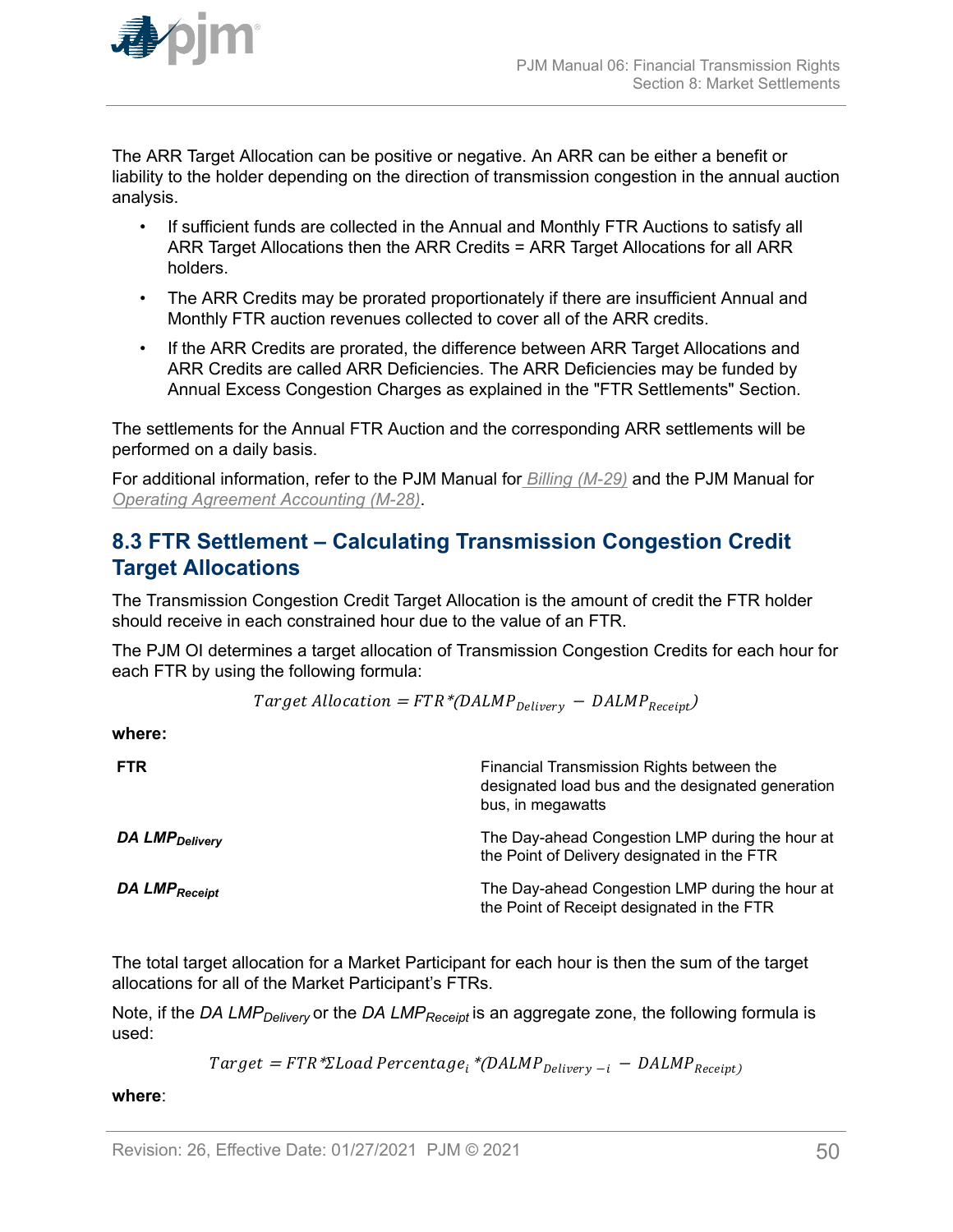<span id="page-50-0"></span>

**FTR** FINE **FINE EXAMPLE TRANSMISS** Financial Transmission Rights between the designated Load Aggregation Zone and the designated bus, in megawatts

**Load Percentage** The percentage of the load at time of annual peak associated with each individual load bus in the Load Aggregation Zone designated in the FTR

For additional information, refer to the PJM Manual for *[Billing \(M-29\)](http://www.pjm.com/~/media/documents/manuals/m29.ashx)* and the PJM Manual for *[Operating Agreement Accounting \(M-28\)](http://www.pjm.com/~/media/documents/manuals/m28.ashx)*.

# **8.4 FTR Settlement - Calculating Day-Ahead Transmission Congestion Credits**

The PJM OI compares the total of all Transmission Congestion Credit target allocations to the total Transmission Congestion Charges for the PJM Control Area in each hour resulting from the Day-ahead Market.

- If the total of the target allocations is less than the total Day-Ahead Transmission Congestion Charges, the Day-Ahead Transmission Congestion Credit for each FTR is equal to its *target* allocation. All excess Day-Ahead Transmission Congestion Charges are distributed at the end of the month as described later in this section.
- If the total of the target allocations is equal to the total Day-Ahead Transmission Congestion Charges, the Day-Ahead Transmission Congestion Credit for each FTR is equal to its target allocation.
- If the total of the target allocations is greater than the total Day-Ahead Transmission Congestion Charges, the Day-Ahead Transmission Congestion Credit for each FTR is equal to its target allocation only for those customer accounts whose total target allocation position for their FTR portfolio is net negative for the hour. Customer accounts whose total target allocation position for their FTR portfolio is net positive for the hour will receive a share of the total Day-Ahead Transmission Congestion Charges (including revenues resulting from the collection of the net negative target allocation positions) in proportion to its target allocation. The shortfalls in hourly Day-Ahead Transmission Congestion Credits compared to target allocations may be offset by excess charges from other hours in the end of the month accounting, as described in the next section.
- If the total Day-Ahead Transmission Congestion Charges is negative, the Day-Ahead Transmission Congestion Credit for each FTR is equal to its target allocation only for those customer accounts whose total target allocation position for their FTR portfolio is net negative for the hour. If the revenues resulting from the collection of the net negative target allocation positions is more than enough to cover the negative Day-Ahead Transmission Congestion Charge, then any remaining revenues will be distributed as Day-Ahead Transmission Congestion Credits to customer accounts whose total target allocation position for their FTR portfolio is net positive for the hour, in proportion to their target allocations. If the revenues resulting from the collection of the net negative target allocation positions is not enough to cover the negative Day-Ahead Transmission Congestion Charge, then no Day-Ahead Transmission Congestion Credits will be awarded to customer accounts whose total target allocation position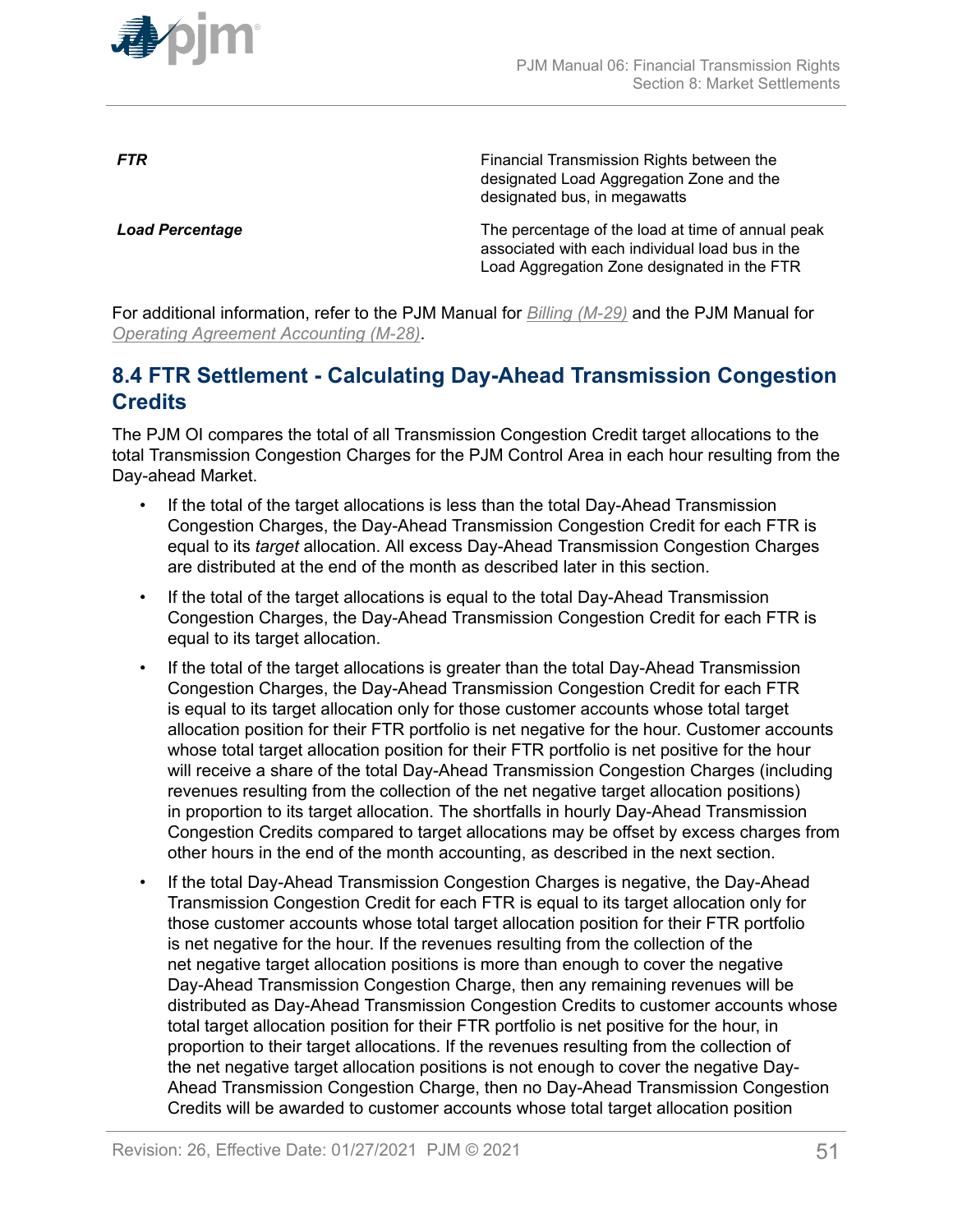<span id="page-51-0"></span>

for their FTR portfolio is net positive, and the remaining Day-Ahead Transmission Congestion Charge liability will be subtracted from the total monthly excess prior to the month-end distribution described in the next section. The shortfalls in hourly Day-Ahead Transmission Congestion Credits compared to target allocations may be offset by excess charges from other hours in the end of the month accounting, as described in the next section.

For additional information, refer to the PJM Manual for *[Billing \(M-29\)](http://www.pjm.com/contributions/pjm-manuals/pdf/m28v24.pdf)* and the PJM Manual for *[Operating Agreement Accounting \(M-28\)](http://www.pjm.com/~/media/documents/manuals/m28.ashx)*.

# **8.5 Distributing Excess Transmission Congestion Charges**

The objective of the monthly excess Transmission Congestion Charge distribution is to cover any deficiency in the share of Day-Ahead Transmission Congestion Credits received by each FTR holder during the month as compared to their target allocations for the month.

- Stage One The PJM OI distributes excess Transmission Congestion Charges accumulated during the month to each holder of FTRs in proportion to, but not greater than, any deficiency in the share of Transmission Congestion Charges received by the holder during that month as compared to its total target allocations for the month.
- Stage Two Any remaining excess after the stage one distribution will be used to satisfy any FTR deficiency from previous months within the Planning Period on a pro-rata basis up to the full FTR Target Allocation value.
- Stage Three Any remaining excess after the stage Two distribution will be carried forward to the next month as excess congestion charges.
- Stage Four At the end of the Planning Period, any remaining Excess Congestion Charges will first be used to satisfy any ARR deficiency that may exist. If insufficient funds exist to honor all ARR revenue shortfalls then the funds would be distributed by ratio of the ARR deficiency.
- Stage Five The PJM OI distributes any excess Transmission Congestion Charges remaining after the Stage Four distribution to all ARR holders on a pro-rata basis according to their net ARR target allocation position for all ARRs held at any time during the relevant Planning Period. An entity with a net negative ARR target allocation position is not subject to this excess distribution.

Any revenue deficient transmission rights (ARRs or FTRs) remaining at the end of the Planning Period are satisfied through a transmission rights uplift credit, the costs of which are allocated as charges to FTR holders on a pro-rata basis according to their net FTR target allocation position, relative to the total net FTR target allocation positions of all FTR holders in the PJM Interchange Energy Market. An entity with a net negative FTR target allocation position is not subject to transmission rights uplift allocation charges and are excluded from the uplift charge calculations.

For additional information, refer to the PJM Manual for *[Billing \(M-29\)](http://www.pjm.com/~/media/documents/manuals/m29.ashx)* and the PJM Manual for *[Operating Agreement Accounting \(M-28\)](http://www.pjm.com/~/media/documents/manuals/m28.ashx)*.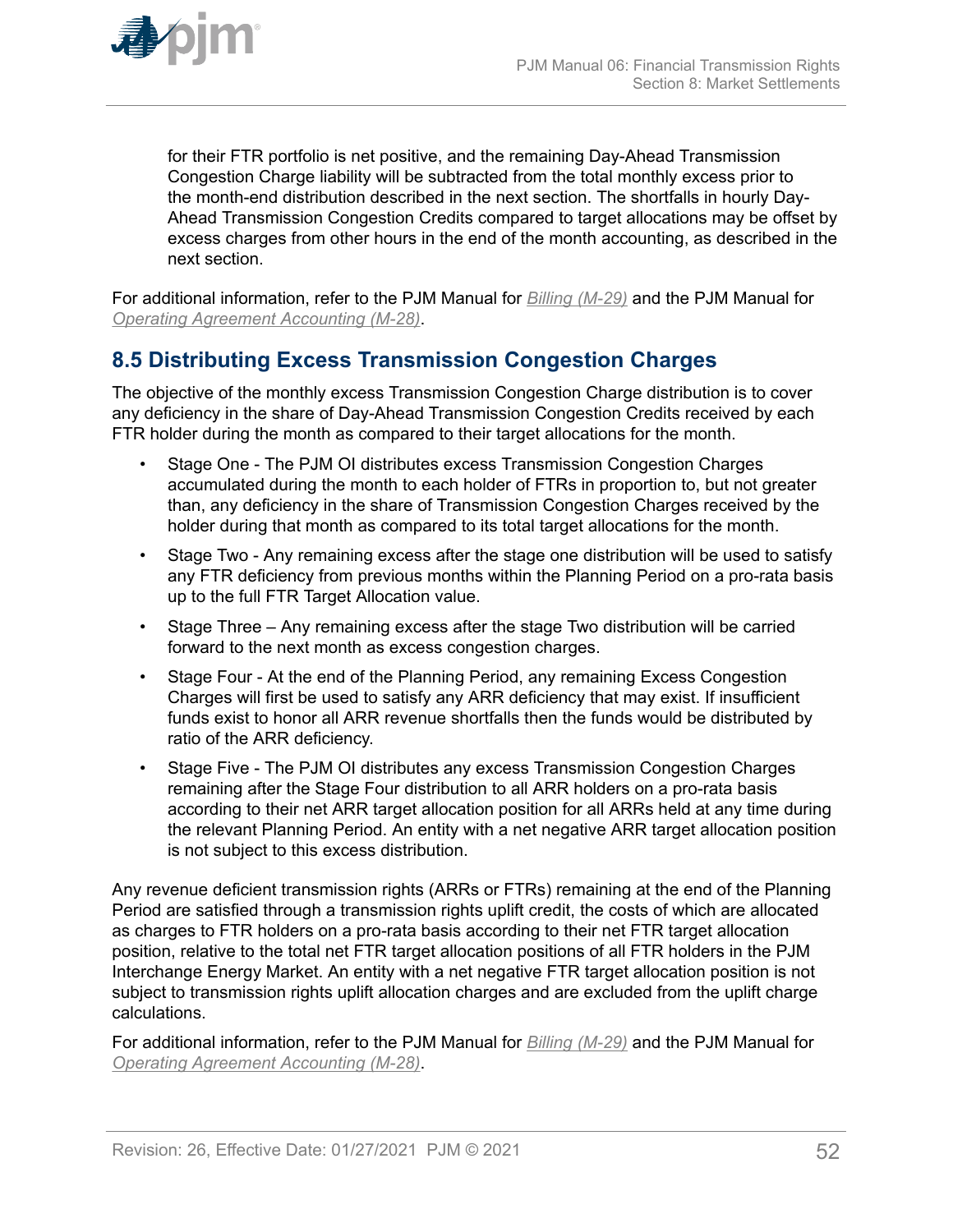<span id="page-52-0"></span>

# **8.6 FTR Forfeiture Rule**

Section 5.2.1 (b) of Schedule 1 of the PJM Operating Agreement requires that if an Effective FTR Holder of a Financial Transmission Right between specified delivery and receipt buses increases the value of their FTR positions through a portfolio of virtual transactions, including Increment Offers and/or Decrement Bids and/or Up-to Congestion Transactions that was accepted by the Office of the Interconnection for an applicable hour in the Day-ahead Energy Market, then the Market Participant shall not receive any Transmission Congestion Credit, associated with such Financial Transmission Right in such hour, in excess of one divided by the number of hours in the applicable period multiplied by the amount that the Market Participant paid for the Financial Transmission Right in the Financial Transmission Rights Auction.

Section 5.2.1 (c) of Schedule 1 of the PJM Operating Agreement defines the criteria used to determine if an Effective FTR Holder's virtual transaction portfolio increases the value of their FTR positions.

The FTR Forfeiture rule is implemented as follows in hours where the difference in Locational Marginal Prices in the Day-ahead Energy Market between such delivery and receipt buses is greater than the difference in Locational Marginal Prices between such delivery and receipt buses in the Real-time Energy Market and where the Effective FTR Holder's net MW position between such delivery and receipt buses is positive:

- An Effective FTR Holder's virtual transaction portfolio net flow is greater of 10% or 0.1MW, or such other threshold as determined by PJM, as described below; and
- The Day-ahead binding constraint has a \$0.01 or greater effect (i.e. the product of the constraint's shadow price times the shift factor) on the absolute value of the difference between the Financial Transmission Right delivery and receipt buses.

In general, the threshold noted above will be set at the greater of 10% or 0.1MW. However, the Office of the Interconnection may utilize different percentage thresholds under certain circumstances. Some of these circumstances may include but are not limited to the Day-ahead binding constraint voltage level (i.e. low vs. high voltage) or outage conditions that may isolate an FTR path (i.e. radial path). If a percentage below 10% is utilized, the Office of the Interconnection will notify the membership at the earliest possible opportunity.

When the above conditions exists, the product of the constraint's shadow price times the net shift factor from the FTR sink and source owned by the Effective FTR Holder was greater than zero, and the Effective FTR Holder's virtual transaction portfolio flow on an identified Day-ahead binding constraint is consistent with the flow of congestion, the participant forfeits an amount equal to the hourly FTR Target Allocation minus the hourly FTR Auction clearing price times the FTR MWh for that FTR path.

When the above conditions exists, the product of the constraint's shadow price times the net shift factor from the FTR sink and source owned by the Effective FTR Holder was less than zero, and the Effective FTR Holder's virtual transaction portfolio flow on an identified Day-ahead binding constraint is counter to the flow of congestion, the participant forfeits an amount equal to the hourly FTR Target Allocation minus the hourly FTR Auction clearing price times the FTR MWh for that FTR path.

In no case will the forfeit amount be less than \$0.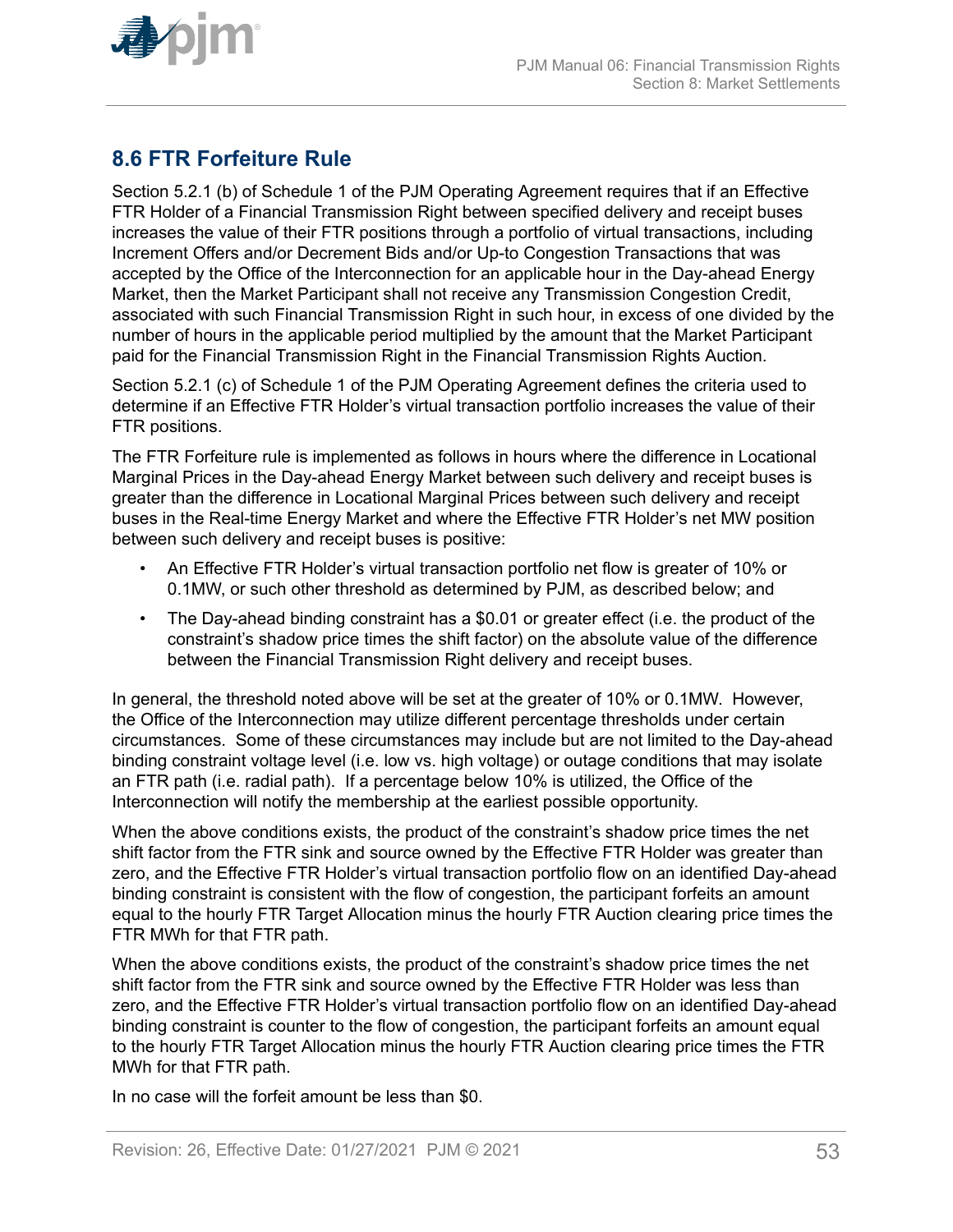<span id="page-53-0"></span>

# **8.7 FTR Nodal Remapping**

As a result of an LMP Bus Model update, effective FTR source or sink points may be deleted or renamed and must be remapped. Prior to each LMP Bus Model effective date, PJM will post a list of impacted FTR pnodes and the corresponding replacement pnode. For deleted pnodes, electrically equivalent replacement pnodes will be determined using engineering judgement through analysis of geographic proximity and historical Day-ahead congestion pricing. If a reasonable electrically equivalent pnode is not available for remapping, the FTR group will create a dummy pnode purely for FTR pricing. For purposes of this new dummy pnode, only sell offers for these pnodes would be allowed in the FTR auctions. When all outstanding FTRs at a dummy pnode expired (or were sold) the pnode would be terminated. Note in cases where effective Incremental Auction Revenue Rights (IARRs) pnodes are deleted, a dummy pnode will always be created following the same logic as above. For renamed pnodes, the replacement pnode will be the new name in the LMP Bus Model update. Affected FTR source or sink points will be changed to the replacement pnode on the effective day of the LMP Bus Model update.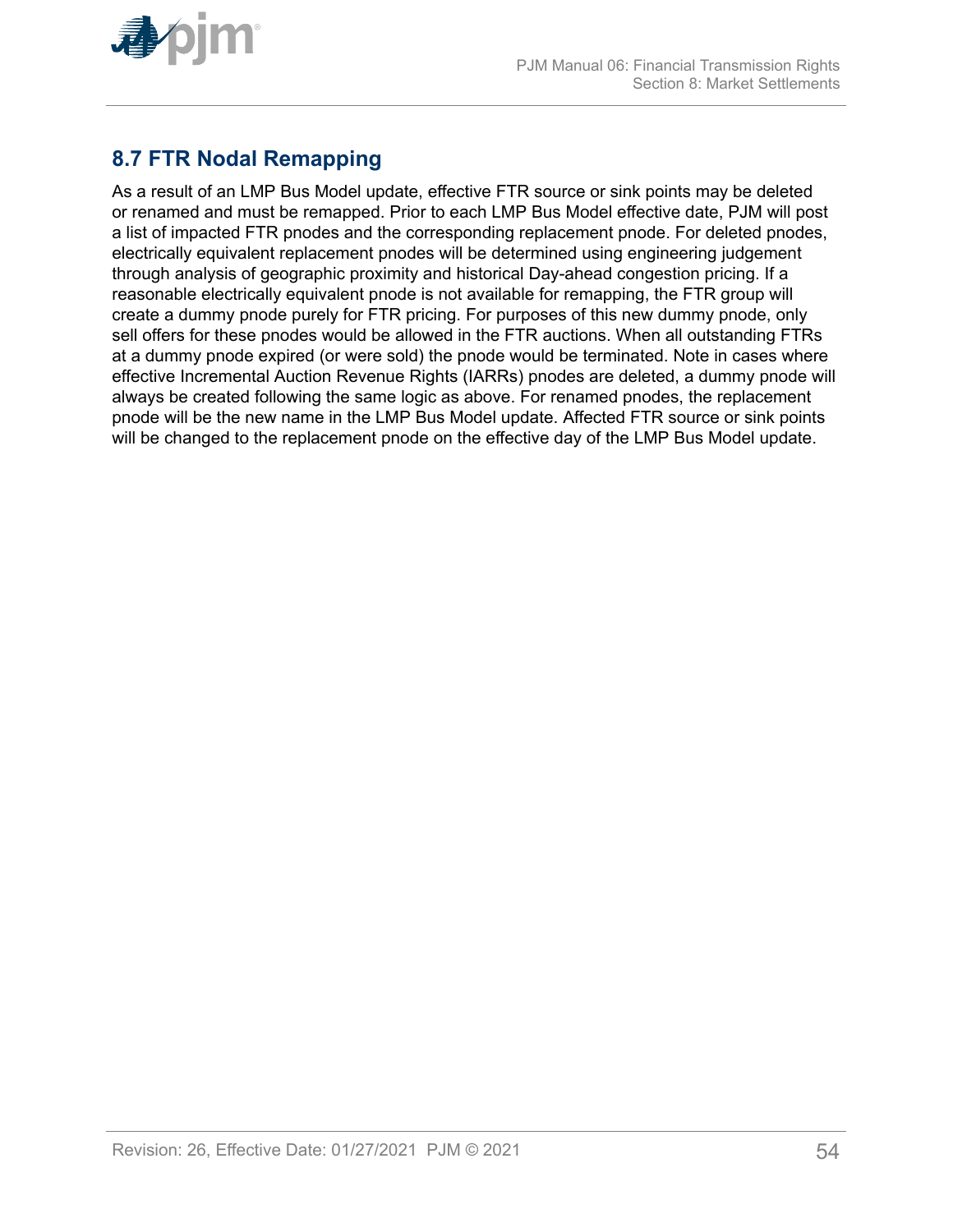<span id="page-54-0"></span>

### **Section 9: Simultaneous Feasibility Test**

Welcome to the *Simultaneous Feasibility Test* section of the *PJM Manual for Financial Transmission Rights*. In this section, you will find the following information:

• A description of the Simultaneous Feasibility Test (SFT) and how it is performed by the PJM OI (see "Simultaneous Feasibility Test Overview").

### **9.1 Simultaneous Feasibility Test Overview**

The Simultaneous Feasibility Test (SFT) is a market feasibility test run by PJM that provides revenue adequacy by ensuring that the Transmission System can support the subscribed set of FTRs or ARRs during normal system conditions. If the FTRs or ARRs can be supported under normal system conditions and congestion occurs, PJM will be collecting enough congestion charges to cover the FTRs or ARR credits, thus becoming revenue adequate. The purpose of the SFT is to preserve the economic value of FTRs or ARRs to the holders by ensuring that all FTRs or ARRs awarded can be honored. An SFT is run for each ARR or FTR requested.

The SFT uses a DC power flow model that models the requested firm transmission reservations and expected network topology during the period being analyzed. It is not a system reliability test and is not intended to model actual system operating conditions. FTRs and ARRs for Firm Point-to-Point Service are modeled as generation at the receipt (source) point(s) and load at the delivery (sink) point(s). FTRs and ARRs for Network Integration Service are modeled as a set of generators at the receipt (source) point and a network load at the delivery (sink) point. SFTs are run for yearly and monthly analysis periods, when network resource changes are submitted and during the determination of the winning quotes for the Annual FTR Auction and the Monthly FTR auction.

Inputs to the SFT model include:

- all newly-requested FTRs and ARRs for the study period,
- all existing FTRs and ARRs for the study period,
- transmission line outage schedules, thermal operating limits for transmission lines, that are expected to last for 2 months or more will be included in the determination of simultaneous feasibility for the Annual PJM FTR Auction and outages of five days or more shall be included in the determination of simultaneous feasibility for monthly PJM FTR auctions as well as outages of shorter duration that are determined through PJM analysis to be likely to cause FTR revenue inadequacy if not modeled. Simultaneous Feasibility determinations shall take into account outages based on reasonable assumptions about configuration and availability of transmission capability.
- PJM reactive interface limits that are valid for the study period, and
- estimates of uncompensated power flow circulation through the PJM Control Area from other Control Areas.

Specific to residual ARR allocations and long-term FTR auctions pursuant to section 6.3, the model will include any transmission upgrade that meets the following criteria:

• Approved to be in service by June 30 of the following year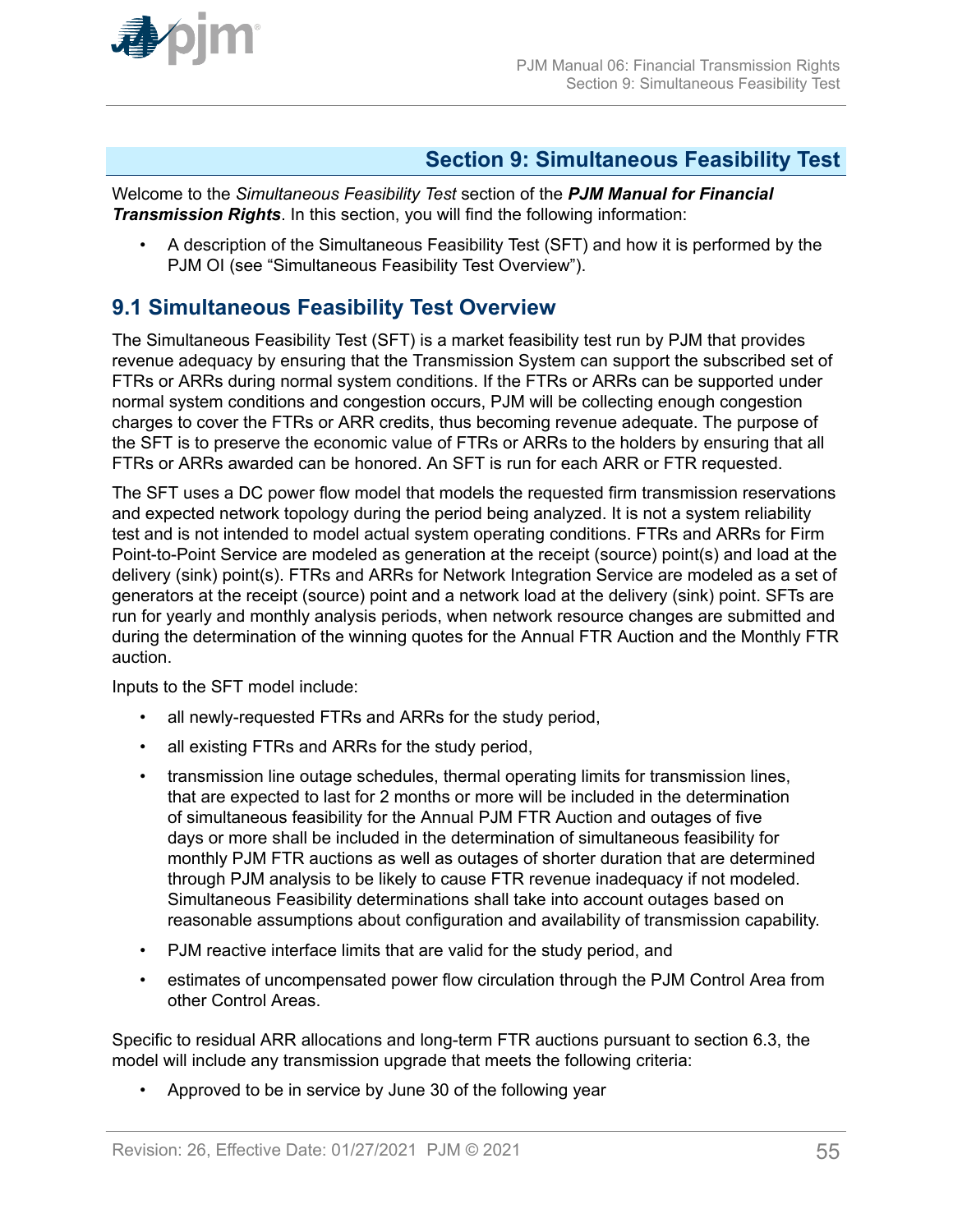

• Determined to individually, or together, have 10% or more impact on the transmission congestion on an individual constraint or constraints with congestion of \$5 million or more affecting a common congestion path.

Consistent with PJM Operating and Planning criteria, the SFT evaluates the ability of all system facilities to remain within normal ratings during normal, extended-period operation, while maintaining an acceptable bulk system voltage profile. The system must also be able to sustain any single contingency event with all system facilities remaining within applicable short-term, emergency ratings while maintaining an acceptable bulk system voltage profile and a maximum bulk system voltage drop of five percent. To ensure feasibility, each constraint is monitored for limit violation by the worse-case scenario combination of awarded FTR options and obligations. Counterflow created by an FTR option is ignored.

PJM may use normal capability limits instead of the increased ARR Stage 1A capability limits in FTR Auctions for all ARR Stage 1A infeasible facilities if ARR funding is not impacted, requested Self Scheduled FTRs are fully cleared, and net FTR Auction revenue is positive. If normal capability limits cannot be achieved then the lowest achievable limit may be used by decreasing capability limits below Stage 1A increased capability limits pro-rata based on the MWs of ARR Stage 1A infeasibility. PJM will only reduce infeasibilities on facilities in which there are auction bids available to reduce infeasibilities.

Before the start of each planning period, PJM will post a list of future transmission outages that are anticipated to cause monthly auction base case infeasibilities. The posted list may include outages that meet the following criteria:

- Transmission outages that have historically caused FTR underfunding.
- Transmission outages on the High Voltage system.
- Transmission outages that create an infeasibility of at least 10%.

PJM may attempt to remove or reduce infeasibilities in FTR Auctions caused by selected modeled transmission outages only if ARR funding is not impacted and net FTR Auction revenues are positive. PJM will only reduce infeasibilities on facilities in which there are auction bids available to reduce infeasibilities. PJM will update the posted list of transmission outages that are anticipated to cause infeasibilities as necessary throughout the Planning Period.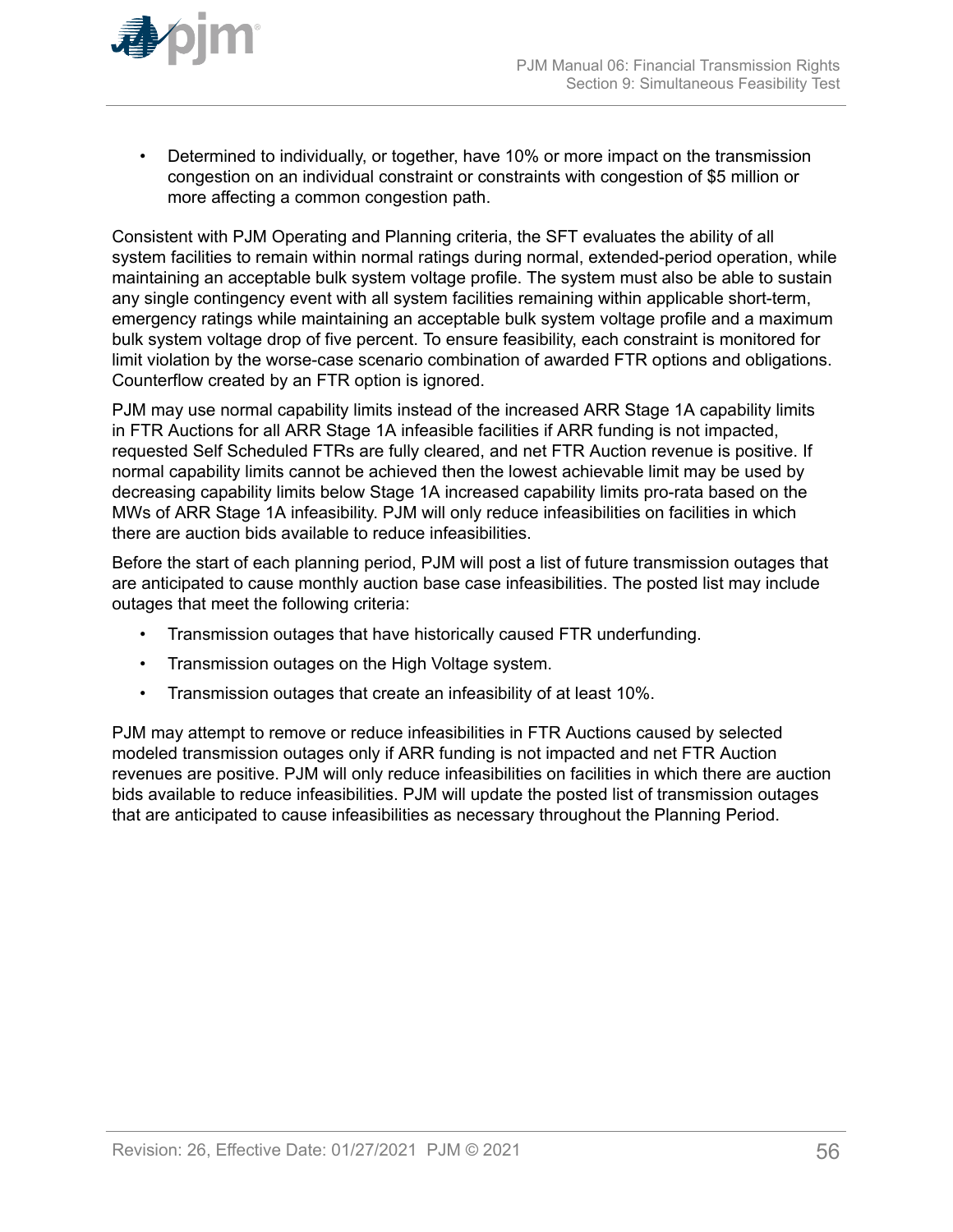<span id="page-56-0"></span>

### **Section 10: PJM FTR Center**

Welcome to the *PJM FTR Center* section of the *PJM Manual for Financial Transmission Rights*. In this section, you will find the following information:

• A description of the PJM FTR Auction system (see "PJM FTR Center Overview").

#### **10.1 PJM FTR Center Overview**

PJM FTR Center is an Internet application that allows Market Participants to participate in PJM's FTR Auctions and secondary market. Exhibit 2 presents a conceptual view of the FTR auction subsystems.



*Exhibit 2: FTR Auction Subsystems*

Offers to sell or bids to purchase FTRs are submitted by Market Participants through the Market User Interface (MUI). All entered quotes are validated and entered into the FTR auction database by the MUI.

In addition to the quotes, other data that is required by the FTR Auctions is provided by other PJM systems. These items include external grid/flow modeling, outage schedules, and facility ratings.

The FTR auction subsystem consists of the following four components: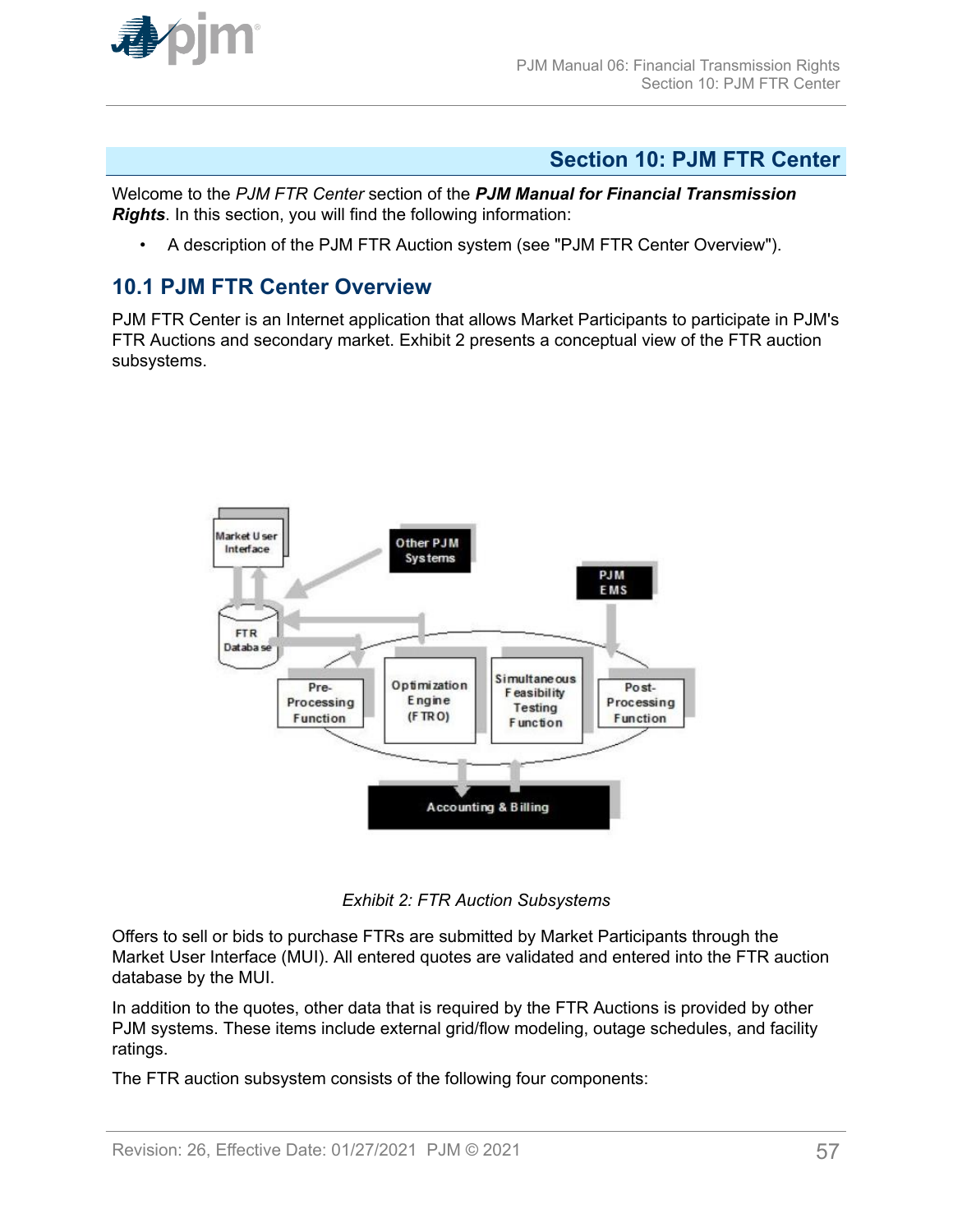

- *Pre-processing Function* performs all activities necessary to setup a base case for the evaluation process, including evaluating the quotes and preparing a set of FTRs to be tested for simultaneous feasibility.
- *Optimization Engine (FTRO)* formulates the Linear Programming (LP) problem including transmission facility limits constraints, generic constraints, and contingencies and solve the LP problem. The objective is to determine the highest valued combination of FTRs to be awarded in the auction that is simultaneously feasible while respecting pre-and post-contingency transmission limits in conjunction with the previously awarded FTRs. FTR offers and bids are cleared based on their comprehensive prices determined by both their bid/offer prices and their relevant impacts on all the binding constraints. This optimization is based on a DC transmission network model.
- *Simultaneous Feasibility Testing Function* checks the feasibility of the FTR auction solution generated by the optimization module under network contingency conditions. This module performs DC power flow based contingency analysis and identifies those contingencies that cause violations of facility limits. To ensure feasibility, each constraint is monitored for limit violation by the worse-case scenario combination of awarded FTR Options and Obligations. Impacts of counterflows from FTR Options are taken into account, and counterflow created by an FTR option is ignored. Once identified, constraints corresponding to these contingencies are constructed and the optimization module is called again to solve the FTR auction with the newly identified contingencies included.
- *Post*-*processing Function* ensures that the appropriate data items are transferred to the FTR auction database for posting on the MUI and ensures the results are transferred to the accounting and billing subsystems.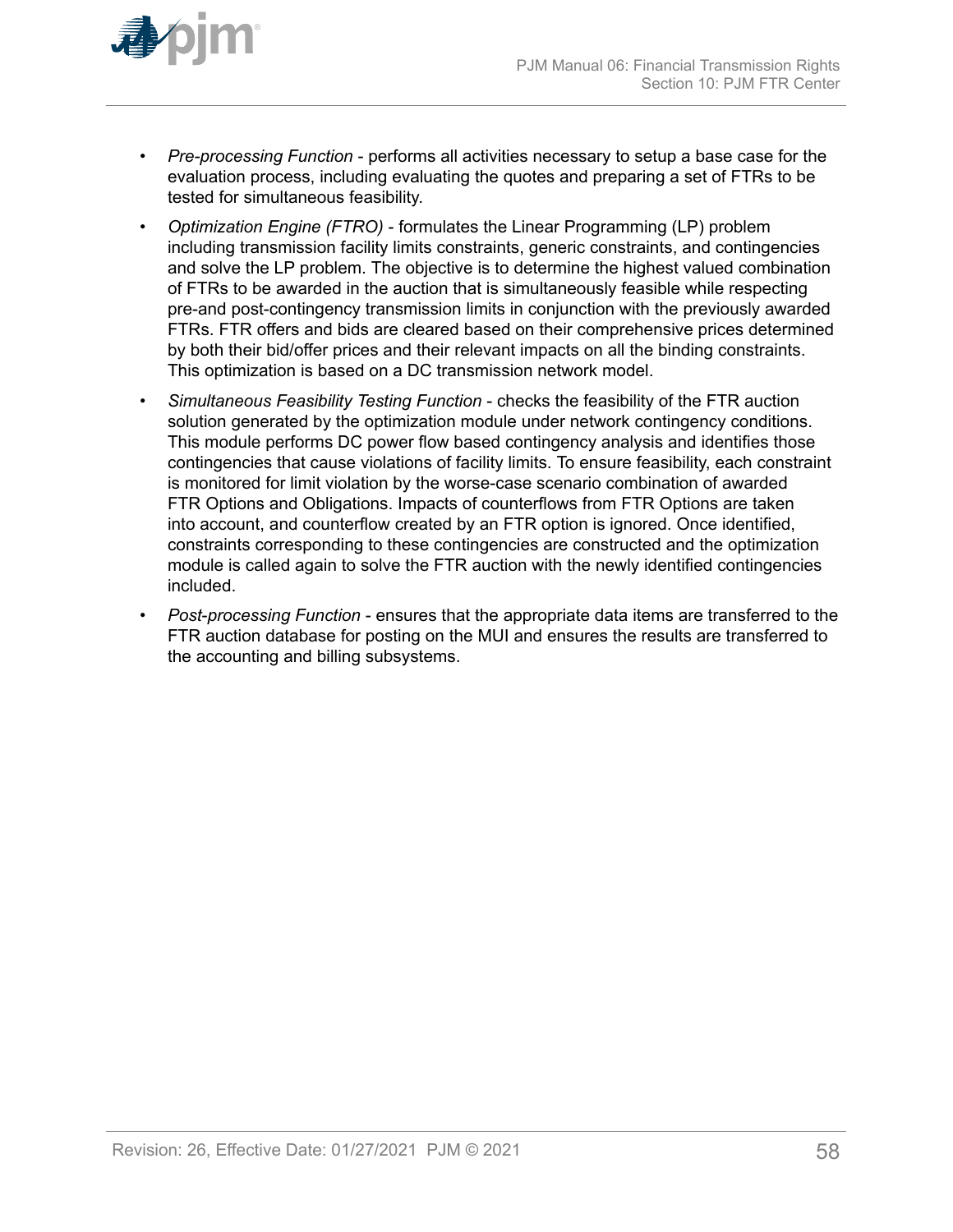<span id="page-58-0"></span>

### **Revision History**

#### **Revision 25 (07/23/2020):**

- Cover to Cover Periodic Review
- Administrative Changes: Clarifications, grammar, punctuation, capitalization and spacing changes throughout this manual

#### **Revision 24 (04/15/2020):**

- Added changes to section 6.1 and 6.3 for long-term and BOPP timing and structure per FRMSTF.
- Administrative Change: Updated "FTRCenter" to "FTR Center" throughout this manual.

#### **Revision 23 (09/01/2019):**

• Added conforming changes to section 8.6 to account for FTR Forfeiture Rule calculation change from month to period

#### **Revision 22 (06/27/2019):**

- **Cover to Cover Periodic Review**
	- o Replaced section 6.7 with reference to PJM Tariff, Attachment Q and Credit Overview document
	- o Changes to 6.8 to reflect replacement of FTR liquidation process with settlement process
	- o Miscellaneous updates to sections 3.2 and 5.3 to align with OASIS refresh

#### **Revision 21 (12/06/2018):**

- Cover to Cover Periodic Review
- Updated Manual owner to Brian Chmielewski

#### **Revision 20 (06/01/2018):**

• Added conforming changes to section 6.1, 6.3, 9.1 to account for long term FTR modeling changes and monthly BOPP biddable period changes.

#### **Revision 19 (09/01/2017):**

• Added conforming changes to section 8.6 to account for FTR Forfeiture rule changes

#### **Revision 18 (06/01/2017):**

- Cover to Cover 2017 Periodic Review
- Added conforming changes to section 4.2 and 4.3 to account for Qualified Replacement Resources in Stage 1 of the Annual ARR allocation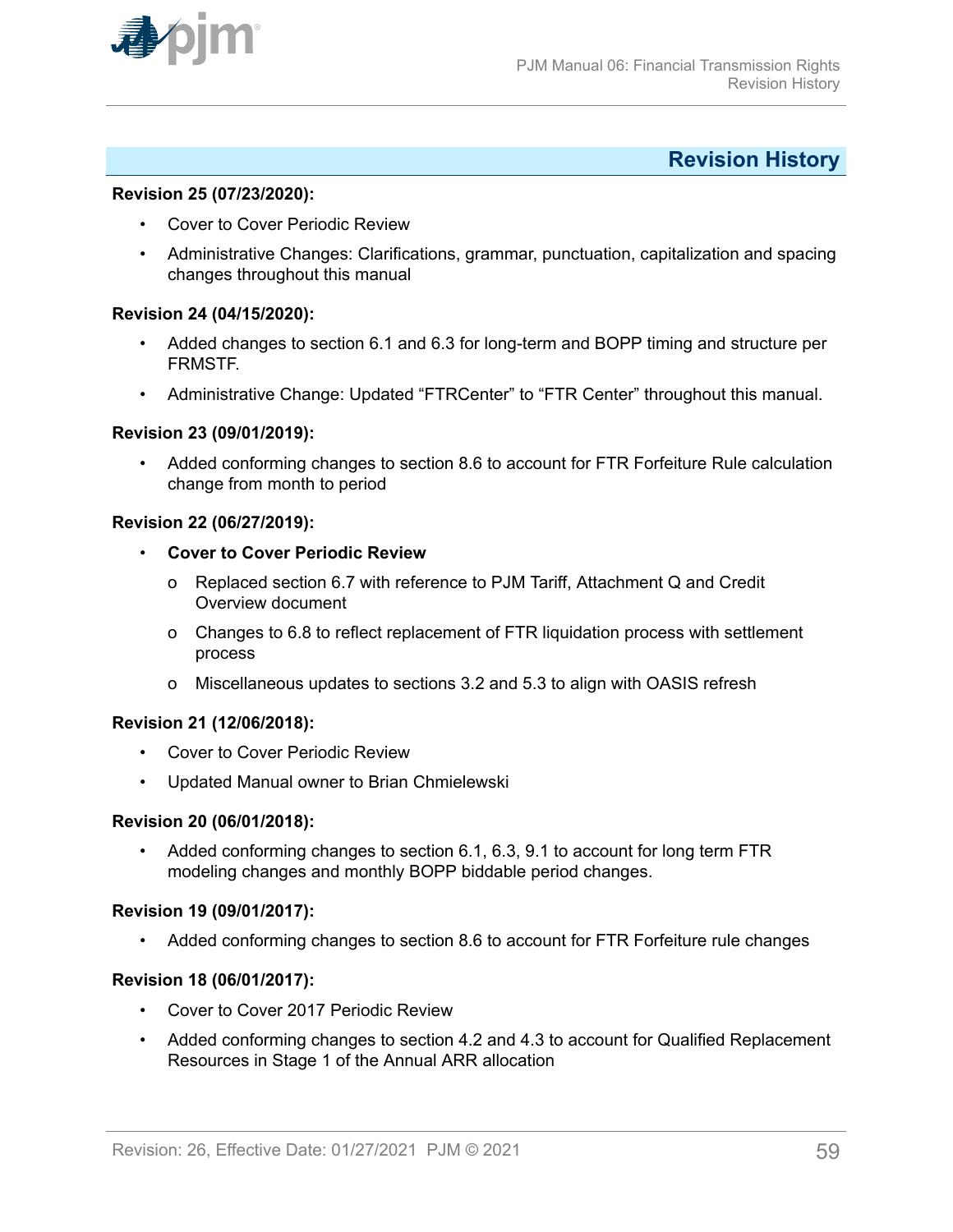

- Added conforming changes to section 8.4 to account for exclusion of balancing congestion for FTR Target funding
- Added conforming changes to section 4.10 to account for removal of negatively valued Residual ARRs

#### **Administrative Change (10/26/2016):**

- Revised Revision History to remove incorrect reference
- Revised Manual Owner from Tim Horger to Asanga Perera

#### **Revision 17 (06/01/2016):**

- Periodic Review clarifying changes to better describe existing rules and processes
- Administrative Change updated references for eFTR to FTRCenter

#### **Revision 16 (06/01/2014):**

• Added conforming changes to section 4.2 for purposes of determining the Zonal Base Load for use in stage 1A of the annual ARR allocation, a clause has been added to modify the definition such that the negative impacts of extraordinary circumstances are properly taken into account. Added conforming changes to section 4.2 for purposes of residual zone pricing.

#### **Revision 15 (10/10/2013):**

• Added conforming changes to section 9.1explaining process PJM utilizes to reduce Stage 1A infeasible facilities.

#### **Revision 14 (7/01/2013):**

- Conforming changes to incorporate rules for Residual Zone Pricing as approved by FERC in Docket(s) ER13-347. Residual metered load pricing is effective 6/1/2015. Conforming revisions made to sections 3 and 4.
- Added section 8.6 to include conforming changes to incorporate rules for applying FTR Forfeiture Rule to cleared increment offers, cleared decrement bids, and cleared Up-to transactions
- Added conforming changes to section 9.1explaining process PJM utilizes to reduce infeasibilities associated with modeled transmission outages.

#### **Revision 13 (06/28/2012):**

Added Section headers to entire document.

Section 1.1: Definition and Purpose of FTRs

• Deleted Language on valid source and sink designations for the Monthly FTR Auctions and Long Term and Annual FTR Auctions.

Section 3.2: Firm Point-to-Point Transmission Auction Revenue Rights (ARRs)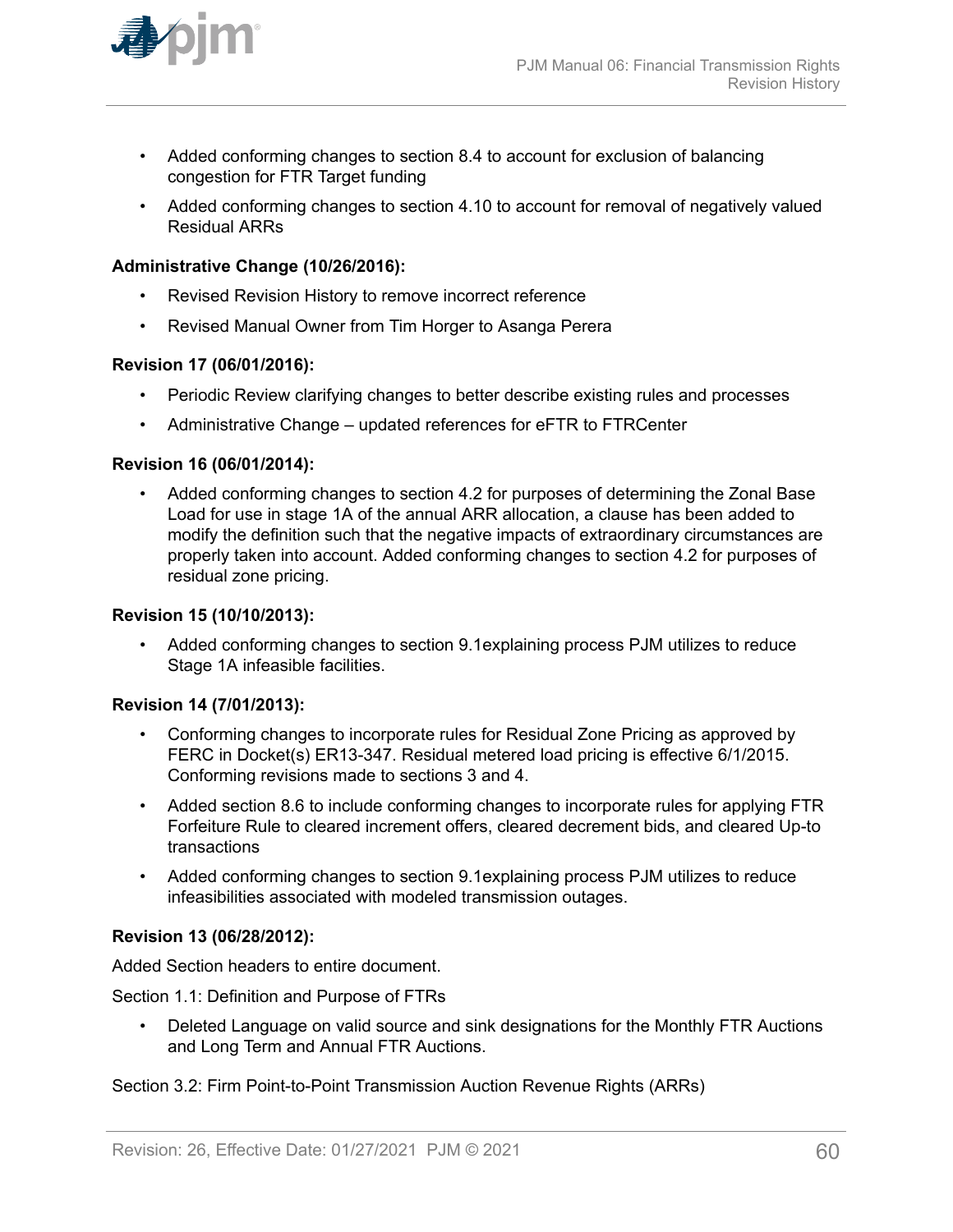

• Deleted language for the timeline of TSR/ARR request and approval process for Firm Point to Point Transmission Service

Section 4 Introduction: Annual ARR Allocation

• Removed language on inclusionary topics in Section 4

Section 4.5: Annual Allocation of Auction Revenue Rights (ARRs) – Stage 2

• Added the term available to clarify the type of source node of an ARR request

Section 4.9.2: Regional Transmission Expansion Plan (RTEP) IARRs

- Added clarification of RTEP to heading topics
- Clarified language on the allocation of IARRs to state that PJM will determine the quantity of IARRS to be allocated within 3 months prior to the actual in-service date of the upgrade
- Moved language of effective day and Value of IARRs to separate section (now 4.9.4)

Section 4.9.3: Elective Upgrade IARRs

• Modified Heading Name to Elective Upgrade IARRs

Section 4.9.4: Duration and Value of IARRs

• New section formed to encompass duration and value of IARRs

Section 5.1: FTR Allocation Process for New Load in Zones Associated with Market Growth

• Removed language regarding new member elections in FTR Auctions.

Section 5.3: Firm Point-to-Point Transmission Financial Transmission Rights (FTRs)

- Changed 'ARR' to 'FTR'
- Removed timeline for the TSR/FTR request and approval process for Firm Point-to-Point Transmission Service (Exhibit 3)

Section 6.1: FTR Auctions Overview

- Updated language to reflect 3 Long-Term FTR Auction rounds and that each round will award 1/3 of the feasible FTR available capability.
- Added the term available to clarify the type of valid source and sinks for an FTR Auction.
- Added language that the list of available source and sinks for each auction will be posted before the start of the bidding window.
- Removed language that PJM determines and posts the expected non-simultaneous estimates of available FTR capability for each interface, via the MUI

Section 6.3: Long-Term FTR Auction Time Line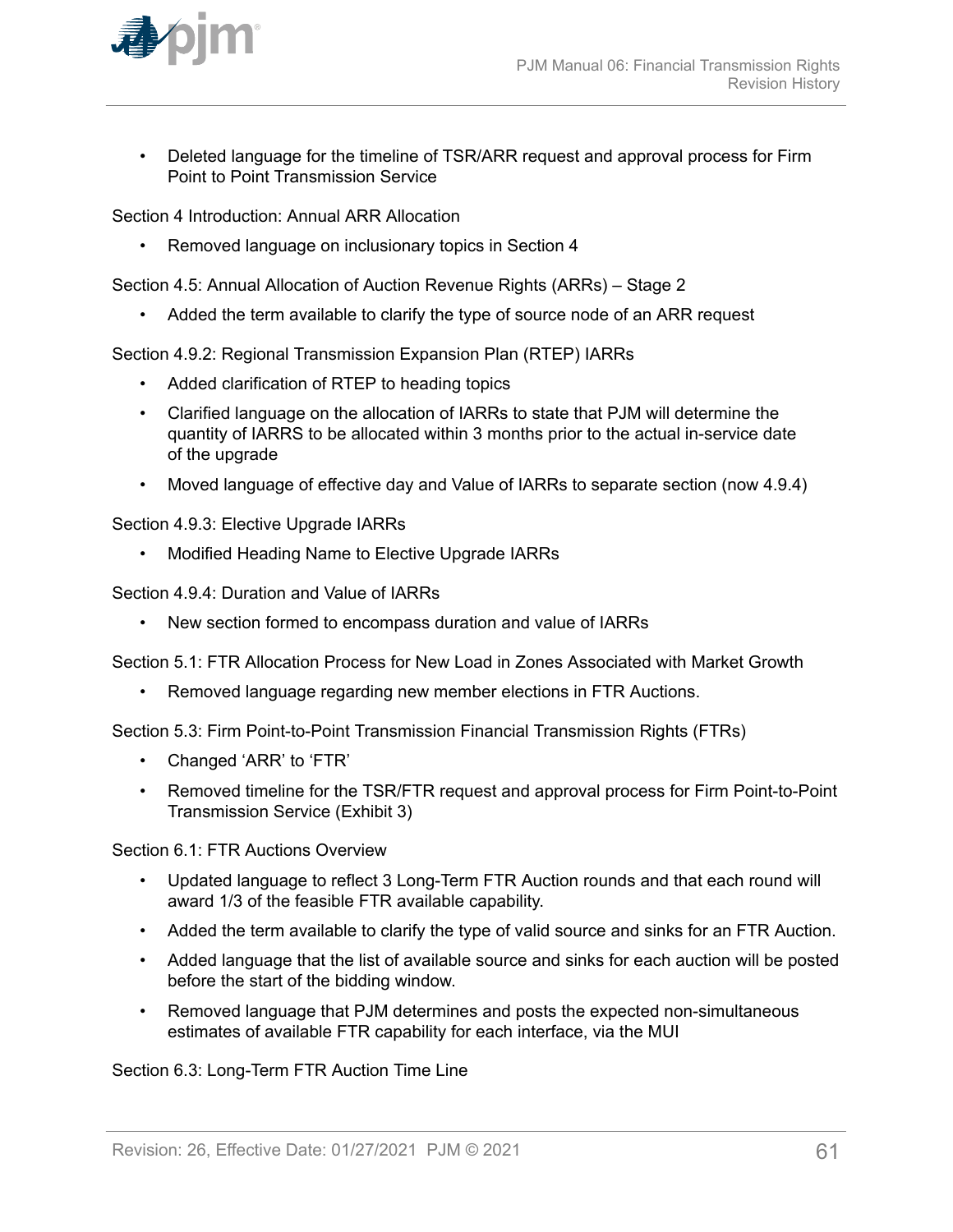

• Updated Long-term FTR Auction Time Line to reflect 3 rounds being conducted as opposed to 2 rounds.

Section 6.7: FTR Auctions Credit Business Rules

- Removed language regarding self-scheduled FTRs having a zero credit requirement
- Clarified language of the credit responsibility of an FTR that is traded.
- Removed additional language of payment and revenue credits as well as credit requirements of transactions involving a 3rd party
- Removed language that allows credit requirement to be reduced by zonal/base load for LSEs for portfolio diversification calculation as language was rejected by FERC.

Section 7.3: FTR Secondary Trading Business Rules

• Added language stating the credit requirements for traded FTRs will be calculated through the FTRCenter system.

Section 8.3: FTR Settlement – Calculating Transmission Congestion Credit Target Allocations

• Added clarifying text that the DA LMPDelivery and DA LMPReceipt LMPs are the Day-Ahead Congestion LMP.

Section 9.1: Simultaneous Feasibility Test Overview

• Added language indicating the Simultaneous Feasibility determinations shall take outages into account based on reasonable assumptions about configuration and availability of transmission capability.

#### **Revision 12 (07/01/2009):**

Section 4: Annual ARR Allocation

- Revised to reflect new rules associated ARR Stage 1 Participation for External LSEs
- Revised to reflect rules associated with historic resource splits for historic load aggregation zone splits.
- Revised to reflect new rules associated with credit responsibility for traded ARRs.
- Revised to reflect new rules associated with IARRs for RTEP projects

Section 6: FTR Auctions

- Revised to reflect removal of prompt month established participant credit requirement exemption.
- Revised to reflect new rules associated with undiversified credit calculation for LSEs.
- Revised to reflect new rules associated with Termination and Liquidation of FTR Positions for Credit Defaults.

#### **Revision 11 (08/01/2008):**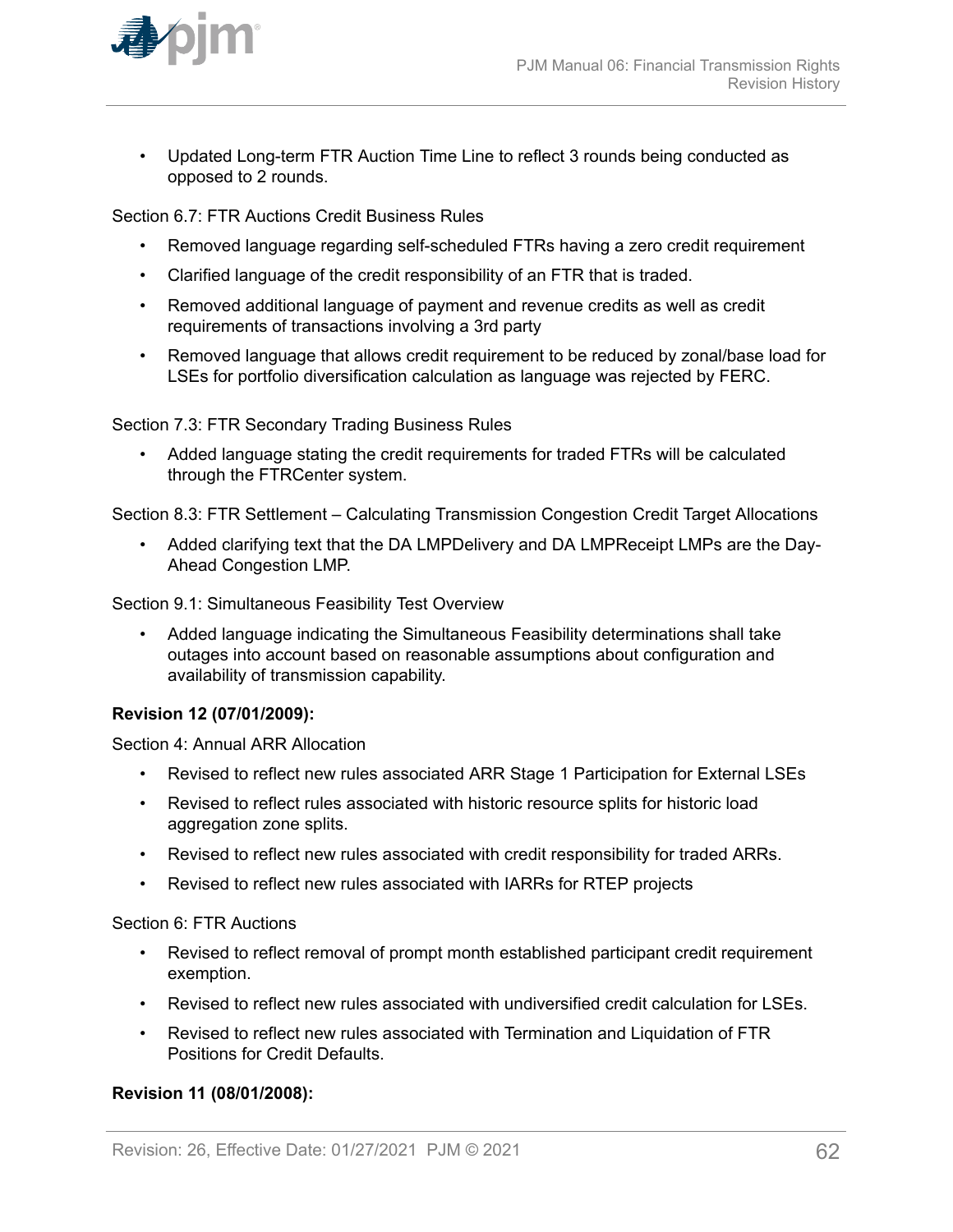

Section 1: Financial Transmission Rights Overview

• Revised to reflect new rules associated with implementation of Long-term FTR Auctions

Section 4: Annual ARR Allocation

- Revised to reflect new rules associated with the implementation of Residual ARRs
- Revised to reflect rules surrounding Incremental Auction Revenue Rights

#### Section 6: FTR Auctions

- Revised to reflect new rules associated with implementation of Long-term FTR Auctions
- Revised to reflect rules surrounding FTR Credit

Section 8: Market Settlements

- Revised to reflect new rules associated with implementation of Long-term FTR Auctions
- Revised to reflect rules surrounding distribution of end-of-period excess transmission congestion credit charges
- Revised to reflect rules surrounding collection and distribution of end-of-period uplift required to fully fund FTRs.

#### **Revision 10 (06/01/07):**

Section 1: Financial Transmission Rights Overview

• Revised to reflect new rules associated with the implementation Marginal Losses

Section 2: Auction Revenue Rights Overview

• Revised to reflect new rules associated with the implementation Marginal Losses

#### **Revision 9 (04/04/07):**

Section 4: Annual ARR Allocation

• Revised to reflect new rules associated with LTTR filing.

#### **Revision 08 (03/08/06):**

Section 4: Annual ARR Allocation

• Revised to reflect a clarification of rules for ARR trading.

#### Section 6: FTR Auctions

- Revised to reflect new rule that \$0 bids will not be awarded on paths with a clearing price of zero.
- Revised to reflect rules surrounding new monthly balance-of-planning-period auction format.
- Revised to reflect new annual and monthly auction credit rules.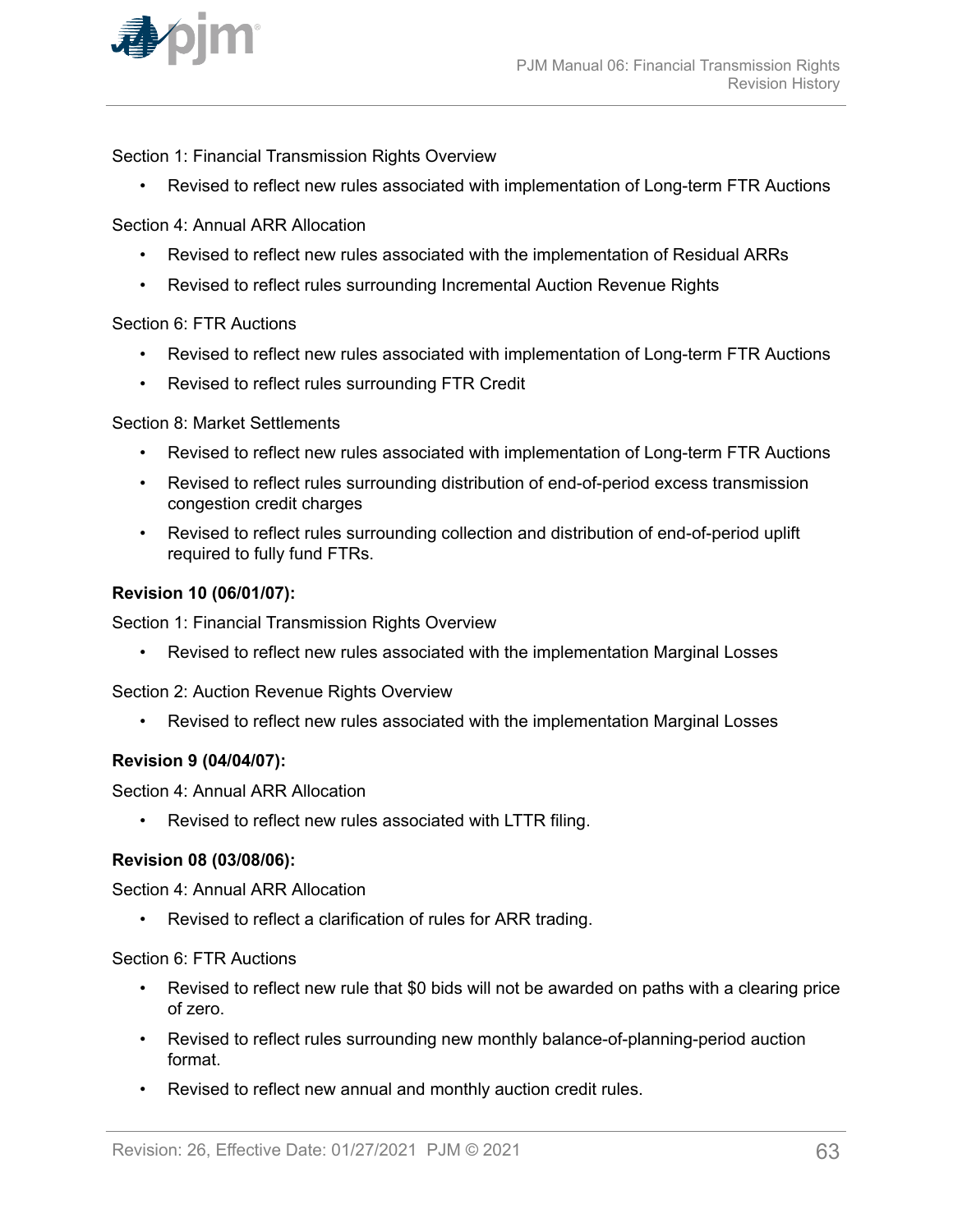

• Revisions were made on the following pages: 24-27, 34-36 and 38-43.

#### **Revision 07 (04/15/05):**

Section 4: Annual ARR Allocation

Section 5: Financial Transmission Rights (FTRs) for New Load in Zones Associated with Market **Growth** 

• Revised to reflect to business rule changes approved by FERC, effective March 8, 2005, that allow Point-to-point customers, with long-term firm transmission service used to deliver energy from a designated network resource located outside or within PJM to load located outside or within PJM and that was confirmed and in effect during the historical reference year, to participate in Stage 1 of the Annual Allocation.

#### **Revision 06 (12/7/04):**

Section 9: Simultaneous Feasibility Test

• Revised to reflect to clarify the inputs in the SFT (Simultaneous Feasibility Test) Model. The revised business rule provides an overview of the process of including transmission line outage schedules in the SFT model.

#### **Revision 05 (02/01/04):**

• Revised to reflect the implementation of a new Annual Allocation mechanism. The new business rules outline the procedures under which PJM Network Service Customer may designate sources of Auction Revenue Rights (ARRs) or Financial Transmission Rights (FTRs) that they submit in the Annual Allocation process. The new Annual Allocation method is designed to eliminate the unit-specific capacity requirement related to the Network Service ARR or FTR source designation.

#### **Revision 04 (03/15/03):**

• Revised to reflect the implementation of Auction Revenue Rights, FTR Options, and multi-period Annual FTR Auction.

#### **Revision 03 (06/01/00):**

• Revised to reflect the Multi-Settlement Process implementation.

#### **Revision 02 (10/18/99):**

Section 3: FTR Auction

Revised subsection '**FTR Auction Overview**' to reflect the change from PJM holidays to NERC Holidays:

• FTRs awarded in the Off-peak auction are valid for hours ending 2400 to 0700 on weekdays and for hours ending 0100 to 2400 on weekends and *NERC* holidays.

#### **Revision 01 (05/01/99):**

• Revised to reflect the FTR auction implementation.